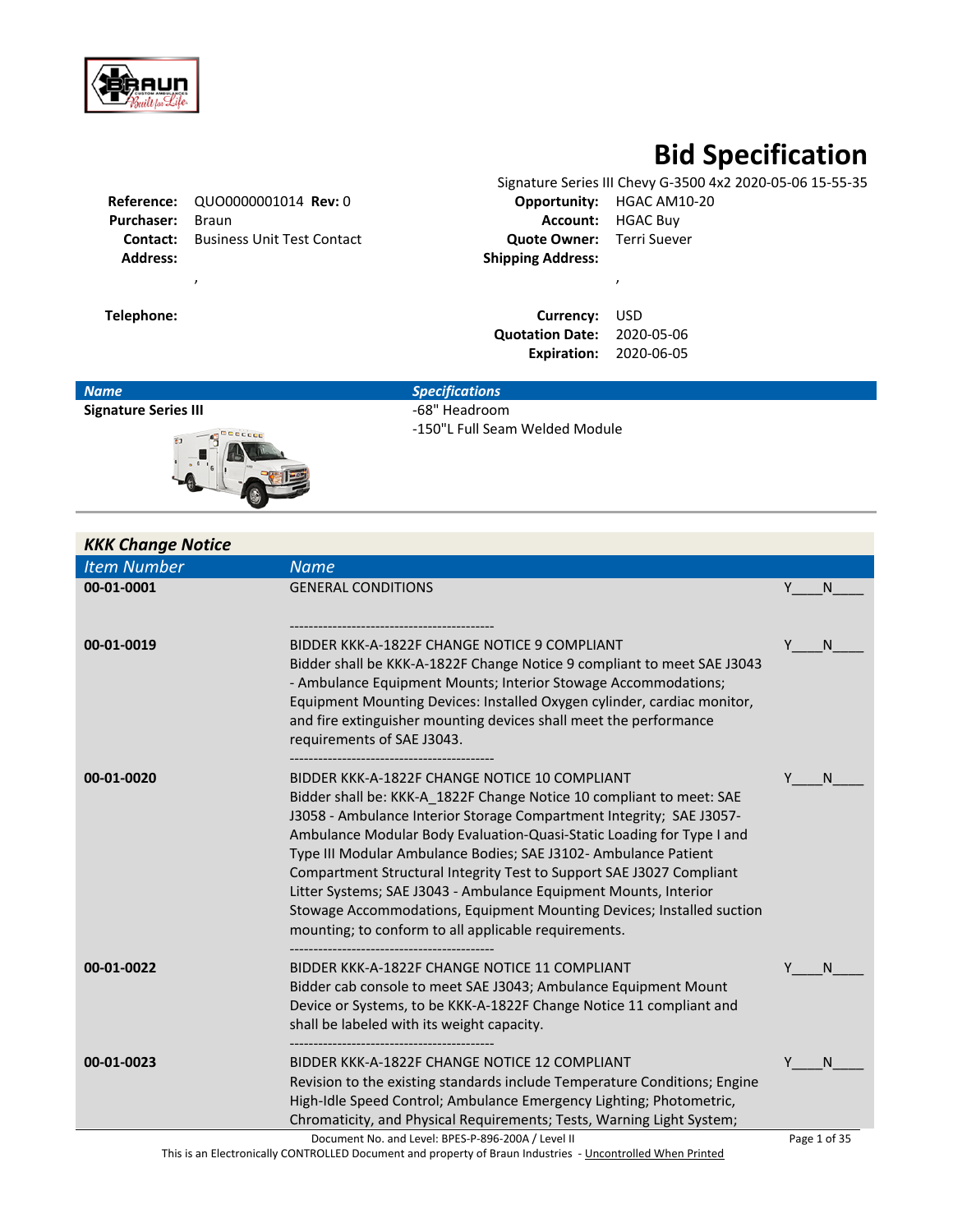

|                    | Flood and Loading Light (Exterior); Bumpers and Steps; Doors; Equipment<br>Mounting Devices; Oxygen Main Supply and Installation; Ventilation<br>Criteria; Siren - Public Address System; and Test Criteria.                                                                                                                                                                                                                                    |         |
|--------------------|-------------------------------------------------------------------------------------------------------------------------------------------------------------------------------------------------------------------------------------------------------------------------------------------------------------------------------------------------------------------------------------------------------------------------------------------------|---------|
| 00-01-0029         | NO STS, HGAC, FSA, SOURCEWELL OR GPO CONTRACT REQUIRED                                                                                                                                                                                                                                                                                                                                                                                          | N.<br>Y |
| 80-10-0000         | KKK-A-1822F COMPLIANCE PACKAGE<br>A KKK-A-1822F compliance sticker, electrical load analysis sticker, and<br>payload sticker shall be installed in the oxygen compartment. Any<br>deviations from KKK-A-1822F shall be listed in the vehicle delivery packet<br>with a notation on the-compliance sticker.                                                                                                                                      | N       |
| 00-01-0018         | BIDDER KKK-A-1822F CHANGE NOTICE 8 COMPLIANT<br>Bidder shall be KKK-A-1822F Change Notice 8 compliant to meet SAE J3026<br>- Ambulance Patient Compartment Seating Integrity and Occupant<br>Restraint Standards, and SAE J3027 - Ambulance Litter Integrity, Retention,<br>and Patient Restraint Standards.                                                                                                                                    | N       |
| <b>Chassis</b>     |                                                                                                                                                                                                                                                                                                                                                                                                                                                 |         |
| <b>Item Number</b> | <b>Name</b>                                                                                                                                                                                                                                                                                                                                                                                                                                     |         |
| 00-01-0006         | DYNAMIC SIDE IMPACT & ROLLOVER TESTS<br>Bidder shall perform Dynamic Side Impact & Rollover Tests with same<br>module that was involved in side impact crash test. This module must be<br>the same brand, make, and model for both tests. Video documentation to<br>be provided to the Purchaser upon request. Crash test shall be performed<br>within a controlled and repeatable environment, validated by a third party<br>testing facility. | Y<br>N. |
| 01-03-0065         | TYPE III - AMBULANCE - SIGNATURE SERIES - 68 INCH INTERIOR<br><b>HEADROOM</b><br>SPECIFICATION INTENT: Type III, 150-inch module, constructed with not<br>less than 68-inches interior module height, an overall length of 260-inches,<br>an overall width of 95-inches and an overall height not to exceed 102.50-<br>inches.                                                                                                                  | N       |
| 15-00-0010         | FUEL TANK - FULL UPON FACTORY RELEASE<br>The chassis fuel tank of the completed unit shall be full at time of release<br>from the ambulance manufacturer's facility.                                                                                                                                                                                                                                                                            | N       |
| 19G23500S          | CHASSIS CHEVROLET G3500 139" WB 4X2 (80 C.A.) GAS ENGINE<br>CG33503 2020 Chevrolet Express 3500 Commercial Cutaway<br>139"WB C7N 4x2 DRW (80 C.A.)                                                                                                                                                                                                                                                                                              | N.      |
|                    | Description: 2020 G3500 GAS 139" WB Cutaway Van                                                                                                                                                                                                                                                                                                                                                                                                 |         |
|                    | <b>MECHANICAL / FUNCTIONAL</b>                                                                                                                                                                                                                                                                                                                                                                                                                  |         |
|                    | Engine: L96 - Engine: Vortec 6.0L V8<br>Transmission: MYD - 6-Speed Auto Trans w/Overdrive                                                                                                                                                                                                                                                                                                                                                      |         |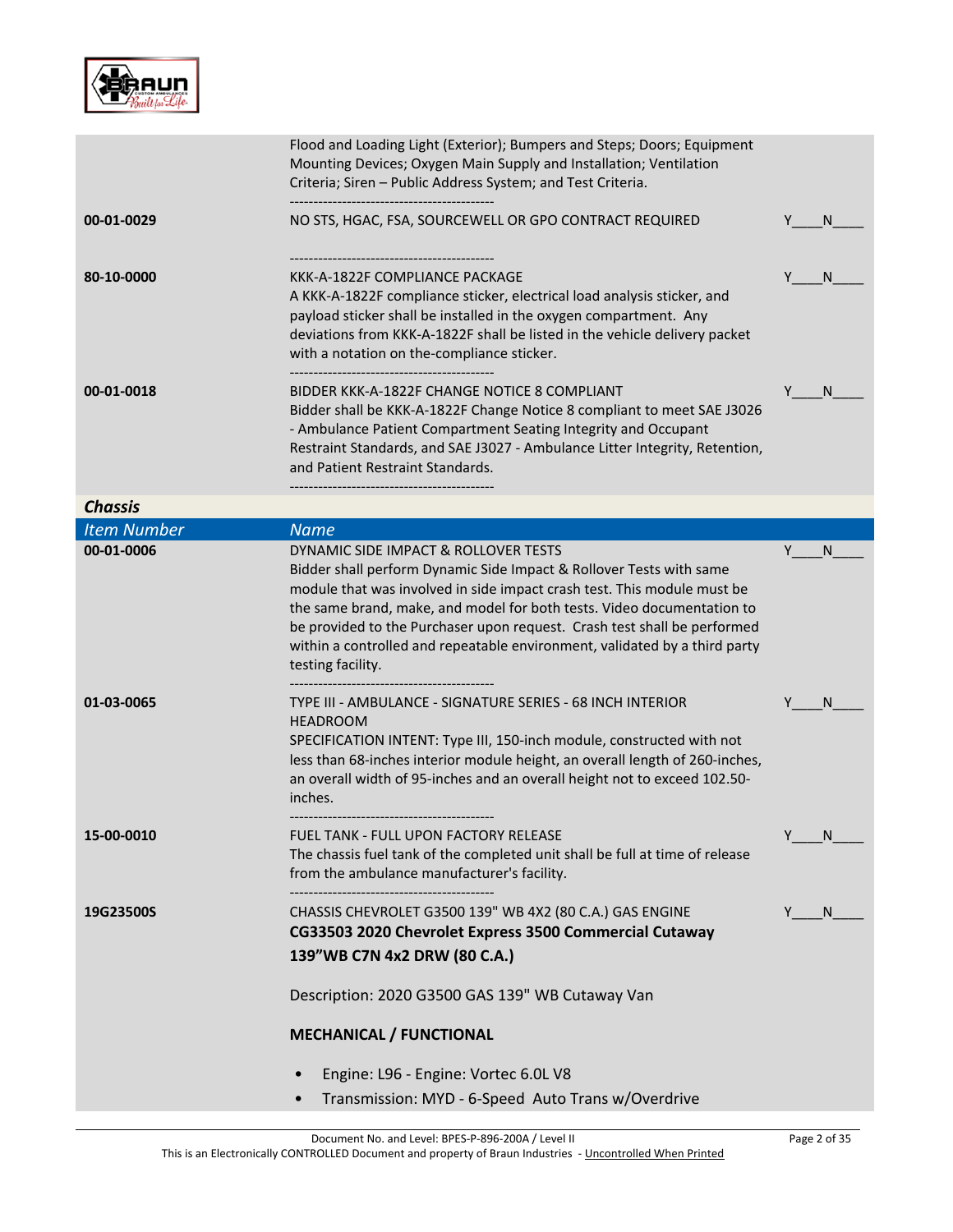

- Engine Block Heater
- Dual Isolated Battery w /770 Cold Cranking Front
- Rear Wheels, Dual
- Vehicle Fuel--Gasoline E10
- Rear Axle, 3.73 Ratio
- Cruise Control
- Alternator 220 Amp
- Wheel 16 X 6.5, Steel H.D.
- Tire, Front LT225/75R16E ALS B/L
- Tire, Rear LT225/75R16E ALS B/L
- Tire, Spare LT225/75R16/E ALS B/W
- Federal Emissions
- Country Code--USA
- Differential, Locking, Heavy-Duty, Rear
- Coolant Recovery Tank w/ Tethered Cap
- Cooling, External Engine Oil Cooler
- HVAC Provisions Aux Heater Plumbing Wiring
- Cold-Climate Package
- Separate Stop / Turn Rear Signals
- Ambulance Package
- Suspension, front independent with coil springs and stabilizer bar
- Suspension, rear hypoid drive axle with multi-leaf springs
- Brakes, 4-wheel antilock, 4-wheel disc
- Exhaust, aluminized stainless-steel muffler and tailpipe
- Fuel tank capacity, mid-frame and approximately 33 gallons (124.9L)
- Tow/haul mode selector, instrument panel-mounted
- StabiliTrak, Stability Control System
- Emission System Federal Tier 3

## **EXTERIOR**

- Primary Color: Summit White
- Fuel Fill Cap w/ Stainless Steel Tether
- O/S Mirror Provisions: For Aft Mkt Power Mirror
- Transmission Oil Cooler, External
- Single Key (SEO)
- Valve Stem: Std Length, Brass
- Keyless Remote Entry
- Horn, Dual Note, High and Low
- Standard Body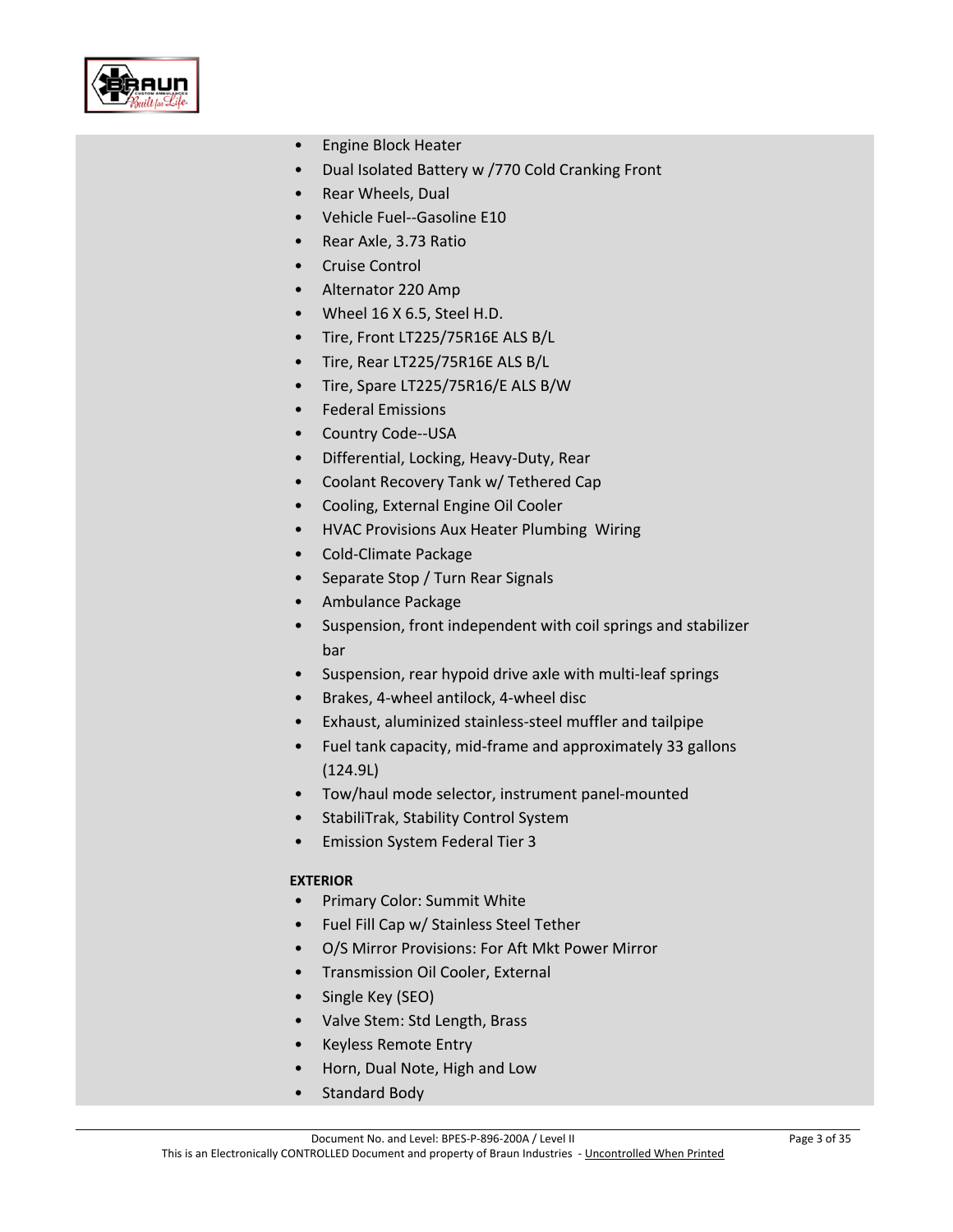

- Paint, Exterior Solid
- Bumper, Front Chrome
- Grille, Chrome W/ Dual Composite Headlamp
- License Plate Mounting Provisions, Front
- Chrome Appearance Package

## **INTERIOR**

- Trim: Cloth, Med Dark Pewter
- Seat: Front Bucket Deluxe
- Body Mount Cushions
- High Idle Switch
- USB Port / Receptacle
- 110 Volt Electrical Receptacle, In Cab
- Power Door Locks and Windows Pkg
- Floor Covering, Black Vinyl, Front Only
- Console with Swing-out Storage Bin
- Air Conditioning, Front Manual
- Mirror, Inside, Rearview, Tilt
- AM/FM Stereo w/MP3 Player and USB Port
- Tilt-Wheel Cruise Control Pkg.
- Seating, Driver and Passenger, High-Back Bucket

#### **SAFETY**

- Air Bags, Frontal, Driver Rt Front, Passenger
- Head Curtain Side Airbags

## **WEIGHT RATINGS**

- Front Gross Axle Weight Rating: 4300 lbs
- Rear Gross Axle Weight Rating: 8600 lbs
- Gross Vehicle Weight Rating: 12300 lbs

| 20-10-0120 | <b>SUSPENSION OEM G-Series Chassis</b>                                                                                                                                                                                                                                                                                           |  |
|------------|----------------------------------------------------------------------------------------------------------------------------------------------------------------------------------------------------------------------------------------------------------------------------------------------------------------------------------|--|
|            | <b>Suspension OEM G-Series</b>                                                                                                                                                                                                                                                                                                   |  |
| 20-10-0207 | BATTERY - TWO SYSTEM - G SERIES CHASSIS<br>The vehicle shall have a two (2) battery, 12-volt system rated at 1540 cold<br>cranking amps (CCA). One battery will be securely installed in a slide out<br>drawer, located on the lower right front of the module. The second battery<br>shall be installed under the chassis hood. |  |
| 20-10-0603 | ENGINE BLOCK HEATER - OEM PLUG<br>An engine block heater shall be included in the chassis with the 125 VAC<br>power cord, located under the hood.                                                                                                                                                                                |  |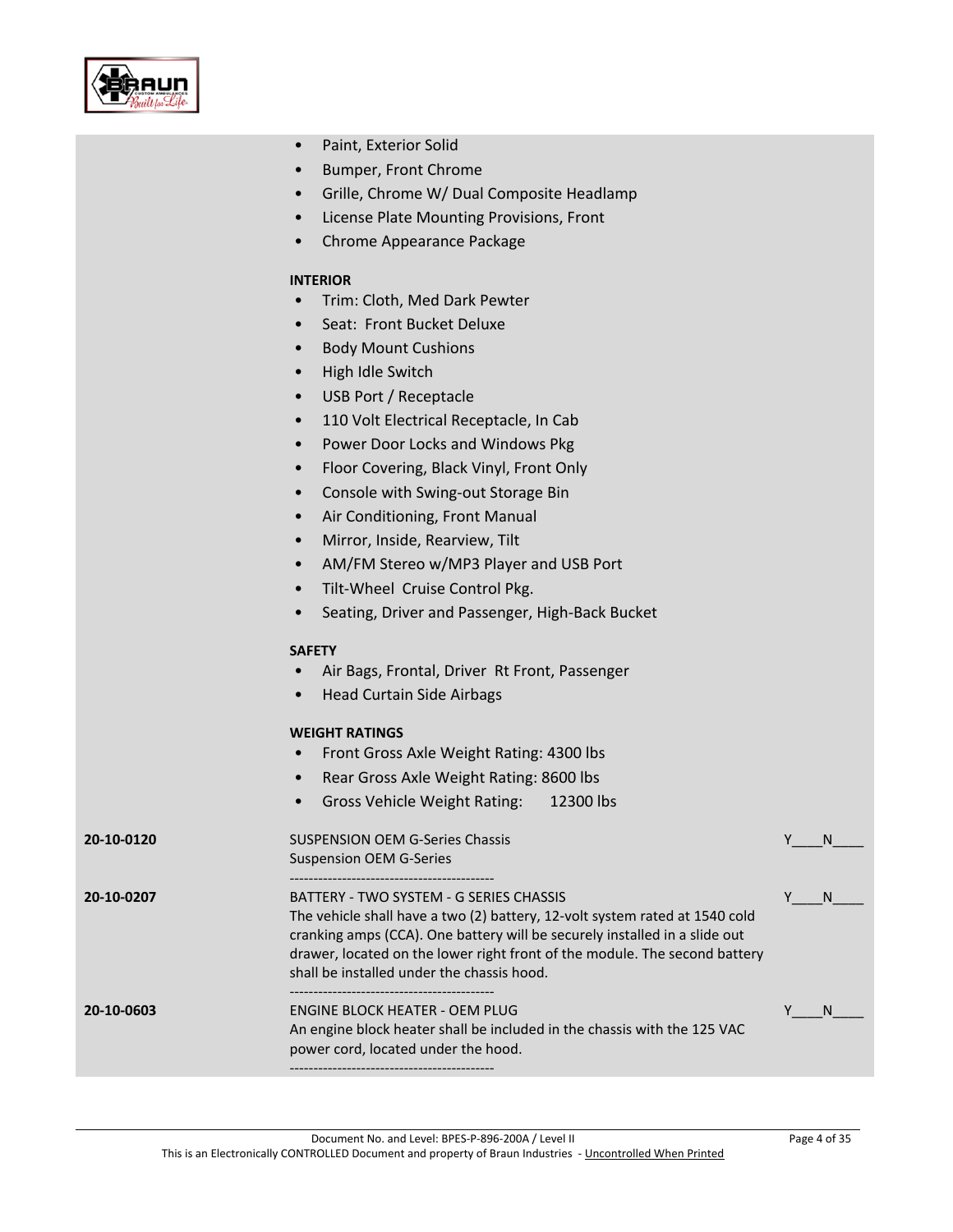

| 20-10-0701    | <b>EXHAUST MODIFICATION</b><br>Modify exhaust system on G3500 / G4500 cutaway chassis to extend below<br>and even with outer edge of module body.                                                                                                                                                                                                                                                                                                                                                                                                                                                                                                                                                                                                                                                                                                      | Y | N            |
|---------------|--------------------------------------------------------------------------------------------------------------------------------------------------------------------------------------------------------------------------------------------------------------------------------------------------------------------------------------------------------------------------------------------------------------------------------------------------------------------------------------------------------------------------------------------------------------------------------------------------------------------------------------------------------------------------------------------------------------------------------------------------------------------------------------------------------------------------------------------------------|---|--------------|
| 20-20-0117    | <b>CONSOLE MASTER CONTROL ABS 2 PIECE FLOOR MOUNT - G-SERIES</b><br>A two (2) piece black vacuum formed ABS Master Control Console (MCC)<br>shall be installed in the cab. The upper piece shall be installed over the dog<br>house, it shall be angled and contain the Weldon Vista display as well as<br>the siren with additional room to accommodate a radio. The lower piece<br>shall be installed on the floor between the cab seats; it shall contain a<br>recessed storage well for maps and reports, two (2) drink holders, and a<br>flat surface which can accommodate additional sirens or radios (arm rests<br>not available w/ ABS console). The Console System is to be SAE J3043<br>Ambulance Equipment Mount Device or Systems compliant and shall be<br>labeled with its weighted capacity.<br>-------------------------------------- | Y | N            |
| 20-20-0252    | <b>HEAT SHIELDS, PROTECTIVE</b><br>Three (3) aluminized steel protective heat shields shall be installed to the<br>upper laterals above the exhaust system to help protect the module from<br>the chassis exhaust system heat. This shall meet OEM guidelines for heat<br>shields.                                                                                                                                                                                                                                                                                                                                                                                                                                                                                                                                                                     | Υ | N.           |
| 20-30-0214    | MIRRORS, VELVAC 2020XG HEATED & REMOTE- BLACK<br>Velvac black finish 2020XG mirror system shall be installed on the chassis.<br>This includes a heated/remote adjustable upper mirror head with 64 sq<br>inches of flat glass and a heated/manual adjustable lower mirror head with<br>29 sq inches of convex (18" ROC)glass. A clearance/turn signal indicator<br>lamp is positioned below the mirror heads.                                                                                                                                                                                                                                                                                                                                                                                                                                          |   | N            |
| 20-30-0804    | RUNNING BOARDS - STAR PUNCHED DIAMOND PLATE<br>Flared aluminum diamond plate running boards with a star punched non-<br>skid surface shall be provided onthe cab.  The running boards shall be<br>wider toward the rear extending out towards the corners of<br>themodule. The running boards shall be bright dip anodized after they are<br>formed to retain finish and increasecorrosion resistance.                                                                                                                                                                                                                                                                                                                                                                                                                                                 | Y | N.           |
| 20-40-0206-20 | WHEEL SIMS - STAINLESS WITH VALVE STEM EXTENSIONS - G SERIES<br><b>CHASSIS</b><br>Stainless steel full wheel simulators shall be provided for the front and the<br>outside rear wheels. Air Max valve extensions shall be provided to properly<br>inflate the inner dual rear tires.                                                                                                                                                                                                                                                                                                                                                                                                                                                                                                                                                                   | Y | N            |
| 30-10-0030    | BACKUP ALARM<br>An (OSHA approved) back up alarm shall be installed with a disable control<br>for silent backing. The disable control shall be located on the MCC (master<br>control console). The back up alarm system shall automatically reset to the<br>"on" mode when the transmission is taken out of reverse.                                                                                                                                                                                                                                                                                                                                                                                                                                                                                                                                   |   | N.           |
| 30-10-0753    | SIREN, WHELEN 295-HFSA7-REMOTE WITH MICROPHONE (Meets CA Title<br>13)<br>A Whelen 295-HFSA7 remote dualsiren amplifier shall be flush-<br>mounted in the master control console located inthe cab. The siren                                                                                                                                                                                                                                                                                                                                                                                                                                                                                                                                                                                                                                           |   | <sup>N</sup> |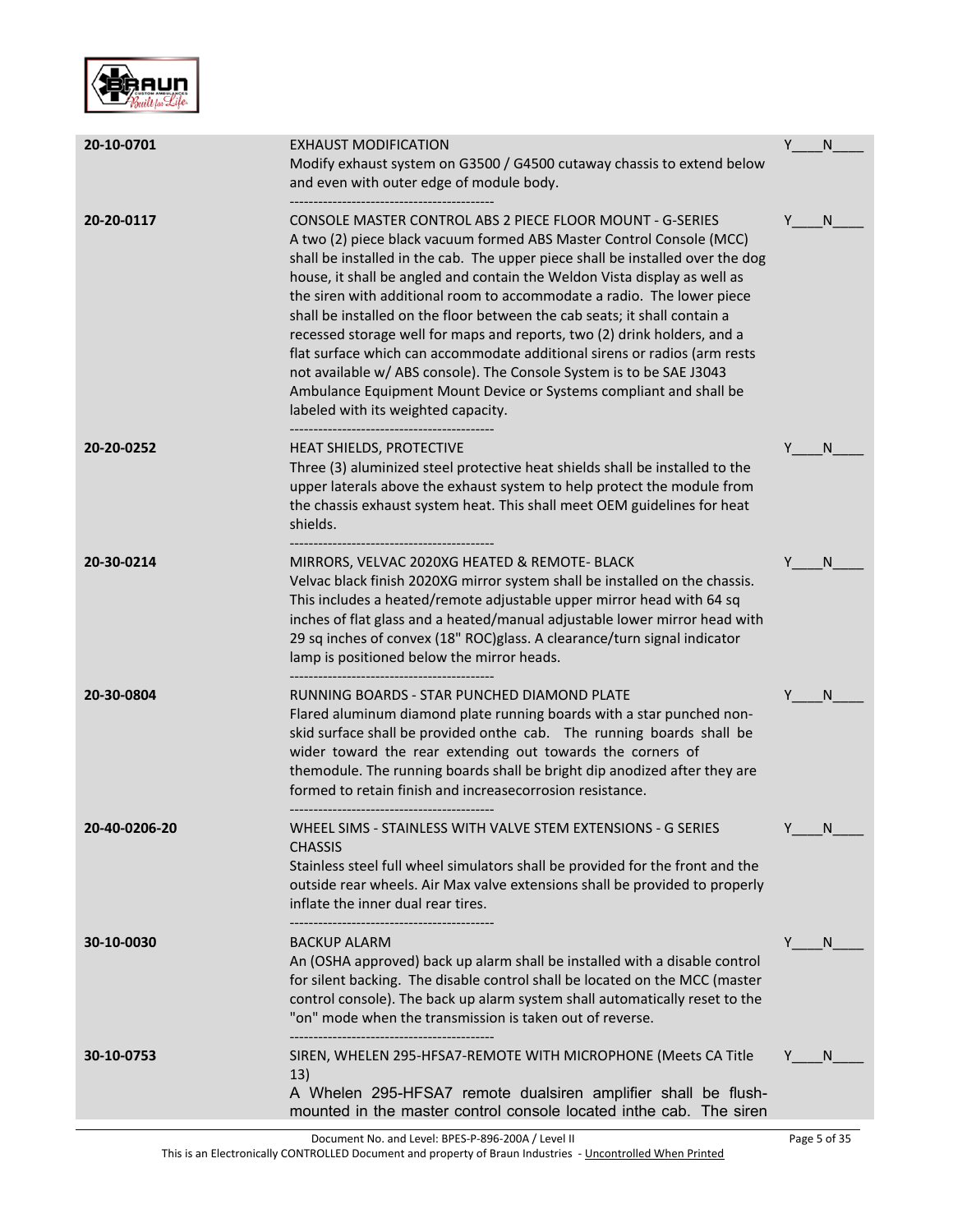| ÷<br>ı. |
|---------|
|---------|

| shall be capable ofhands-free operation and shall be equipped with a<br>noise cancelingmicrophone.<br>Note - Meets CA Title 13. Some<br>features of this sireninclude:<br>DUAL 200 WATT, FLUSH MOUNT SIRENwith REMOTE SIREN<br><b>AMPLIFIER</b><br>• Six function siren plus radiorepeat and public address.<br>• Operates two 100-watt speakers.<br>• Operates in dual (outputs 2 independentsiren tones creating rich<br>harmonic dual tone sound) or mono sound modes.<br>• External dip switch programmablesiren tones.<br>• PTT (push to talk) switch onmicrophone overrides all siren<br>functions.<br>• Removable unidirectionalmicrophone with adjustable microphone<br>volume adjustable preset radiorepeat volume.<br>• SI TEST®, silent diagnostic test.<br>• Quick disconnect plug for ease ofservice or replacement.<br><b>12 Siren Tones</b><br>• Air horn • Wail • Yelp • Piercer• Manual Coast to Stop<br>• Manual • Mechanical Coast to Stop• Hi/Low • Yelp 249<br>• Warble • Whoop • Mechanical Tone<br>SIREN SPEAKERS, WHELEN SA315 - BEHIND THE GRILLE<br>30-10-0809<br>Y<br>N<br>Whelen dual 100 watt siren speakers shall be installed behind the grille<br>area.<br><b>Electrical</b><br><b>Item Number</b><br><b>Name</b><br>125AA101<br>OUTLET, 125VAC - ONE (1) INTERIOR DUPLEX - LEFT WALL ACTION AREA<br>Y<br>N<br>One (1) 2-wire +plus ground 125 VAC hospital grade duplex outlet shall be<br>installed in the street side wall in the primary action area, with wiring<br>connected to the shoreline. An indicator lamp shall be located within the<br>125 VAC outlet as a line monitor to indicate a live circuit. The outlet shall<br>be labeled, "125 VAC".<br>125AA201<br>OUTLET, 125VAC - ONE (1) INTERIOR DUPLEX - LEFT WALL REAR ACTION<br>N<br>Y<br><b>AREA</b><br>One (1) 2-wire +plus ground 125 VAC hospital grade duplex outlet shall be<br>installed in the street side wall in the rear action area, with wiring<br>connected to the shoreline. An indicator lamp shall be located within the<br>125 VAC outlet as a line monitor to indicate a live circuit. The outlet shall<br>be labeled, "125 VAC".<br>125IF201<br>OUTLET, 125VAC - ONE (1) INTERIOR DUPLEX - FRONT WALL CABINET<br>N.<br>One (1) 2-wire +plus ground 125 VAC hospital grade duplex outlet shall be<br>installed in the mid front wall cabinet, with wiring connected to the<br>shoreline. An indicator lamp shall be located within the 125 VAC outlet as<br>a line monitor to indicate a live circuit. The outlet shall be labeled, "125<br>VAC".<br>OUTLET, 12VDC - ONE (1) - LEFT WALL ACTION AREA<br>12VAA101<br>N<br>One (1) 12 VDC power point outlet shall be installed in the street side wall<br>in the primary action area. The outlet shall be labeled, "12 VDC". A<br>Schottky diode medical isolator shall be provided to protect the 12 VDC |  |  |
|------------------------------------------------------------------------------------------------------------------------------------------------------------------------------------------------------------------------------------------------------------------------------------------------------------------------------------------------------------------------------------------------------------------------------------------------------------------------------------------------------------------------------------------------------------------------------------------------------------------------------------------------------------------------------------------------------------------------------------------------------------------------------------------------------------------------------------------------------------------------------------------------------------------------------------------------------------------------------------------------------------------------------------------------------------------------------------------------------------------------------------------------------------------------------------------------------------------------------------------------------------------------------------------------------------------------------------------------------------------------------------------------------------------------------------------------------------------------------------------------------------------------------------------------------------------------------------------------------------------------------------------------------------------------------------------------------------------------------------------------------------------------------------------------------------------------------------------------------------------------------------------------------------------------------------------------------------------------------------------------------------------------------------------------------------------------------------------------------------------------------------------------------------------------------------------------------------------------------------------------------------------------------------------------------------------------------------------------------------------------------------------------------------------------------------------------------------------------------------------------------------------------------------------------------------------------------------------------------------------------------------------------------------------------------------------------------------------------------------------------------------------------------------------------------------------------------------------------------------------------------|--|--|
|                                                                                                                                                                                                                                                                                                                                                                                                                                                                                                                                                                                                                                                                                                                                                                                                                                                                                                                                                                                                                                                                                                                                                                                                                                                                                                                                                                                                                                                                                                                                                                                                                                                                                                                                                                                                                                                                                                                                                                                                                                                                                                                                                                                                                                                                                                                                                                                                                                                                                                                                                                                                                                                                                                                                                                                                                                                                              |  |  |
|                                                                                                                                                                                                                                                                                                                                                                                                                                                                                                                                                                                                                                                                                                                                                                                                                                                                                                                                                                                                                                                                                                                                                                                                                                                                                                                                                                                                                                                                                                                                                                                                                                                                                                                                                                                                                                                                                                                                                                                                                                                                                                                                                                                                                                                                                                                                                                                                                                                                                                                                                                                                                                                                                                                                                                                                                                                                              |  |  |
|                                                                                                                                                                                                                                                                                                                                                                                                                                                                                                                                                                                                                                                                                                                                                                                                                                                                                                                                                                                                                                                                                                                                                                                                                                                                                                                                                                                                                                                                                                                                                                                                                                                                                                                                                                                                                                                                                                                                                                                                                                                                                                                                                                                                                                                                                                                                                                                                                                                                                                                                                                                                                                                                                                                                                                                                                                                                              |  |  |
|                                                                                                                                                                                                                                                                                                                                                                                                                                                                                                                                                                                                                                                                                                                                                                                                                                                                                                                                                                                                                                                                                                                                                                                                                                                                                                                                                                                                                                                                                                                                                                                                                                                                                                                                                                                                                                                                                                                                                                                                                                                                                                                                                                                                                                                                                                                                                                                                                                                                                                                                                                                                                                                                                                                                                                                                                                                                              |  |  |
|                                                                                                                                                                                                                                                                                                                                                                                                                                                                                                                                                                                                                                                                                                                                                                                                                                                                                                                                                                                                                                                                                                                                                                                                                                                                                                                                                                                                                                                                                                                                                                                                                                                                                                                                                                                                                                                                                                                                                                                                                                                                                                                                                                                                                                                                                                                                                                                                                                                                                                                                                                                                                                                                                                                                                                                                                                                                              |  |  |
|                                                                                                                                                                                                                                                                                                                                                                                                                                                                                                                                                                                                                                                                                                                                                                                                                                                                                                                                                                                                                                                                                                                                                                                                                                                                                                                                                                                                                                                                                                                                                                                                                                                                                                                                                                                                                                                                                                                                                                                                                                                                                                                                                                                                                                                                                                                                                                                                                                                                                                                                                                                                                                                                                                                                                                                                                                                                              |  |  |
|                                                                                                                                                                                                                                                                                                                                                                                                                                                                                                                                                                                                                                                                                                                                                                                                                                                                                                                                                                                                                                                                                                                                                                                                                                                                                                                                                                                                                                                                                                                                                                                                                                                                                                                                                                                                                                                                                                                                                                                                                                                                                                                                                                                                                                                                                                                                                                                                                                                                                                                                                                                                                                                                                                                                                                                                                                                                              |  |  |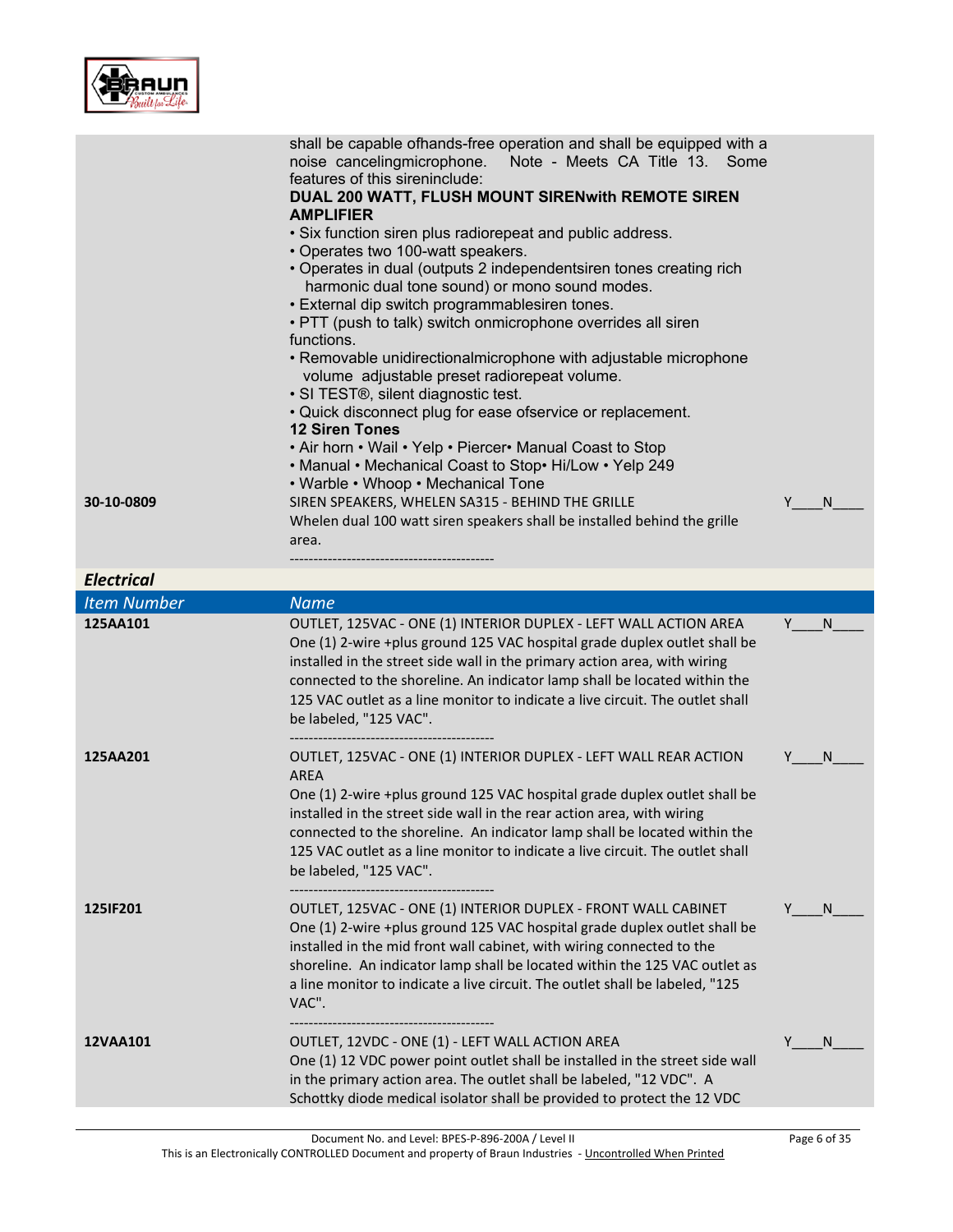

|                 | outlet.                                                                                                                                                                                                                                                                                                                                                                                                                                                                                                                                                                                                                                                                                                                                                                                                                                                                                                                                                                                                                                                                                                                                                                                                                                                                                          |         |
|-----------------|--------------------------------------------------------------------------------------------------------------------------------------------------------------------------------------------------------------------------------------------------------------------------------------------------------------------------------------------------------------------------------------------------------------------------------------------------------------------------------------------------------------------------------------------------------------------------------------------------------------------------------------------------------------------------------------------------------------------------------------------------------------------------------------------------------------------------------------------------------------------------------------------------------------------------------------------------------------------------------------------------------------------------------------------------------------------------------------------------------------------------------------------------------------------------------------------------------------------------------------------------------------------------------------------------|---------|
| <b>12VIF201</b> | OUTLET, 12VDC - ONE (1) FRONT WALL - CABINET<br>One (1) 12 VDC power point outlet shall be installed in the patient<br>compartment, in the front wall equipment area. The outlet shall be<br>labeled, "12 VDC". A Schottky diode medical isolator shall be provided to<br>protect the 12 VDC outlet.                                                                                                                                                                                                                                                                                                                                                                                                                                                                                                                                                                                                                                                                                                                                                                                                                                                                                                                                                                                             | N.      |
| 30-06-0004      | ELECTRICAL SYSTEM - WELDON V-MUX, MICRO PROCESSOR BASED<br>A Weldon V-MUX 100% solid state microprocessor based multiplex system<br>shall be installed to control the electrical functions. The system shall<br>include load management, load shedding, power modulation, load<br>sequencing capabilities and provide on-board diagnostics with real-time<br>status reporting. The system shall consist of one (1) color control console<br>(Vista) in the cab, one (1) color control console (Vista) in the patient<br>compartment, a total of three (3) control nodes: two (2) High Content<br>nodes and one (1) 8 X 16 node, and a module warning display with video<br>input and monoriting capabilities. The system must be a Weldon V-MUX.<br>No exception. Bidders who propose any other proprietary electrical<br>system shall be considered as non-compliant. Documentation required<br>with bid submission. Bidder must supply with his/her bid proposal, a listing<br>of not less than 500 ambulances produced with the Weldon V-MUX system<br>within the past 5 years. The documentation shall include a production<br>order number, the purchaser's agency name, and the date the ambulance<br>was delivered. Bids submitted without this documentation shall not be<br>considered. | N.      |
| 30-06-0010      | VISTA IV MCC - PUSH BUTTON<br>A Weldon V-MUX Vista IV interface module / display screen shall be<br>provided and installed in the cab. The Vista module shall be operated<br>through the use of push buttons.                                                                                                                                                                                                                                                                                                                                                                                                                                                                                                                                                                                                                                                                                                                                                                                                                                                                                                                                                                                                                                                                                    | Y<br>N  |
| 30-06-0015      | VISTA IV ACP - PUSH BUTTON<br>A Weldon V-MUX Vista IV interface module / display screen shall be<br>provided and mounted on an angled flip - down panel with chrome lever<br>latches, in the patient compartment ACP area. The Vista module shall be<br>operated through the use of push buttons. A temperature sensor shall be<br>mounted to the bottom of the ACP panel.                                                                                                                                                                                                                                                                                                                                                                                                                                                                                                                                                                                                                                                                                                                                                                                                                                                                                                                       | N       |
| 30-06-0026      | WARNING DISPLAY - MULTIPLEX ELECTRICAL SYSTEM<br>A digital warning display shall beintegrated into the cab display console and<br>programmed through the multiplexsystem to provide visual and audible<br>indications for: Parking brake set condition, Parking brake release condition,<br>Patient status alarm (four colorwith reset capability), Individual outside<br>storagecompartment "door open" warnings in vehicle outline form, Low<br>voltage alarm, Low oxygen pressure alarm.                                                                                                                                                                                                                                                                                                                                                                                                                                                                                                                                                                                                                                                                                                                                                                                                      | Y<br>N. |
| 30-06-0050      | DAYTIME RUNNING LAMPS - MULTIPLEX ELECTRICAL SYSTEM<br>The Headlights shall be activated at 30% intensity, for day time operation,<br>when transmission is placed in drive, as a feature of the multiplex system.<br>(if not standard on the chassis).                                                                                                                                                                                                                                                                                                                                                                                                                                                                                                                                                                                                                                                                                                                                                                                                                                                                                                                                                                                                                                           | N.      |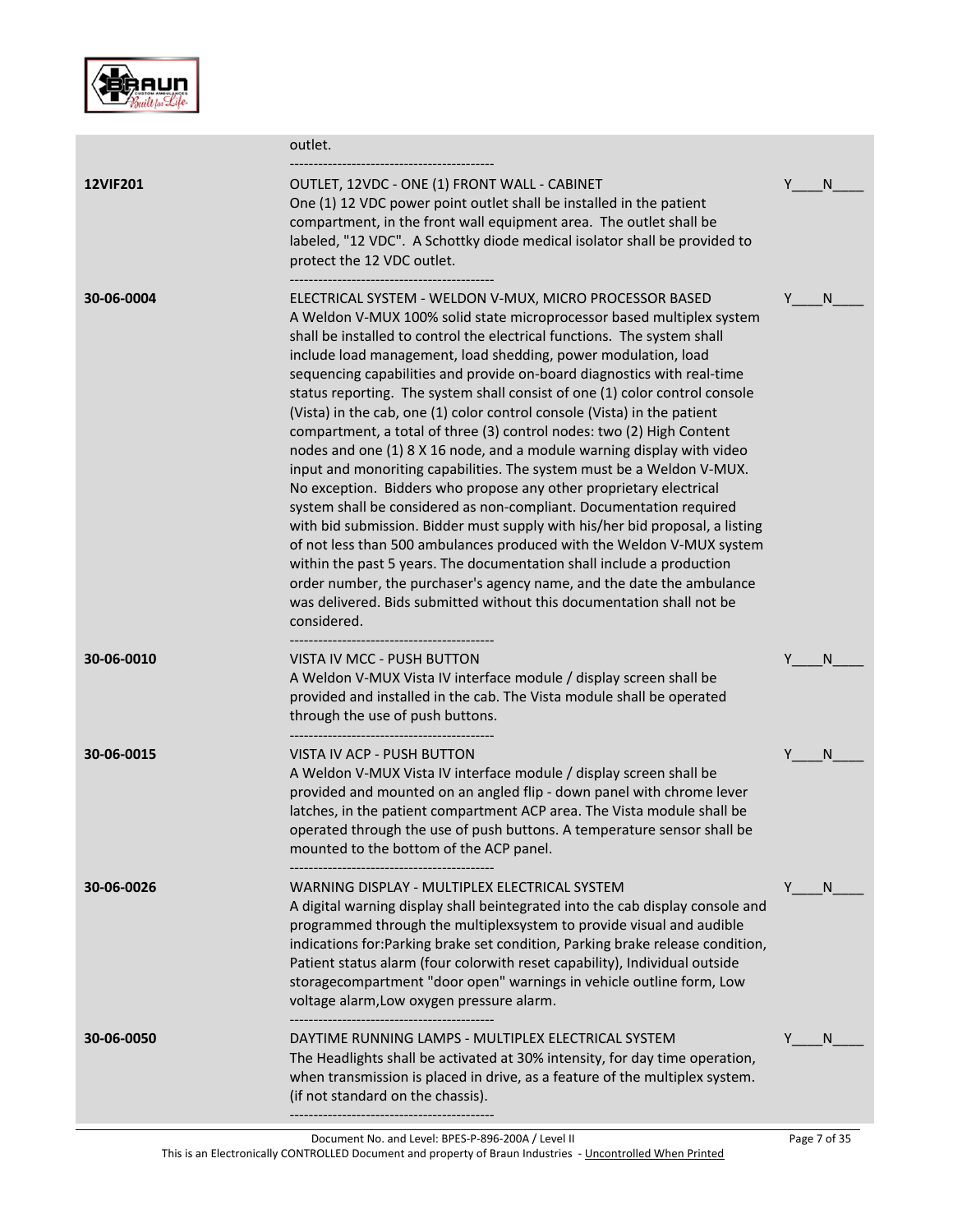

| 30-06-0076 | MASTER CONTROL CONSOLE (MCC) - MULTIPLEX ELECTRICAL SYSTEM<br>A floor mounted Master Control Console (MCC) shall be located in the cab.<br>The console shall house the siren and the color microprocessor display<br>screen, which will control all the Emergency Warning functions as well as<br>also being able to control the Patient Compartment lighting and module<br>heat/ac functions.                                    | Y | N  |
|------------|-----------------------------------------------------------------------------------------------------------------------------------------------------------------------------------------------------------------------------------------------------------------------------------------------------------------------------------------------------------------------------------------------------------------------------------|---|----|
| 30-06-0101 | ATTENDANT CONTROL PANEL (ACP) - MULTIPLEX ELECTRICAL SYSTEM<br>The Attendant Control Panel (ACP) shall contain a color micro processor<br>screen, which will control all equipment installed in the patient<br>compartment.                                                                                                                                                                                                       |   | N  |
| 30-06-0126 | ELECTRICAL COMPARTMENT (PDQ) - MULTIPLEX ELECTRICAL SYSTEM<br>The Power Distribution Quarters (PDQ) shall hold electrical components,<br>(i.e. power distribution nodes, circuit breakers, etc). The electrical<br>compartment shall have a hinged door with two (2) chrome locking lever<br>latches and be shall located on the partition wall behind the attendant<br>seat.                                                     |   | N  |
| 30-06-0150 | SPARE CIRCUIT - MULTIPLEX ELECTRICAL SYSTEM<br>One (1) spare 15 amp circuit shall be provided.                                                                                                                                                                                                                                                                                                                                    |   | N  |
| 30-06-0175 | WIRING HARNESS CONNECTORS - MULTIPLEX ELECTRICAL SYSTEM<br>All wiring harnesses shall be connected via quick connect circular plug<br>connectors.                                                                                                                                                                                                                                                                                 |   | N  |
| 30-06-0201 | RADIO TIE-IN POINT - (1) 12V/40 AMP - CAB CONSOLE AREA<br>One (1) set of 12 volt/40 amp radio tie-in points shall be installed in the cab<br>console area of the unit. The set shall include one (1) "Battery Hot", one<br>(1) "Ignition Hot", and one (1) "Grounded" 250 amp junction stud.                                                                                                                                      |   | N. |
| 30-06-0202 | RADIO TIE-IN POINT - (1) 12V/40 AMP - PATIENT COMPARTMENT<br>One (1) set of 12 volt/40 amp radio tie-in points shall be installed in the<br>patient compartment attendant control panel area of the unit. The set<br>shall include one (1) "Battery Hot", one (1) "Ignition Hot", and one (1)<br>"Grounded" 250 amp junction stud.                                                                                                |   | N  |
| 30-06-0203 | RADIO TIE-IN POINT - (1) 12V/40 AMP - PDQ<br>One (1) set of 12 volt/40 amp radio tie-in points shall be installed and<br>mounted in the PDQ of the unit. The set shall include one (1) "Battery<br>Hot", one (1) "Ignition Hot", and one (1) "Grounded" 250 amp junction<br>stud.                                                                                                                                                 |   | N  |
| 30-06-0225 | EMERGENCY MASTER SWITCH - MULTIPLEX ELECTRICAL SYSTEM<br>A single emergency master switch shall be supplied for activating all the<br>emergency warning lights and shall be provided on the master control<br>console screen. The emergency master switch will activate the module<br>power automatically. There shall also be an Emergency Master Menu<br>button which shall allow access to individual warning light functions. |   | N  |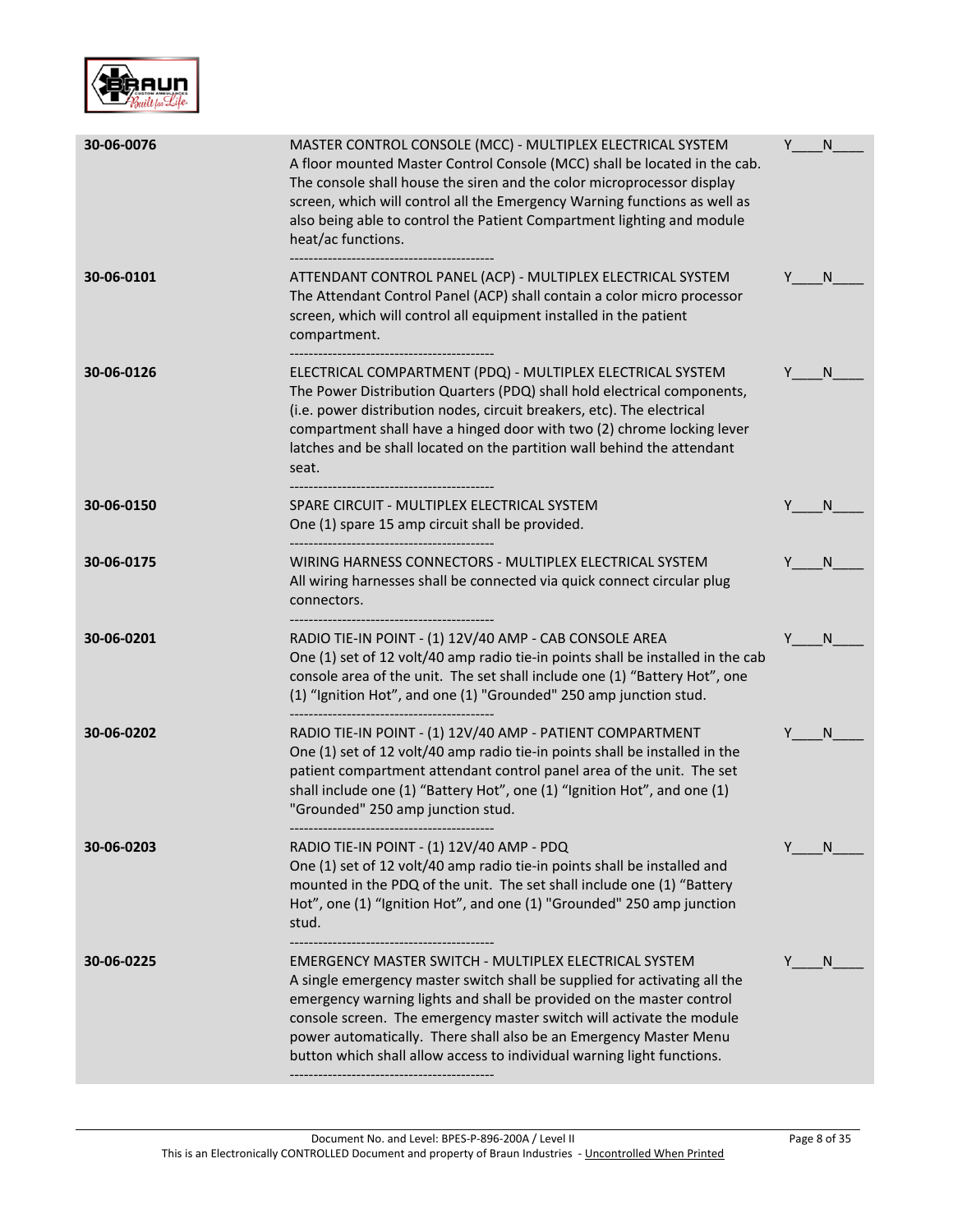

| 30-06-0250 | CONTROL PANEL SWITCHES - MULTIPLEX ELECTRICAL SYSTEM<br>The switches on the master control console and attendant control panel<br>screens shall have dimmable perimeter backlighting for easy identification.                                                                                                                                                                                                                                                                                                                                                                                                                                                                      |   | N.           |
|------------|------------------------------------------------------------------------------------------------------------------------------------------------------------------------------------------------------------------------------------------------------------------------------------------------------------------------------------------------------------------------------------------------------------------------------------------------------------------------------------------------------------------------------------------------------------------------------------------------------------------------------------------------------------------------------------|---|--------------|
| 30-06-0275 | MODULE POWER SWITCH - MULTIPLEX ELECTRICAL SYSTEM<br>A module power switch for the electrical system shall be provided on both<br>the Master Control Console and the Attendant Control Panel screens.                                                                                                                                                                                                                                                                                                                                                                                                                                                                              |   | N.           |
| 30-06-0285 | MODULE DISCONNECT - MULTIPLEX ELECTRICAL SYSTEM<br>An In-Power 15 minute, nonadjustable disconnect shall be installed to keep<br>the module power switch engaged, after the ignition is switched to the<br>"off" position. This disconnect can also be activated from the side and rear<br>doorways to turn on the check-out lights.                                                                                                                                                                                                                                                                                                                                               | Y | N.           |
| 30-06-0300 | VOLTMETER - MULTIPLEX ELECTRICAL SYSTEM<br>One (1) digital voltmeter shall be provided on the master control console<br>screen.                                                                                                                                                                                                                                                                                                                                                                                                                                                                                                                                                    |   | N            |
| 30-06-0325 | FLASHER - MULTIPLEX ELECTRICAL SYSTEM<br>The flasher shall be provided within and programmed by the multiplex<br>electrical system.                                                                                                                                                                                                                                                                                                                                                                                                                                                                                                                                                | Y | N.           |
| 30-06-0353 | FLASHING HEADLIGHTS - MULTIPLEX ELECTRICAL SYSTEM<br>The headlights (high beams) shall be programmed through the multiplex<br>system to alternate flash (wig-wag), activated by a switch on the master<br>control console screen labeled "Flashing Headlights", with the ignition on<br>and module power and emergency master switches enabled. The flashing<br>headlights are to be disabled when the high beams are activated. They are<br>also disabled when the transmission is placed in the neutral/park position.<br>The flashing headlights shall have the capability to be reactivated with the<br>"park override" switch in the "on" position if the high beams are off. |   | <sub>N</sub> |
| 30-06-0375 | PARK OVERRIDE - MULTIPLEX ELECTRICAL SYSTEM<br>A park override switch, located on the master control console screen, shall<br>reactivate all lights disabled when the transmission is placed in the<br>neutral/park position.                                                                                                                                                                                                                                                                                                                                                                                                                                                      | Y | N            |
| 30-06-0400 | LOAD MANAGER-SEQUENTIAL SWITCHING SYSTEM - MULTIPLEX ELECTRIC<br><b>SYSTEM</b><br>The load manager-sequential switching system shall be controlled by the<br>microprocessor based electrical system. The emergency master button<br>shall control the sequential switching of the emergency lights and/or other<br>warning devices. The load manager shall automatically shed non-critical<br>electrical loads during low voltage conditions to help prevent electrical<br>system overload when the vehicle is stationary and the transmission is in<br>the park position.                                                                                                         |   | N.           |
| 30-06-0450 | FRONT CLEAR DISABLE SWITCH - MULTIPLEX ELECTRICAL SYSTEM<br>Activation of the switch on the master control console screen shall disable<br>all forward facing clear warning lights.                                                                                                                                                                                                                                                                                                                                                                                                                                                                                                |   | N.           |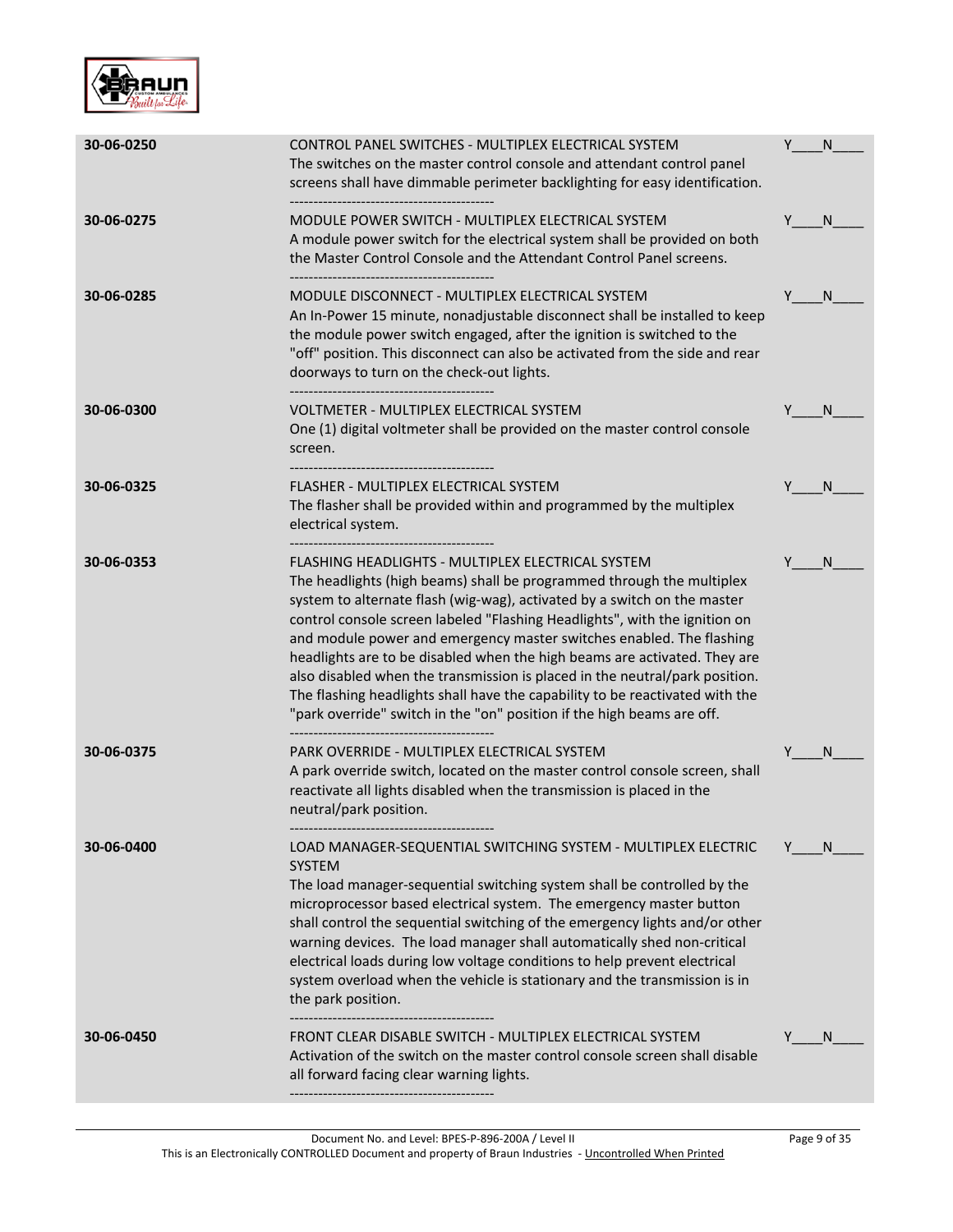

| 30-06-0475 | CURBSIDE SCENE LIGHTS ON WITH CURBSIDE DOOR<br>The Curbside scene lights shall be programmed to activate when the<br>Curbside door is in the open position.<br>---------------------------                                                                                                                                                                                                                                                                                                                                                                                                                                                        | Y             | N            |
|------------|---------------------------------------------------------------------------------------------------------------------------------------------------------------------------------------------------------------------------------------------------------------------------------------------------------------------------------------------------------------------------------------------------------------------------------------------------------------------------------------------------------------------------------------------------------------------------------------------------------------------------------------------------|---------------|--------------|
| 30-06-0500 | REAR SCENE LIGHTS ON WITH REAR DOORS OPEN<br>The rear scene lights shall be programmed to activate when the rear doors<br>are in the open position.                                                                                                                                                                                                                                                                                                                                                                                                                                                                                               | Y             | N            |
| 30-06-0525 | DISABLE SWITCH FOR REAR SCENE LIGHTS - MULTIPLEX ELECTRICAL<br><b>SYSTEM</b><br>A disable switch shall be installed at the rear door area to disable the rear<br>scene lights.                                                                                                                                                                                                                                                                                                                                                                                                                                                                    |               | N.           |
| 30-06-0550 | DISABLE SWITCH FOR SIDE SCENE LIGHTS - MULTIPLEX ELECTRICAL SYSTEM<br>A disable switch shall be installed at the curbside door area to disable the<br>curbside scene lights.                                                                                                                                                                                                                                                                                                                                                                                                                                                                      | Y             | <sup>N</sup> |
| 30-06-0575 | REVERSE -TRANSMISSION- FUNCTIONS - MULTIPLEX ELECTRICAL SYSTEM<br>The system shall be programmed to provide activation for the rear<br>outboard warning lights, the rear side warning lights, the rear scene lights,<br>and the rear side scene lights, when the transmission selector lever is<br>placed into "reverse" position.                                                                                                                                                                                                                                                                                                                |               | <sup>N</sup> |
| 30-10-0050 | <b>BATTERY CONVERTER - CHARGER</b><br>A Progressive Dynamics #PD9245C, 45 amp, 125 VAC to 13.6 VDC converter<br>shall be connected to the shoreline inlet and be capable of maintaining the<br>batteries when plugged in.                                                                                                                                                                                                                                                                                                                                                                                                                         |               | <sub>N</sub> |
| 30-10-0110 | <b>ELECTRICAL CIRCUITS</b><br>All electrical circuits shall have wiring and circuit protection suitable to the<br>demand and must meet the national electric code (NEC) wiring<br>requirements. All added on wiring (18 GA through 10 GA) shall be color<br>coded and stamped with code numbers and functions every 4" for easy<br>identification (all other wiring shall be color coded). SLX high temperature<br>thermoplastic cross link wire shall be used. insulated cable shall be used for<br>all under hood / underbody battery and charging system cable. High<br>temperature (375° f)thermoplastic loom shall be used on all harnesses. | Y             | N            |
| 30-10-0190 | <b>GROUND FAULT CIRCUIT INTERRUPTER-GFCI</b><br>A 125 VAC, 20 AMP circuit breaker with ground fault circuit interrupter<br>(GFCI) electronic ground leakage detection shall be installed in the load<br>center for the shoreline circuit.                                                                                                                                                                                                                                                                                                                                                                                                         |               | <sup>N</sup> |
| 30-10-0415 | LIGHTS, OSS COMPARTMENTS - INCANDESCENT<br>The outside storage compartments shall be equipped with Truck-Lite brand<br>incandescent lights, activatedby magnetic switches. (compartments #1,<br>#1A, #2, and #3, each contain one (1) clear 4" round light,<br>andcompartment #4 shall contain two (2) clear 2-1/2" round lights)                                                                                                                                                                                                                                                                                                                 |               | <sub>N</sub> |
| 30-10-0585 | USB - DUAL OUTLET, ONE (1) INTERIOR LOCATED ON CONSOLE<br>One (1) dual USB port outlet, 5 volt / 2.1 amp, shall be installed on the<br>Master Control Console in the cab. The outlet shall have power and ground                                                                                                                                                                                                                                                                                                                                                                                                                                  |               | N            |
|            | Document No. and Level: BPES-P-896-200A / Level II                                                                                                                                                                                                                                                                                                                                                                                                                                                                                                                                                                                                | Page 10 of 35 |              |

This is an Electronically CONTROLLED Document and property of Braun Industries - <u>Uncontrolled When Printed</u>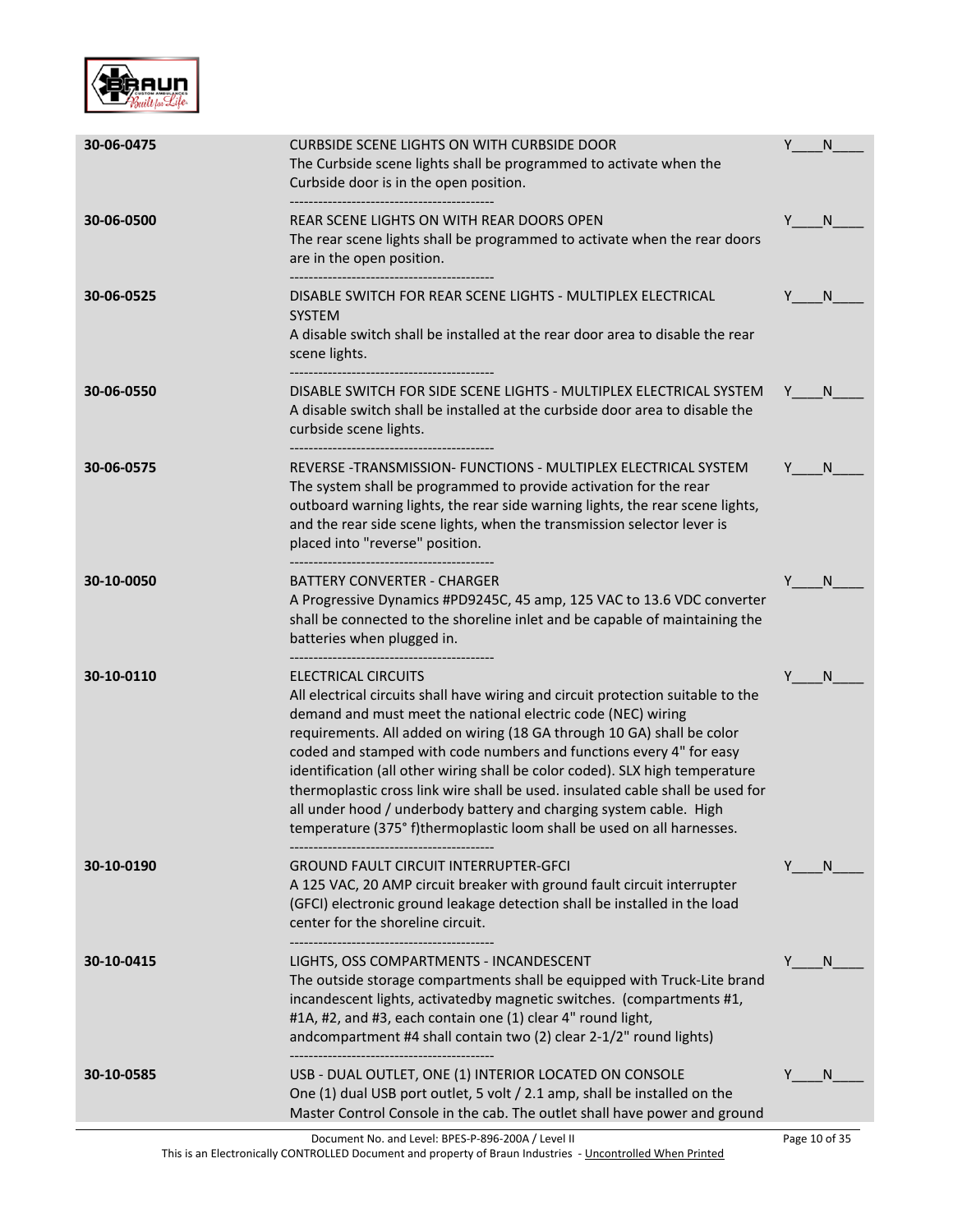

|                          | for charging equipment, such as cell phones, iPad, etc                                                                                                                                                                                                                                                                                                                                                                                                                                                                                                                                                                                                          |        |
|--------------------------|-----------------------------------------------------------------------------------------------------------------------------------------------------------------------------------------------------------------------------------------------------------------------------------------------------------------------------------------------------------------------------------------------------------------------------------------------------------------------------------------------------------------------------------------------------------------------------------------------------------------------------------------------------------------|--------|
| 30-10-0650               | RADIO ANTENNA BASES - ONE (1)<br>One (1) antenna base, with attached coax cable shall be installed on the<br>module roof. The coax cableshall terminate in the cab behind the driver<br>seat. Access to the antenna base shall be through an adjacentinterior<br>module dome light.                                                                                                                                                                                                                                                                                                                                                                             | N      |
| 30-10-0901               | SYSTEM ACTIVE AND CHECK OUT LIGHTS - 15 MINUTES<br>A switch shall be located at the curb and rear entry doors that will allow<br>activation of the V-MUX electrical system. There shall also be a check out<br>light switch located at the curb and rear doors that will allow activation of<br>the left LED angled lights prior to entering the module. The system shall be<br>programmed to shut down automatically after 15 minutes unless the<br>ignition is on. This shutdown delay shall be user adjustable.                                                                                                                                              | N      |
| 30-10-1007               | <b>BRAKE OVERRIDE NOT REQUIRED</b><br>Brake override not required.                                                                                                                                                                                                                                                                                                                                                                                                                                                                                                                                                                                              | Y<br>N |
| 30-11-0106               | LIGHTS, DOME LED (8) WHELEN SUPER LED<br>Eight (8) Super LED dome lights, Whelen #80C0EHCR, shall be provided in<br>the patient compartment. Thedome lights shall be controlled by separate<br>switches for the left bank and right bank of lights. The domelights shall be<br>activated by switches on both the attendant control panel and the master<br>control console. The dome lights shall be illuminated at 50% power<br>whenever the patient compartment side or rear doorsare opened.<br>-------------------------------------                                                                                                                        | N<br>Y |
| 30-12-0001               | RECEPTACLE SHORELINE INLET-SUPER 20 AMP, AUTO EJECT - YELLOW<br><b>COVER</b><br>A Kussmaul super auto eject shoreline inlet receptacle with yellow cover<br>shall be installed on the module exterior (forward Streetside) near the<br>driver's door. The receptacle shall be equipped with an integral dynamic<br>disconnect. The 125VAC, heavy duty 20-amp circuit breaker shall have<br>GFCI protection and shall be connected to the lighted 125VAC patient<br>compartment outlet(s) and to the engine block heater (with a block heater<br>circuit breaker in the load center). A mating connector shall be shipped<br>loose with the completed ambulance. | N      |
| USBAA101                 | OUTLET, USB - ONE (1) DUAL - LEFT WALL ACTION AREA<br>One (1) dual USB port outlets, 5 volt / 2.1 amp, shall be installed in the<br>vehicle, located on the streetside main action area in the patient<br>compartment. The outlet shall have power and ground for charging<br>equipment, such as cell phones, iPad, etc<br>                                                                                                                                                                                                                                                                                                                                     | N      |
| <b>Exterior Lighting</b> |                                                                                                                                                                                                                                                                                                                                                                                                                                                                                                                                                                                                                                                                 |        |
| <b>Item Number</b>       | <b>Name</b>                                                                                                                                                                                                                                                                                                                                                                                                                                                                                                                                                                                                                                                     |        |
| 30-06-0410               | WARNING LIGHTS FLASH PATTERN SIGNAL ALERT 75 - MULTIPLEX<br>ELECTRICAL SYSTEM<br>The default flash pattern for the warning lights shall be Signal Alert 75.<br>These warning lights will be operated from a single button labeled                                                                                                                                                                                                                                                                                                                                                                                                                               | N      |
|                          |                                                                                                                                                                                                                                                                                                                                                                                                                                                                                                                                                                                                                                                                 |        |

This is an Electronically CONTROLLED Document and property of Braun Industries - Uncontrolled When Printed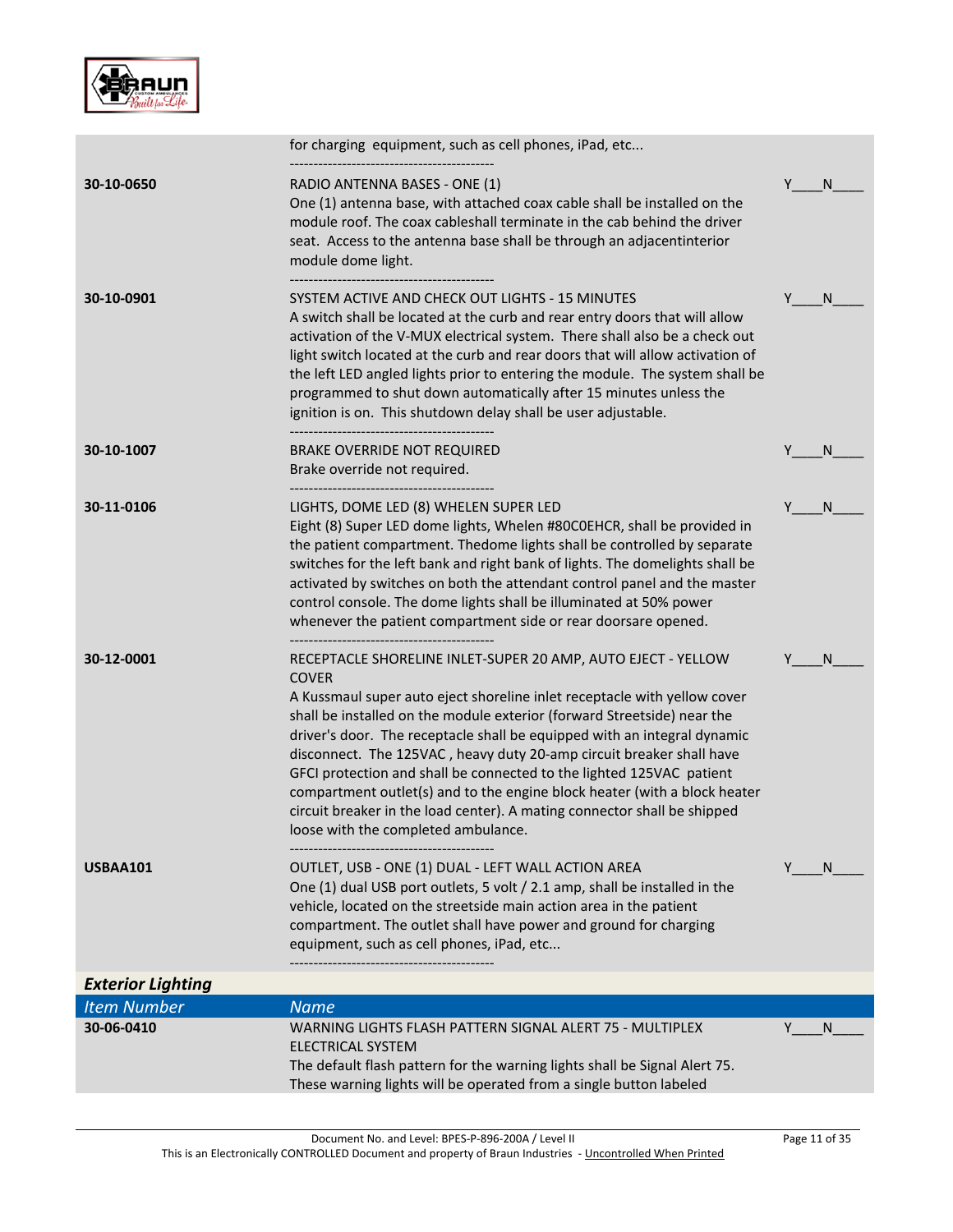

|                   | "flashers" via the Multiplex System on the master control console.                                                                                                                                                                                                                |          |
|-------------------|-----------------------------------------------------------------------------------------------------------------------------------------------------------------------------------------------------------------------------------------------------------------------------------|----------|
| 30-25-0122        | LIGHTS, ICC / LED CLEARANCE - ON MODULE FRONT - TECNIQ<br>The vehicle shall have five (5) amber Tecniq LED (S33-AA00-1) clearance /<br>ICC lights on the front of the module near the roof line.                                                                                  | N        |
| 30-25-0123        | LIGHTS, ICC / LED CLEARANCE - ON MODULE REAR - TECNIQ<br>The vehicle shall have five (5) red TECNIQ LED (S33-RR00-1) clearance / ICC<br>lights on the rear of the module near the roof line.                                                                                      | N.<br>Y  |
| 30-26-3008        | LIGHTS, REAR TAIL - WHELEN 600 LED STOP, TURN, & MINIMUM INTENSITY<br><b>BACK-UP</b><br>One (1) pair each of Whelen 600 series LED stop/tail lights, turn lights, and<br>MINIMUM intensity LED back-up lights with chrome bezels shall be<br>installed on the rear of the module. | N.<br>Y  |
| 30-26-7002        | LIGHT, LICENSE PLATE LED - WHELEN OACOEDCR<br>One (1) Whelen OACOEDCR LED license plate light with 45 deg angled<br>chrome-plated bezel shall be installed on the rear of the module, lower left<br>side.                                                                         | N        |
| 30-27-1102        | LIGHTS, ICC / LED CLEARANCE - ON MODULE SIDE - TECNIQ<br>The vehicle shall have two (2) Tecniq (S330) red mini LED marker lights: one<br>(1) red on each side at the rear of the vehicle which will also flash with turn<br>signal.<br>---------------------------------          | N        |
| <b>ClearLENS</b>  | <b>CLEAR LENSES ON ALL WARNING LIGHTS</b><br>All warning lights to have clear lenses                                                                                                                                                                                              | N        |
| <b>FILO7F0002</b> | LIGHTS FRONT INTERSECTION - 2 WHELEN 700 LED<br>NOTE: When vehicle is placed in park, the override switch must be on for<br>intersection light(s) to remain on.                                                                                                                   | N<br>Y   |
| <b>FILCLR1R</b>   | FRONT INTERSECTION LIGHT LOCATION 1 - RED<br>The warning light located on front of the chassis fender in location 1 shall<br>be red.                                                                                                                                              | N<br>Y   |
| <b>FILCLR2R</b>   | <b>FRONT INTERSECTION LIGHT LOCATION 2 - RED</b><br>The warning light located on front of the chassis fender in location 2 shall<br>be red.                                                                                                                                       | Y<br>N   |
| <b>FWL060007</b>  | LIGHTS FRONT MODULE - 7 WHELEN 600 SUPER LED<br>Seven (7) Whelen 600 series super LED warning lights with chrome bezels<br>shall be installed on the module front. The lights shall operate from a<br>switch on the master control console, labeled "Flashers".                   | Y.<br>N. |
| <b>FWLCLR1R</b>   | <b>FRONT WARNING LIGHT LOCATION 1 - RED</b><br>The warning light located on the upper front of the module in location 1<br>shall be red.                                                                                                                                          | N        |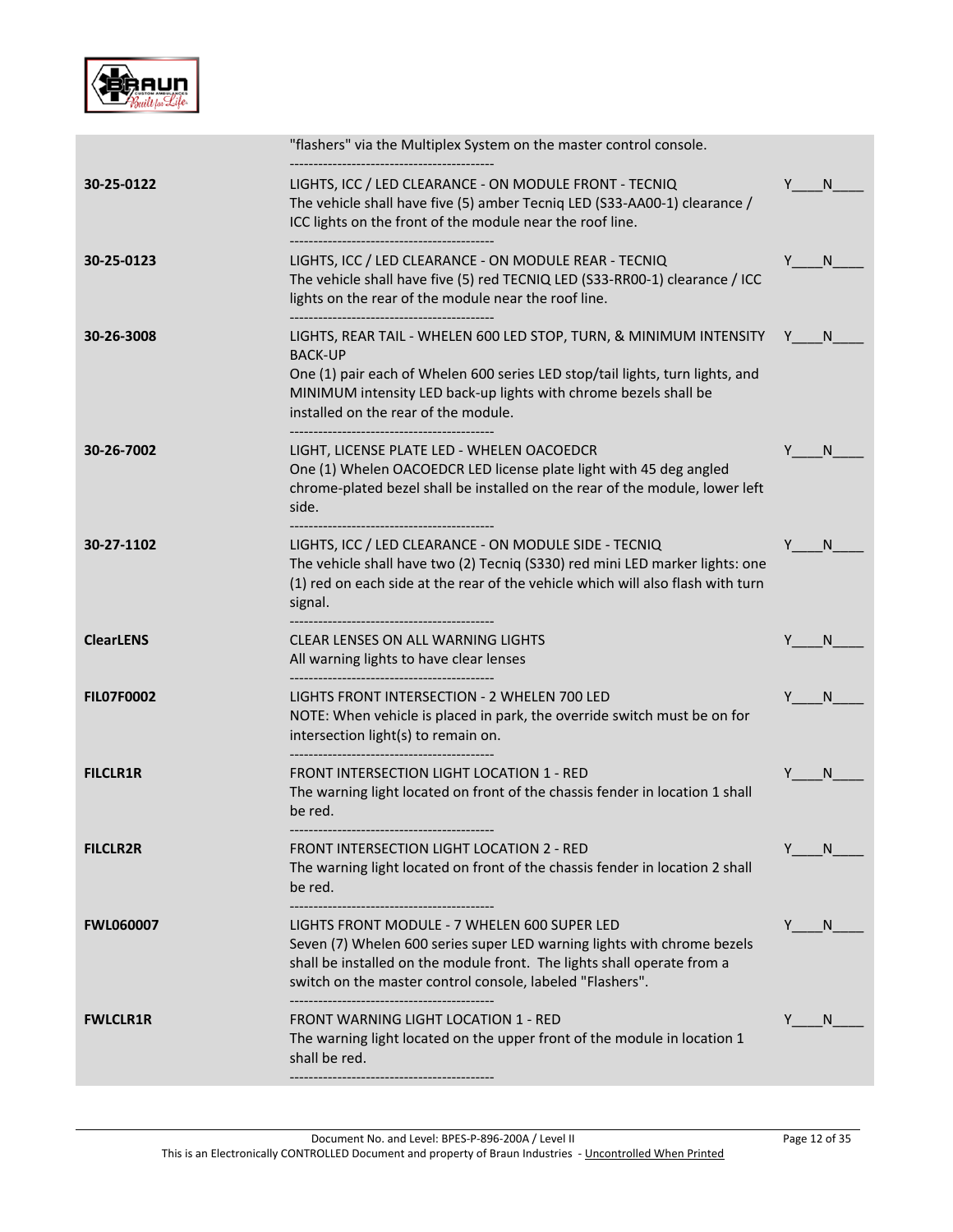

| <b>FWLCLR2R</b>  | FRONT WARNING LIGHT LOCATION 2 - RED<br>The warning light located on the upper front of the module in location 2<br>shall be red.                                                                                                                                                                                                                                                                                                                 | Y   | N.             |
|------------------|---------------------------------------------------------------------------------------------------------------------------------------------------------------------------------------------------------------------------------------------------------------------------------------------------------------------------------------------------------------------------------------------------------------------------------------------------|-----|----------------|
| <b>FWLCLR3R</b>  | FRONT WARNING LIGHT LOCATION 3 - RED<br>The warning light located on the upper front of the module in location 3<br>shall be red.                                                                                                                                                                                                                                                                                                                 | Y   | N.             |
| <b>FWLCLR4W</b>  | <b>FRONT WARNING LIGHT LOCATION 4 - WHITE</b><br>The warning light located on the upper front of the module in location 4<br>shall be white.<br>-------------------------------------                                                                                                                                                                                                                                                             | Y N |                |
| <b>FWLCLR5R</b>  | FRONT WARNING LIGHT LOCATION 5 - RED<br>The warning light located on the upper front of the module in location 5<br>shall be red.                                                                                                                                                                                                                                                                                                                 | Y   | N              |
| <b>FWLCLR6R</b>  | <b>FRONT WARNING LIGHT LOCATION 6 - RED</b><br>The warning light located on the upper front of the module in location 6<br>shall be red.                                                                                                                                                                                                                                                                                                          | Y   | $\blacksquare$ |
| <b>FWLCLR7R</b>  | <b>FRONT WARNING LIGHT LOCATION 7 - RED</b><br>The warning light located on the upper front of the module in location 7<br>shall be red.                                                                                                                                                                                                                                                                                                          | Y   | N.             |
| GWL070002        | -----------------------------------<br>LIGHTS GRILLE - 2 WHELEN 700 SUPER LED<br>Two (2) Whelen 700 series super LED warning lights, with waterproof<br>connectors shall be installed the grille area of the chassis. The lights shall<br>operate from a switch on the master control console labeled "Flashers".                                                                                                                                 | Y   | N.             |
| <b>GWLCLR1R</b>  | <b>GRILL WARNING LIGHT LOCATION 1 - RED</b><br>The warning light located on the grill in location 1 shall be red.                                                                                                                                                                                                                                                                                                                                 |     | N.             |
| <b>GWLCLR2R</b>  | <b>GRILL WARNING LIGHT LOCATION 2 - RED</b><br>The warning light located on the grill in location 2 shall be red.                                                                                                                                                                                                                                                                                                                                 |     | N.             |
| <b>RCL060001</b> | LIGHTS REAR MODULE, UPPER CENTER - 1 WHELEN 600 LED<br>One (1) Whelen 600 series super LED warning light with chrome bezels<br>shall be installed on the upper rear of the module, center location. The<br>lights shall operate from a switch on the master control console, labeled<br>"Flashers".                                                                                                                                               |     | N              |
| <b>RCLCLR1A</b>  | <b>REAR CENTER MODULE LIGHT LOCATION 1-AMBER</b><br>The warning light located on upper rear of the module in the center<br>location shall be amber.                                                                                                                                                                                                                                                                                               | Y   | N.             |
| <b>RIL070002</b> | LIGHTS INTERSECTION REAR - 2 WHELEN 700 LED<br>Two (2) Whelen 700 series super LED warning lights with, chrome flanges<br>and water-proof connectors, shall be installed above the rear wheel wells,<br>one (1) on each side. These lights shall operate from a switch on the master<br>control console screen labeled "Flashers".NOTE: When vehicle is placed in<br>park, the override switch must be on for intersection light(s) to remain on. | Y   | <sup>N</sup>   |

This is an Electronically CONTROLLED Document and property of Braun Industries - Uncontrolled When Printed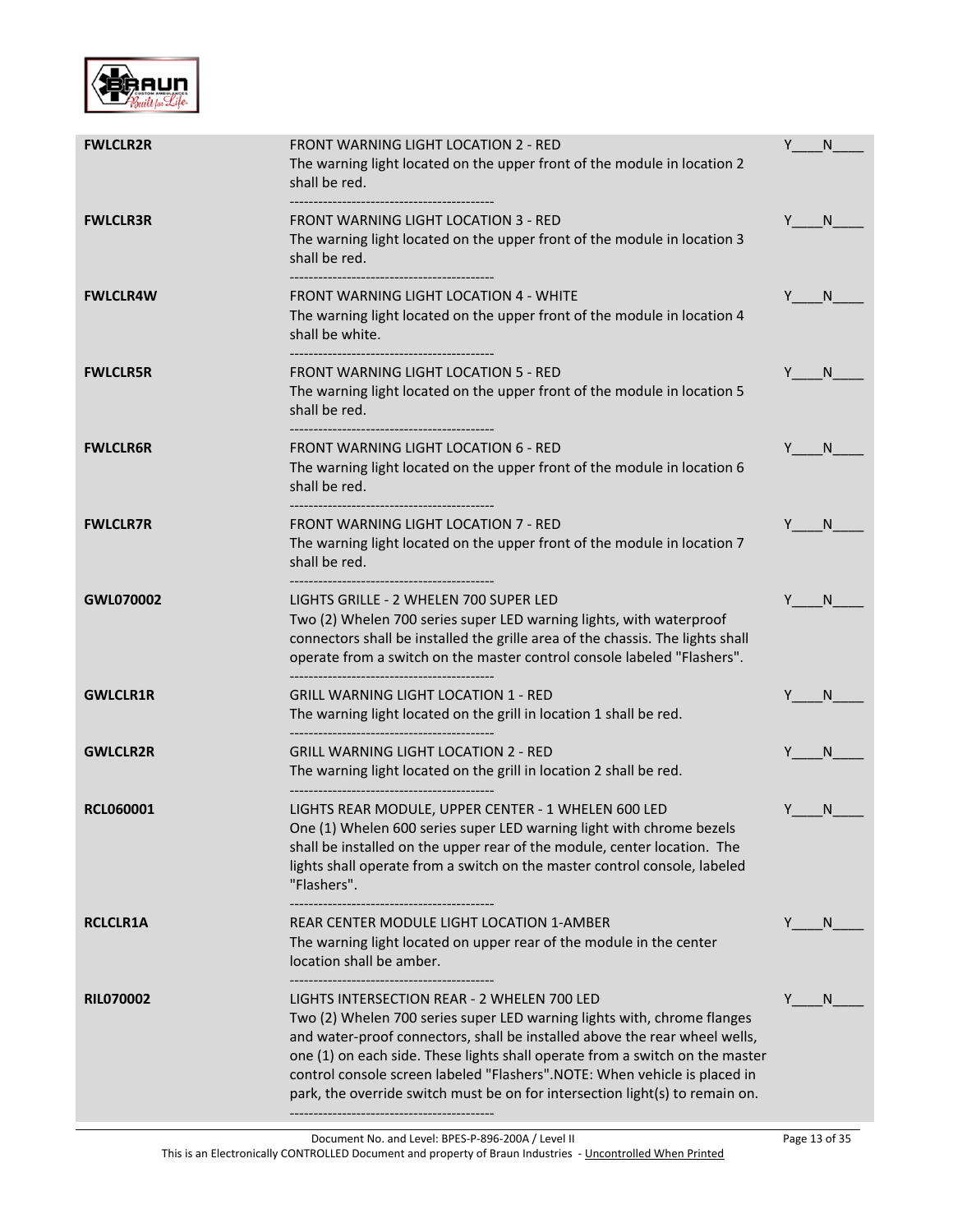

| <b>RILCLR1R</b>  | REAR INTERSECTION LIGHT LOCATION 1 - RED<br>The warning light located on above the rear wheel well at location 1 shall<br>be red.                                                                                                                                                                                                                                                                                                                                                                                                                                                                                   |   | N            |
|------------------|---------------------------------------------------------------------------------------------------------------------------------------------------------------------------------------------------------------------------------------------------------------------------------------------------------------------------------------------------------------------------------------------------------------------------------------------------------------------------------------------------------------------------------------------------------------------------------------------------------------------|---|--------------|
| <b>RILCLR2R</b>  | <b>REAR INTERSECTION LIGHT LOCATION 2 - RED</b><br>The warning light located on above the rear wheel well at location 2 shall<br>be red.                                                                                                                                                                                                                                                                                                                                                                                                                                                                            | Y | N.           |
| <b>ROL060004</b> | LIGHTS REAR MODULE, UPPER OUTER - 4 WHELEN 600 LED<br>Four (4) Whelen 600 series super LED warning light with chrome bezels<br>shall be installed on the upper rear of the module, in the outer locations.<br>The lights shall operate from a switch on the master control console,<br>labeled "Flashers".                                                                                                                                                                                                                                                                                                          |   | N.           |
| <b>ROLCLR1R</b>  | REAR OUTER MODULE LIGHT LOCATION 1 - RED<br>The warning light located on upper rear of the module, in outer location 1<br>shall be red.                                                                                                                                                                                                                                                                                                                                                                                                                                                                             |   | <sub>N</sub> |
| <b>ROLCLR2R</b>  | REAR OUTER MODULE LIGHT LOCATION 2 - RED<br>The warning light located on upper rear of the module, in outer location 2<br>shall be red.                                                                                                                                                                                                                                                                                                                                                                                                                                                                             |   | N.           |
| <b>ROLCLR3R</b>  | <b>REAR OUTER MODULE LIGHT LOCATION 3 - RED</b><br>The warning light located on upper rear of the module, in outer location 3,<br>shall be red.<br>------------------------------------                                                                                                                                                                                                                                                                                                                                                                                                                             |   | N.           |
| <b>ROLCLR4R</b>  | REAR OUTER MODULE LIGHT LOCATION 4 - RED<br>The warning light located on upper rear of the module, in outer location 4,<br>shall be red.                                                                                                                                                                                                                                                                                                                                                                                                                                                                            |   | N.           |
| <b>RS060002</b>  | LIGHTS REAR SCENE - 2 WHELEN 600 LED<br>Two (2) Whelen 600 Series super LED scene/load lights with chrome bezels<br>shall be installed on the upper rear of the module. The lights shall operate<br>from a switch on the master control console, labeled "Rear Scene Lights".                                                                                                                                                                                                                                                                                                                                       |   | N.           |
| SS090004         | LIGHTS SIDE SCENE - 4 WHELEN 900 24 DIODE LED<br>Four (4) Whelen 900 series 24 Diode LED scene lights with chrome flanges<br>shall be installed, two (2) each module side. Streetside shall have one (1)<br>scene light inboard of the module rear warning light, and one (1) scene<br>light inboard of the module front warning light. Curbside shall have one (1)<br>scene light inboard of the module rear warning light, and one (1) scene<br>light below front warning light. These lights shall operate from switches on<br>the master control console labeled "Left Scene Light" and "Right Scene<br>Light". |   | N            |
| <b>SWL090004</b> | LIGHTS SIDE WARNING - 4 WHELEN 900 SUPER LED<br>Four (4) Whelen 900 series super LED warning lights with chrome flanges<br>shall be installed, two (2) each module side. Streetside shall have one (1)<br>warning light outboard of the side module rear scene light, and one (1)<br>warning light outboard of the module front scene light. Curbside shall have<br>one (1) warning light outboard of the side module rear scene light, and one<br>(1) warning light outboard of the module front scene light. These lights                                                                                         | Y | N            |

This is an Electronically CONTROLLED Document and property of Braun Industries - Uncontrolled When Printed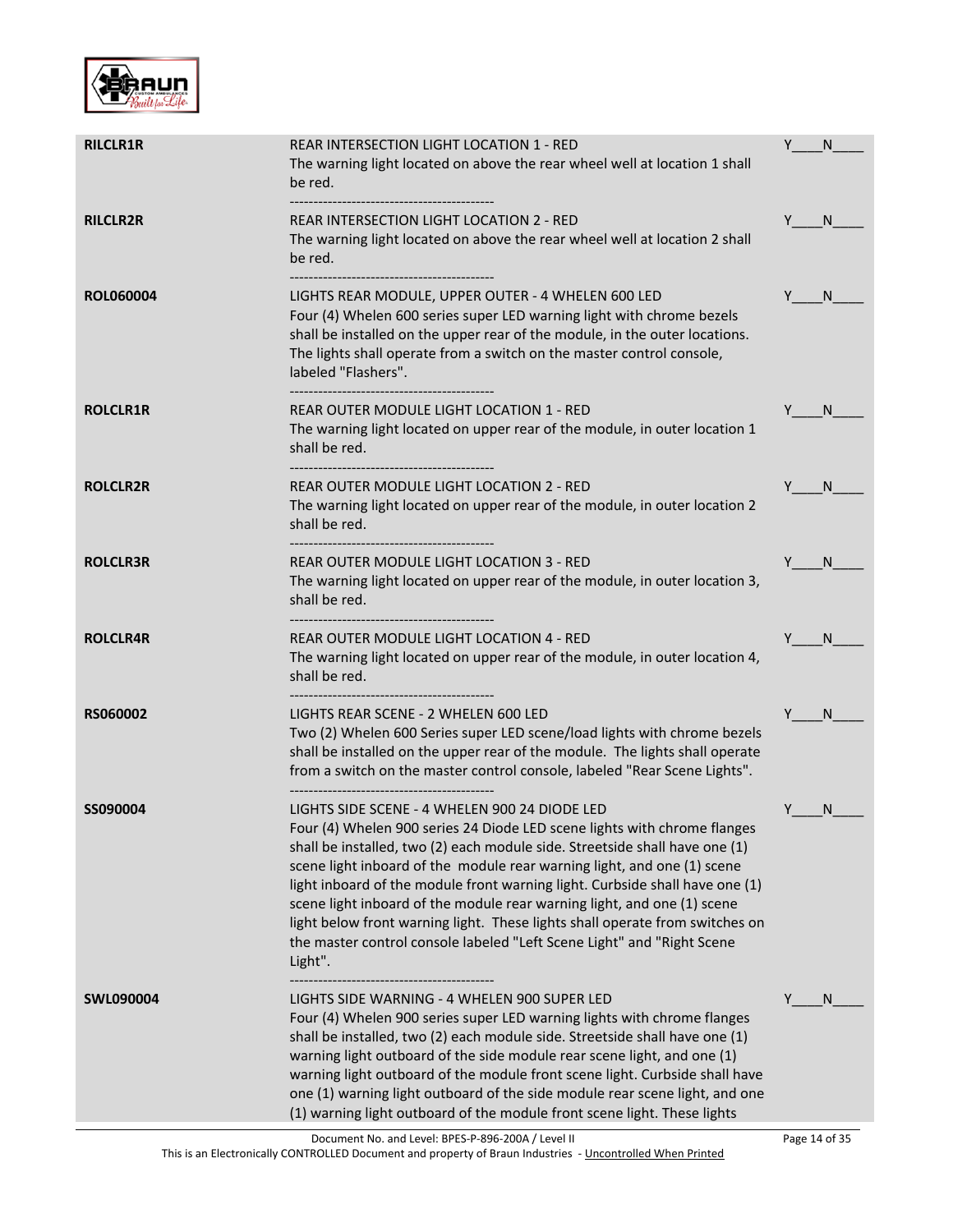

|                                   | shall operate from a switch on the master control console labeled<br>"Flashers".                                                                                                                                                                                                                               |          |
|-----------------------------------|----------------------------------------------------------------------------------------------------------------------------------------------------------------------------------------------------------------------------------------------------------------------------------------------------------------|----------|
| <b>SWLCLR1R</b>                   | SIDE WARNING LIGHT LOCATION 1 - RED<br>The warning light located on side of the module, in outer location 1 shall be<br>red.                                                                                                                                                                                   | Y N      |
| <b>SWLCLR2R</b>                   | -------------------------------------<br>SIDE WARNING LIGHT LOCATION 2 - RED<br>The warning light located on side of the module, in outer location 2 shall be<br>red.                                                                                                                                          | N.<br>Y. |
| <b>SWLCLR3R</b>                   | SIDE WARNING LIGHT LOCATION 3 - RED<br>The warning light located on side of the module, in outer location 3 shall be<br>red.                                                                                                                                                                                   | Y N      |
| <b>SWLCLR4R</b>                   | SIDE WARNING LIGHT LOCATION 4 - RED<br>The warning light located on side of the module, in outer location 4 shall be<br>red.<br>-------------------------------------                                                                                                                                          | Y N      |
| <b>WL090002</b>                   | LIGHTS REAR WINDOW - 2 WHELEN 900 SUPER LED<br>Two (2) Whelen 900 series super LED warning lights with chrome flanges<br>shall be installed on the rear of the module at window level, one (1) on<br>each side. These lights shall operate from a switch on the master control<br>console, labeled "Flashers". | Y<br>N.  |
| <b>WLCLR1R</b>                    | WINDOW LEVEL LIGHT LOCATION 1 - RED<br>The warning light located on rear of the module at window level, location 1<br>shall be red.<br>--------------------------------                                                                                                                                        | N.       |
| <b>WLCLR2R</b>                    | WINDOW LEVEL LIGHT LOCATION 2 - RED<br>The warning light located on rear of the module at window level, location 2<br>shall be red.                                                                                                                                                                            | Y<br>N.  |
| <b>Module Features / Exterior</b> |                                                                                                                                                                                                                                                                                                                |          |

| <b>Item Number</b> | <b>Name</b>                                                                                                                                                                                                                                                                                                                    |                   |
|--------------------|--------------------------------------------------------------------------------------------------------------------------------------------------------------------------------------------------------------------------------------------------------------------------------------------------------------------------------|-------------------|
| 39-00-0001         | <b>MODULE BODY CONSTRUCTION - SEAMLESS</b><br>The module shall be fabricated entirely of parts cut and formed from .125"<br>(minimum) thickness 5052-H32 flat aluminum sheet stock, using CNC<br>machines capable of .0004" repeatability. This is the only alloy that may be<br>used for body parts that are welded together. | v<br><sub>N</sub> |
|                    | The roll-cage type interior super-structure, aluminum partition and module<br>shall all be welded together into a single unit to give optimum strength for<br>patient and attendant protection. The module roof shall be designed with<br>a minimum 1.5" crown to facilitate water run off.                                    |                   |
|                    | The floor, roof, sides, and all exterior doors shall be fabricated from .125"<br>(minimum) thick flat aluminum sheet stock. The exterior joints between<br>the roof and side components shall be continuous full seam welded the<br>entire length of the module. All exterior body panel joints shall be                       |                   |
|                    | Document No. and Level: BPES-P-896-200A / Level II                                                                                                                                                                                                                                                                             | Page 15 of 35     |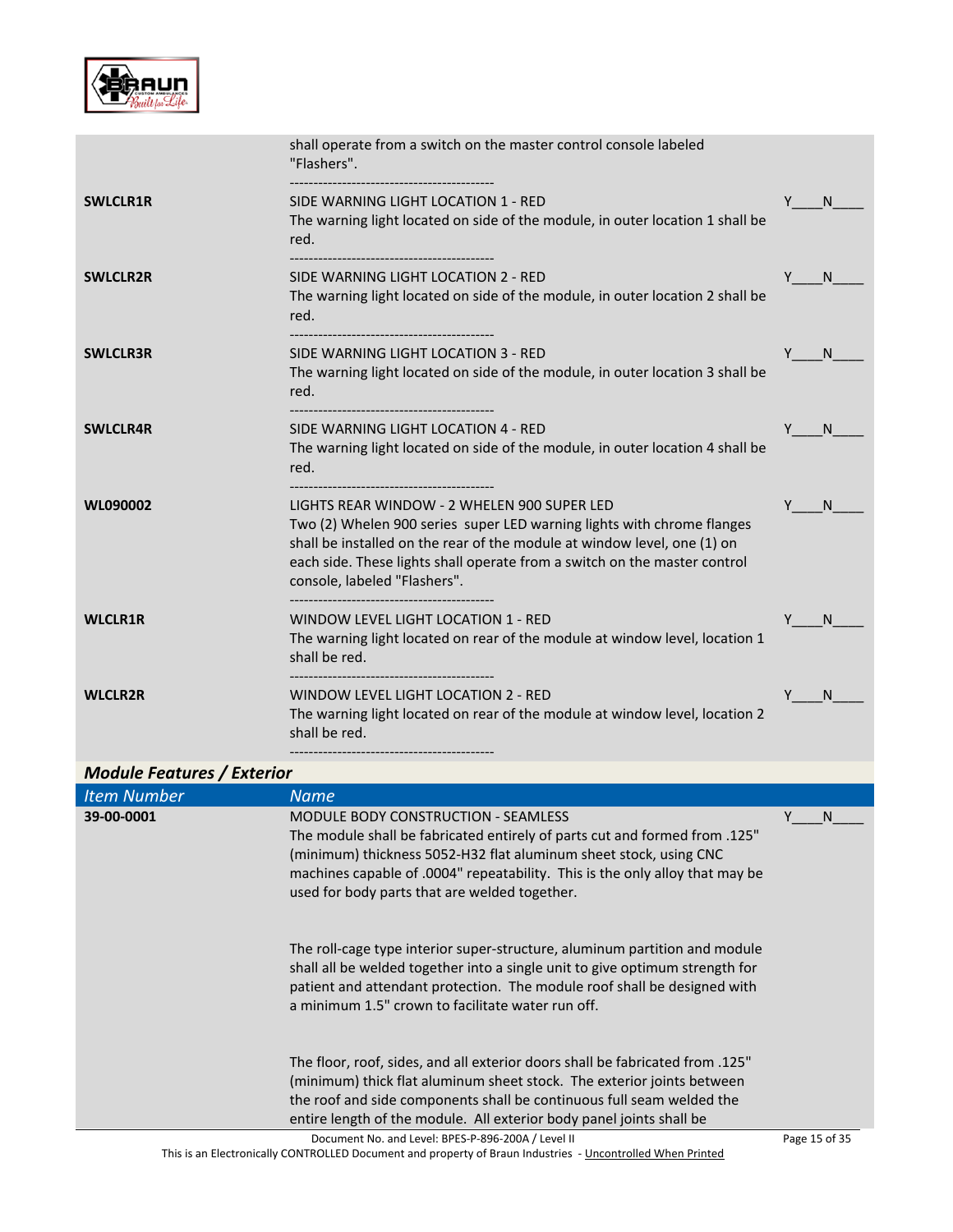

continuous full seam welded. No VHB bonding tape or other adhesives shall be used in the construction of the ambulance module. **39-00-0002** SOLE SOURCE MODULE BODY CONSTRUCTION It is required that the manufacturer of this vehicle have the ability to manufacture a completed ambulance, with the exception of the chassis, within their own manufacturing facility. The modular body must be built in the manufacturer's facility and shall not be the product of a subcontractor or any company other than the manufacturer.  $\blacksquare$ **39-00-0005** AWS ALUMINUM CERTIFIED WELDERS AWS Aluminum Certified Welders shall construct the module.AWS certificates shall be required to be part of the completed bid packet. Bids without AWS certificates shall be considered non-compliant (no Exception). -------------------------------------------  $N$ **39-10-0004** CONNECTIONS, CHASSIS TO MODULE The module shall be bolted to the cab with (28) 5/16" grade 5 stainless steel bolts and nylock nuts evenly spaced along the sides and roof of the cab. A weather proof seal shall be installed between the module and cab. The module body shall be securely fastened to the chassis frame rail with (12) 12 mm bolts through rubber insulating spacers installed at twelve (12) separate locations - (six each frame rail) - providing noise insulation and easy module removal for chassis replacement. The frame mounting bolts shall be properly torqued and secured with locktite. The system used for fastening the module to the chassis frame shall be approved by the chassis manufacturer. -------------------------------------------  $N$ **40-00-0009** ALUMINUM PARTS - MODULE EXTERIOR All unpainted exterior aluminum parts shall be bright dip anodized after fabrication to retain the finish and increase corrosion resistance. -------------------------------------------  $\mathsf{N}$ **40-00-0010** CORROSION MINIMIZATION - MODULE All module contact with dissimilar metals shall be minimized with the use of nylon screw-hole inserts to prevent fastener contact with the module body, nylon hinge strips, ceramic coated stainless steel hinge bolts, and ECK brand corrosion inhibitor spray. -------------------------------------------  $\mathsf{N}$ **40-00-0019** DOOR SKINS, OUTSIDE STORAGE COMPARTMENTS - DIAMOND PLATE INTERIOR SKINS The interior door skins for all outside storage compartments shall be constructed of .063" thick aluminum diamond plate. -------------------------------------------  $N$ **40-00-0020** DOOR CONSTRUCTION - GASKET PLACEMENT All exterior hinged module doors shall be constructed in an inverted panformed design. The pan shall be constructed from .125" thick 5052-H32 flat sheet aluminum. The exterior door skin shall be constructed of .190" thick aluminum and welded to the pan.  $Y$   $N$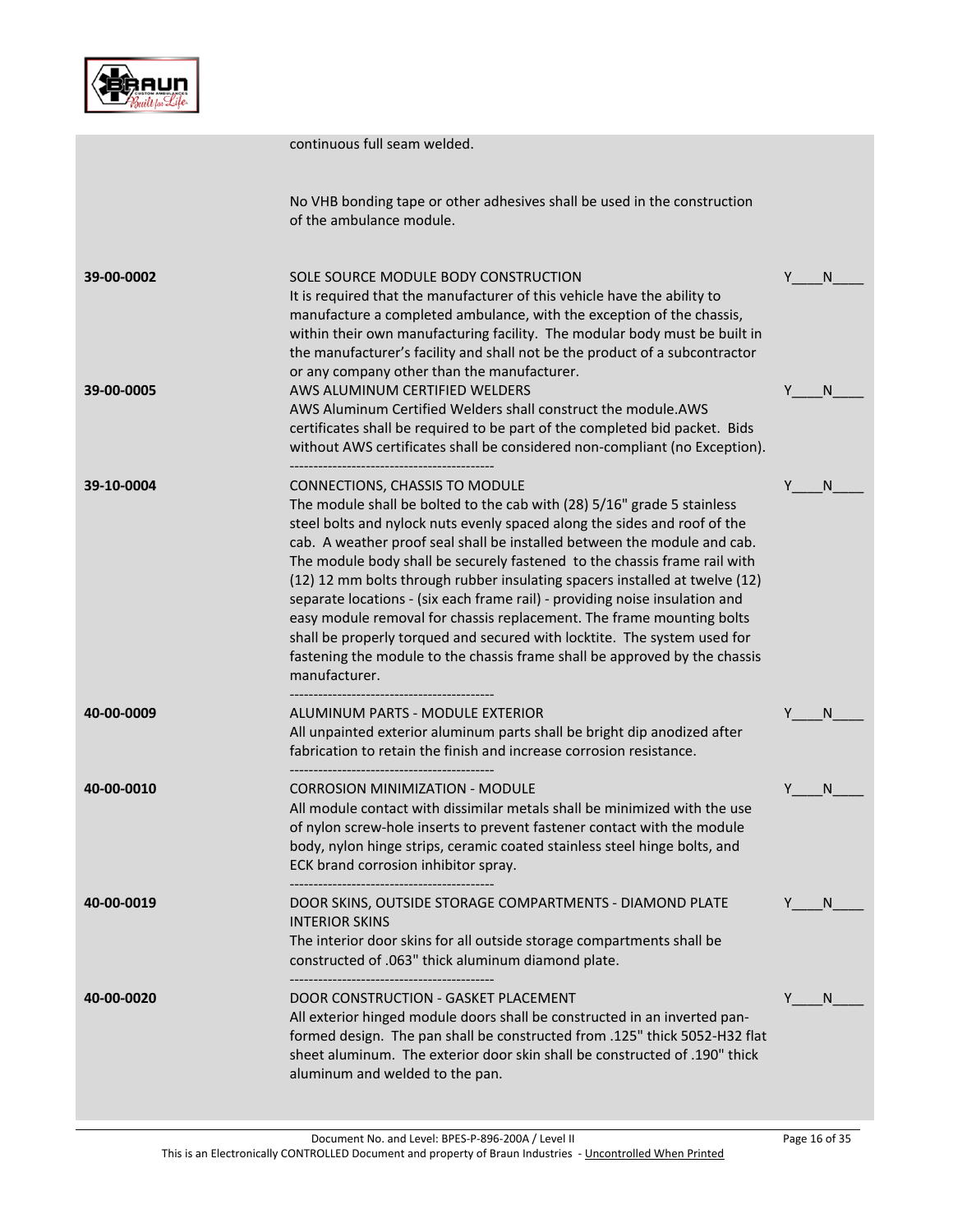

| attached to interior door frames are not satisfactory and shall not be<br>accepted.      |                                                                                                                                                                                                                                                                                                                                                                                                                                                                                                                                                                                                                                                                                                                                                                                                                                                                                                                                                                                                                                                                                                                |   |                               |
|------------------------------------------------------------------------------------------|----------------------------------------------------------------------------------------------------------------------------------------------------------------------------------------------------------------------------------------------------------------------------------------------------------------------------------------------------------------------------------------------------------------------------------------------------------------------------------------------------------------------------------------------------------------------------------------------------------------------------------------------------------------------------------------------------------------------------------------------------------------------------------------------------------------------------------------------------------------------------------------------------------------------------------------------------------------------------------------------------------------------------------------------------------------------------------------------------------------|---|-------------------------------|
| 40-00-0030<br>$\bullet$<br>$\bullet$<br>$\bullet$<br>$\bullet$<br>$\bullet$<br>$\bullet$ | <b>EXTERIOR COMPARTMENTS DESIGN</b><br>All exterior compartments shall include these features:<br>Sound absorbing slip resistant polyurethane material shall be<br>sprayed on the insideof all compartments and compartment<br>shelving, slide out trays and closeouts.<br>Baffled seep holes shall be provided to prevent water from<br>splashing or seeping intothe exterior compartments.<br>Full-length, two-way adjustable, stainless steel hinges on all<br>exterior compartment doorswith 3/16" stainless steel hinge<br>pins.<br>Compartment doors shall be installed, flush with the module<br>body.<br>When double doors are provided, each door shall have an<br>exterior handle, but onlythe forward door shall be lockable.<br>(rearward door is secured when forward dooris locked). All<br>exterior compartments and passage doors shall be keyed alike.<br>Lockable, Eberhard "free-floating" type chrome plated handles<br>with rotarylocks. A gasket shall be installed under each handle<br>to protect the paint.<br>Drip rails shall be installed above all exterior compartment<br>doors. | Y | N.                            |
| 40-00-0050                                                                               | EXTERIOR COMPARTMENTS, VENTING<br>A minimum of nine (9) square inches of venting shall be provided inside the<br>#1, #2, #3, & #4 exterior storage compartments to provide for easier<br>closure of the compartment doors.                                                                                                                                                                                                                                                                                                                                                                                                                                                                                                                                                                                                                                                                                                                                                                                                                                                                                     | Y | N                             |
| 40-00-0055                                                                               | EXTERIOR COMPARTMENTS, VENTING - OXYGEN STORAGE<br>A minimum of nine (9) square inches of venting shall be provided in the<br>exterior oxygen storage compartment, to dissipate any leaking oxygen gas.                                                                                                                                                                                                                                                                                                                                                                                                                                                                                                                                                                                                                                                                                                                                                                                                                                                                                                        |   | N                             |
| 40-00-0060                                                                               | EXTERIOR COMPARTMENTS - SWEEP-OUT<br>Exterior module compartments shall be of a sweep-out design to aid in<br>facilitation of the purchaser's routine care and cleaning of the vehicle.<br>All exterior compartment floors, with the exception of the front ALS<br>compartment shall be constructed to be flush with the bottom door frame.                                                                                                                                                                                                                                                                                                                                                                                                                                                                                                                                                                                                                                                                                                                                                                    | Y | <sup>N</sup>                  |
| 40-00-0070                                                                               | HANDLES, EBERHARD - CHROME FREE FLOATING TYPE<br>Eberhard #EMC-1-2110 chrome "free-floating" handles shall be installed on<br>each exterior module door. The handles shall be large enough to<br>accommodate a gloved hand.                                                                                                                                                                                                                                                                                                                                                                                                                                                                                                                                                                                                                                                                                                                                                                                                                                                                                    |   | N                             |
| 40-00-0080                                                                               | <b>INSULATION - POLYURETHANE SPRAY FOAM</b><br>The walls, ceiling, passage doors, outside storage doors, the entire<br>underside of the module floor (except for mounting pads), the underside of<br>Document No. and Level: BPES-P-896-200A / Level II                                                                                                                                                                                                                                                                                                                                                                                                                                                                                                                                                                                                                                                                                                                                                                                                                                                        |   | <sup>N</sup><br>Page 17 of 35 |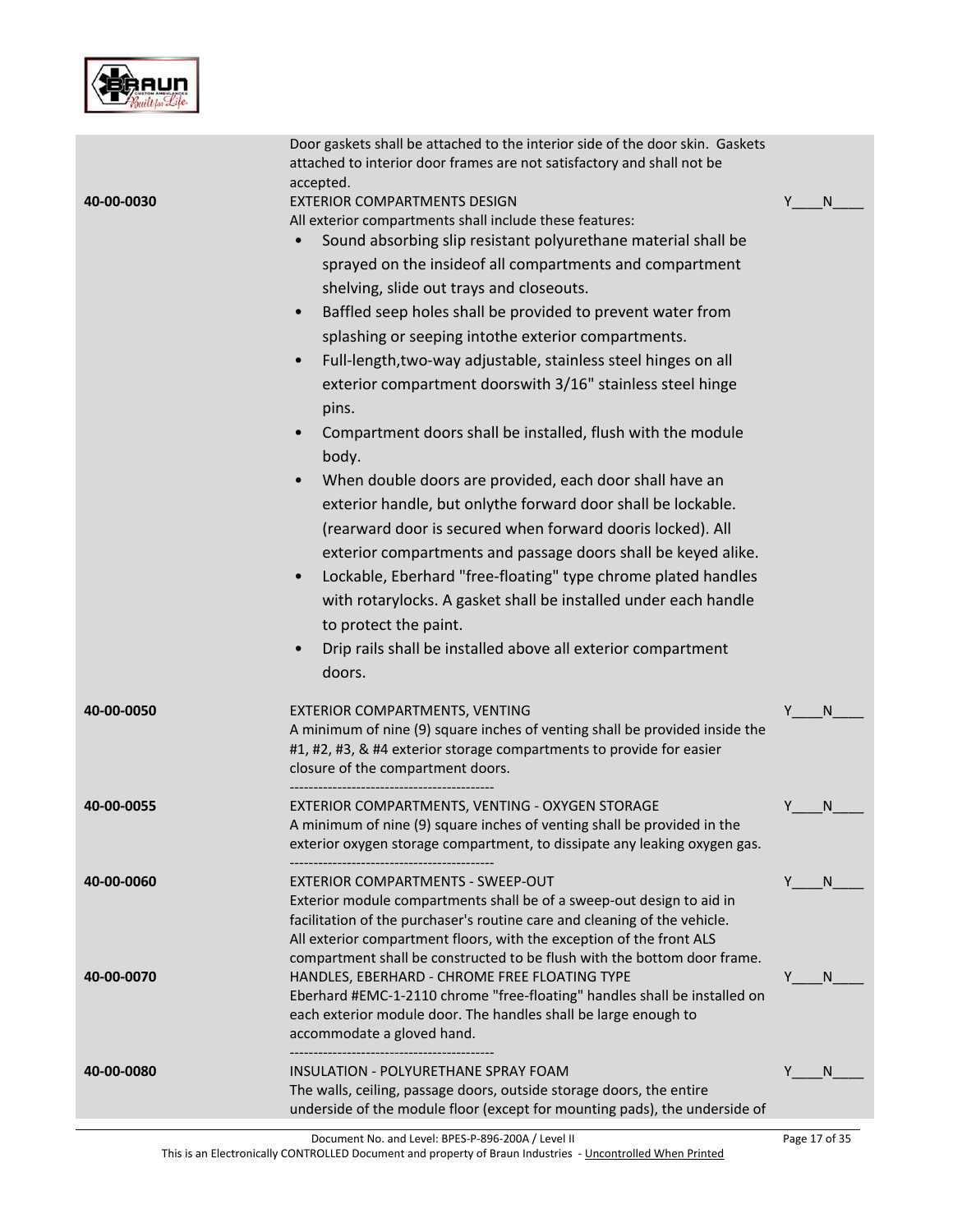

|            | the outside storage compartments, the wheel wells, and the underside of<br>the curbside step area shall be completely foam - in - place insulated with<br>nominal 3/4" thick sprayed on Class I, urethane foam for thermal and<br>acoustical insulation. The insulation shall comply with FMVSS #302 flame<br>spread requirements. The underside of the body shall be properly prepared<br>to ensure adhesion before the spray insulation is applied.                                                                                                                                                                                                                                                                                                                                                                                                                                                                                                                                                                                                                                                                                                                                                                                                |         |
|------------|------------------------------------------------------------------------------------------------------------------------------------------------------------------------------------------------------------------------------------------------------------------------------------------------------------------------------------------------------------------------------------------------------------------------------------------------------------------------------------------------------------------------------------------------------------------------------------------------------------------------------------------------------------------------------------------------------------------------------------------------------------------------------------------------------------------------------------------------------------------------------------------------------------------------------------------------------------------------------------------------------------------------------------------------------------------------------------------------------------------------------------------------------------------------------------------------------------------------------------------------------|---------|
| 40-00-0090 | THRESHOLD, STAINLESS STEEL- EXTERIOR STORAGE COMPARTMENT<br>Each exterior storage compartment with a hinged door, except the battery<br>compartment, shall have a stainless steel lower threshold at the door<br>opening to protect the paint as equipment is installed and removed from<br>the compartment.                                                                                                                                                                                                                                                                                                                                                                                                                                                                                                                                                                                                                                                                                                                                                                                                                                                                                                                                         | N<br>Y  |
| 40-10-0066 | DOOR SLIDING - MODULE CURBSIDE PASSAGE<br>The module body shall include a sliding side entry door to access the<br>curbside of the patient compartment. The door shall slide out and towards<br>the rear of the module body. The door design must meet FMVSS 206 for<br>sliding doors and shall have been cycle tested in excess of 100,000 cycles.<br>The door shall not extend out more than 5 1/4" from the module when in<br>the open position and shall be flush in the closed position. The door shall<br>operate on a total of nine (9) casters and three (3) tracks for ease of<br>operation. The door shall be held closed with two (2) rotary latches and<br>two (2) locking tabs. The door must have a system to prevent the door<br>from self closing, when unit is parked on an incline. A measured force of<br>ten (10) pounds maximum shall be required to release the door from the<br>open to closed position. A chrome locking handle shall be installed on the<br>exterior of the door. The door shall be lockable from the inside and outside<br>and shall shut on molded air-core, automotive type door seals to prevent<br>any water from leaking into the vehicle interior. A drip rail shall be installed<br>above the door. | Y<br>N  |
|            | Documentation required:<br>The bidder must submit with this bid proposal a listing of not less than 200<br>ambulances produced with curbside sliding doors in the past four years.<br>The listing is to include a production order number, the purchaser's agency<br>name, and date the ambulance equipped with the curbside sliding door<br>was delivered.                                                                                                                                                                                                                                                                                                                                                                                                                                                                                                                                                                                                                                                                                                                                                                                                                                                                                          |         |
| 40-10-0073 | Failure to provide the required documentation shall be considered as non-<br>responsive.<br>LOWERED MODULE CURB SIDE<br>Module curb side to be as low as possible and still comply with KKK-1822-F<br>ramp break over angle. Lowered side will allow easier entry into the<br>module as well as increased compartment storage.                                                                                                                                                                                                                                                                                                                                                                                                                                                                                                                                                                                                                                                                                                                                                                                                                                                                                                                       | Y<br>N. |
| 40-10-0083 | <b>DOORS - REAR PASSAGE</b><br>There shall be a 49.00" wide x 59" high rear door opening in the patient<br>compartment. The doors shall beflush without a protruding flange or lip.<br>The right rear passage door shall have a lockable, chrome exteriorhandle.<br>The left rear door shall have a non-locking, chrome exterior handle. All                                                                                                                                                                                                                                                                                                                                                                                                                                                                                                                                                                                                                                                                                                                                                                                                                                                                                                         | Y<br>N  |

This is an Electronically CONTROLLED Document and property of Braun Industries - Uncontrolled When Printed

Page 18 of 35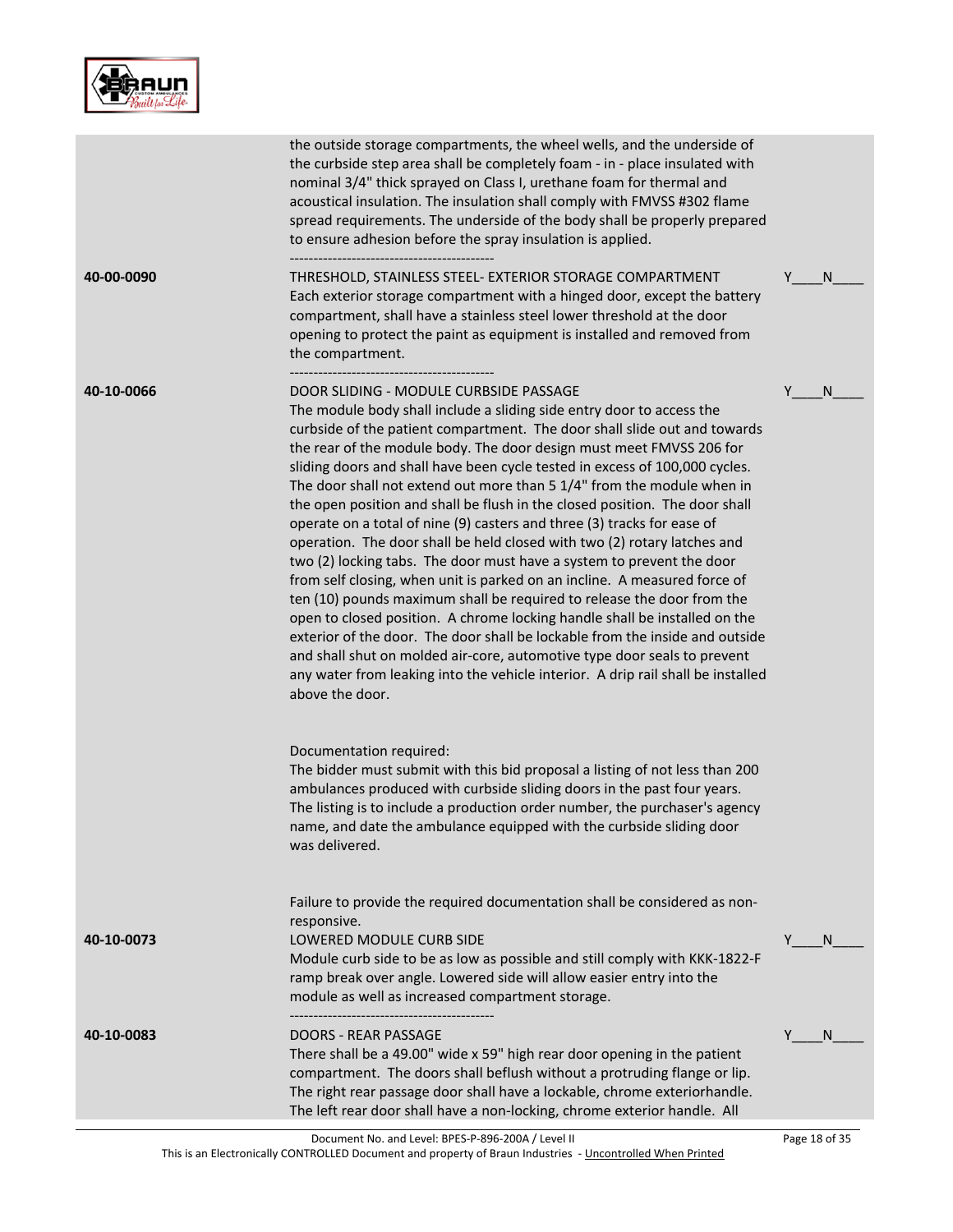

|            | handles shall be installedwith a gasket to protect the paint. The hinge shall<br>be full length stainless steel with a 3/16" stainless steelhinge pin and shall<br>be two-way adjustable. Each rear door shall have a two point slam action<br>automotivetype rotary latching system to the body. The right rear door<br>shall lock to the body at the top and bottom, not to the left rear door. The<br>doors shallhave .213" steel door latch activator rods with clevis adjusters.<br>The doors shall be lockable from the insideand outside. All doors shall shut<br>on molded, air-core, automotive type door seals to prevent any water from<br>leaking intothe vehicle interior.<br>--------------------------- |    |    |
|------------|------------------------------------------------------------------------------------------------------------------------------------------------------------------------------------------------------------------------------------------------------------------------------------------------------------------------------------------------------------------------------------------------------------------------------------------------------------------------------------------------------------------------------------------------------------------------------------------------------------------------------------------------------------------------------------------------------------------------|----|----|
| 40-10-0103 | FENDERETTES - POLISHED ALUMINUM<br>Polished aluminum fenderettes shall be installed around the rear wheel<br>well openings.                                                                                                                                                                                                                                                                                                                                                                                                                                                                                                                                                                                            | Y  | N  |
| 40-10-0119 | <b>HOLD-OPEN - REAR DOORS - GRABBERS</b><br>Door grabbers (1 pair) with hard rubber inserts shall be installed on the<br>rear doors, permitting a door hold open position of 130 degrees.<br>-----------------------------------                                                                                                                                                                                                                                                                                                                                                                                                                                                                                       | Y. | N  |
| 40-10-0130 | EMERGENCY RELEASE LEVER, EXPOSED, REAR PATIENT PASSAGE DOORS<br>An emergency release lever shall be attached to each rear passage door<br>latch and shall be operated with a sliding motion within a slotted track<br>located towards the edge of the door frame. These levers shall provide an<br>externally mounted means of actuating the latches from the patient<br>compartment without the use of the interior door handles.                                                                                                                                                                                                                                                                                     | Y  | N  |
| 40-10-0151 | -----------------------------------<br>SWITCH DOOR UNLOCK, WATERPROOF - HIDDEN IN FRONT GRILLE AREA<br>An exterior waterproof hidden door unlock switch shall be provided and<br>installed in the front grill area.                                                                                                                                                                                                                                                                                                                                                                                                                                                                                                    |    | N. |
| 40-10-0191 | LOCKS POWER - PASSAGE, COMPARTMENTS, KEY FOBS<br>Power door locks shall be included on module passage doors and five (5)<br>outside storage compartments. The locks shall be activated from the<br>interior of the rear and the curbside doorway, as well as the OEM chassis<br>cab door switches. A keyless entry system shall be installed. The system<br>shall operate with the OEM key fobs to lock/unlock all chassis and module<br>doors.                                                                                                                                                                                                                                                                        | Y  | N  |
| 40-10-0204 | MUD FLAPS, REAR - BLACK RUBBER FIBERGLASS REINFORCED - THREE<br><b>COLOR</b><br>Black rubber, fiberglass reinforced mud flaps with a minimum 1/4"<br>thickness shall be bolted to the underside of the module behind the rear<br>wheels. The width and length of the flaps shall provide adequate coverage<br>of the rear dual wheels of the chassis. The mud flaps shall be three color<br>with the bidder's logo.                                                                                                                                                                                                                                                                                                    | Y  | N. |
| 40-10-0266 | REAR STEP/BUMPER - FLIP-UP CENTER SECTION - STAR PUNCHED AND<br><b>ANODIZED</b><br>The rear bumper shall be affixed to the chassis frame. The bumper shall be<br>constructed with a hinged center section. Two (2) steel braces shall secure<br>the step to the chassis frame. The outer 17" on each end of the bumper<br>shall be constructed from heavy gauge stamped polished stainless steel<br>bumper parts and shall provide smooth rounded corners. The step shall                                                                                                                                                                                                                                              |    | N  |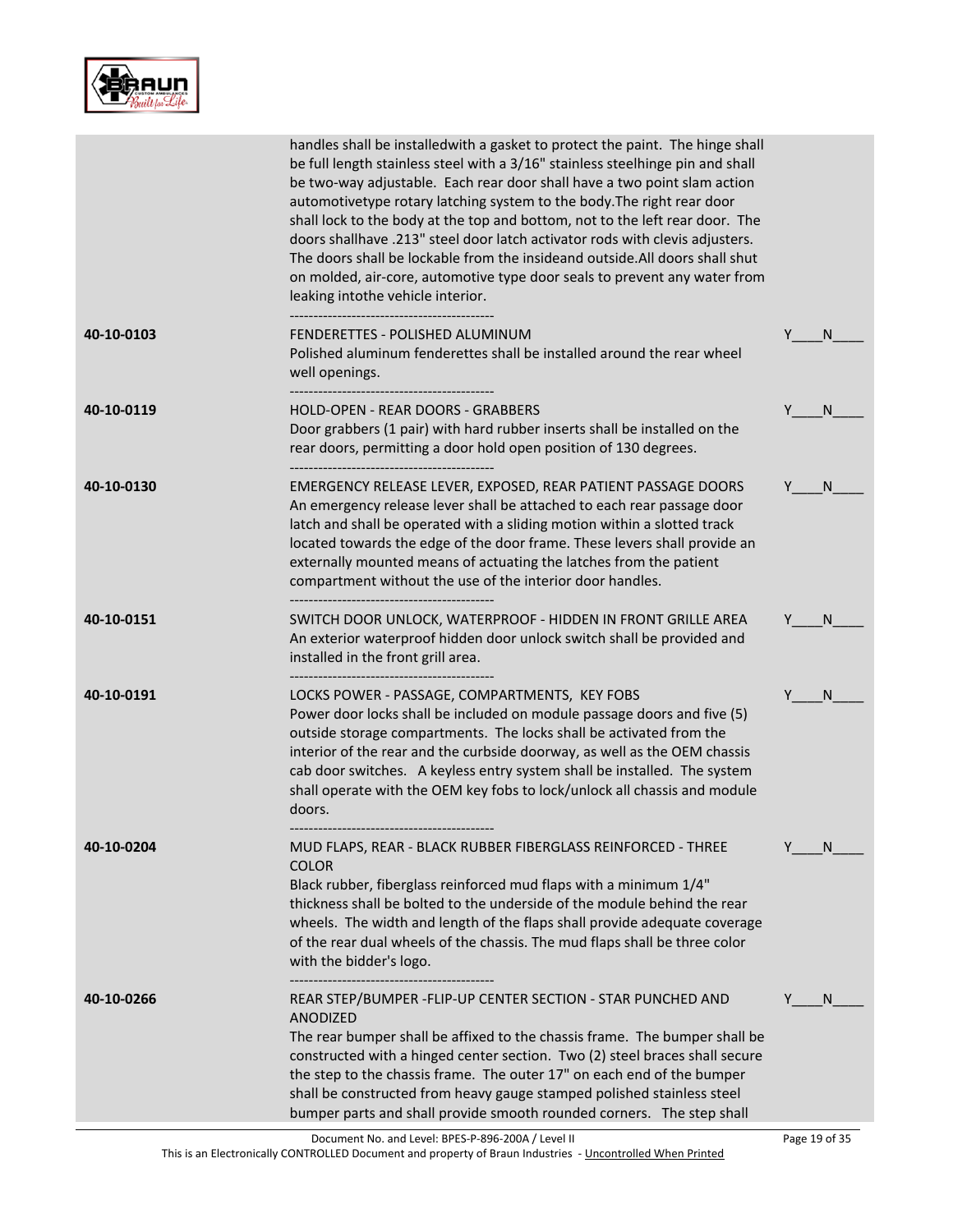

|            | be constructed of star punched .125" thick aluminum diamond plate. Two<br>(2) rear LED step illumination lights shall be provided. All diamond plate<br>surfaces shall be bright dip anodized. Rear step installation shall comply<br>with AMD standard 018. A strip of black PVC shall be installed on the face<br>of the step to protect the patient cots during loading.<br>---------------------------------                                                                                                                         |     |    |
|------------|------------------------------------------------------------------------------------------------------------------------------------------------------------------------------------------------------------------------------------------------------------------------------------------------------------------------------------------------------------------------------------------------------------------------------------------------------------------------------------------------------------------------------------------|-----|----|
| 40-10-0280 | RUB RAILS, ANODIZED ALUMINUM<br>Bright dip anodized polished aluminum rub rails shall be installed on the<br>lower sides of the body below the outside compartment sill areas. The rub<br>rails shall be offset 3/16" from the body to facilitate wash down of road<br>debris.<br>------------------------------------                                                                                                                                                                                                                   | Y   | N  |
| 40-10-0322 | STEPWELL, CURBSIDE DOORWAY<br>The curbside doorway step area shall be covered with a washable<br>sprayed-on multi-use polychromaticcoating.                                                                                                                                                                                                                                                                                                                                                                                              |     | N  |
| 40-10-0340 | STONE GUARDS, MOD FRNT - ANODIZED DIAMOND PLATE<br>Bright dip anodized aluminum diamond plate stone guards shall be<br>installed on the module front, one (1) each side.                                                                                                                                                                                                                                                                                                                                                                 |     | N  |
| 40-10-0360 | KICKPLATE/THRESHOLD, REAR DOORWAY - ANODIZED DIAMOND PLATE<br>A bright dip anodized aluminum diamond plate kick plate shall be installed<br>at the rear exterior doorway, providing a kick / scuff plate at the rear of the<br>vehicle above the rear step.                                                                                                                                                                                                                                                                              |     | N. |
| 40-10-0505 | WINDOWS, PASSAGE DOOR - (CURB SLIDING, REAR FIXED)<br>The curbside passage door shall have a 16" x 23" openable (sliding) window<br>with removable screen. Each rear passage door shall have a 19" x 18" non-<br>openable window. The distance between the rear window glass shall not<br>exceed 6" to assure maximum vision to the rear. The windows shall have a<br>69% dark tint and shall be secured with black oxide coated fasteners. No<br>warning lights shall be blocked from view when the curbside or rear doors<br>are open. | Y   | N  |
| EC2-1001   | <b>EXTERIOR CURB G3500</b><br>Curbside Exterior G3500: Please refer to completed drawing and the<br>selected features for actual details of curbside exterior layout.                                                                                                                                                                                                                                                                                                                                                                    |     | N  |
| EF2-1001   | <b>EXTERIOR FRONT G3500</b><br>Front Exterior G3500: Please refer to completed drawing and the selected<br>features for actual details of front exterior layout.                                                                                                                                                                                                                                                                                                                                                                         | Y N |    |
| ER2-1001   | <b>EXTERIOR REAR G3500</b><br>Rear Exterior G3500: Please refer to completed drawing and the selected<br>features for actual details of Rear exterior layout.                                                                                                                                                                                                                                                                                                                                                                            | Y . | N. |
| ES2-1001   | <b>EXTERIOR STREET G3500</b><br>Streetside Exterior G3500: Please refer to completed drawing and the<br>selected features for actual details of Streetside exterior layout.                                                                                                                                                                                                                                                                                                                                                              |     | N. |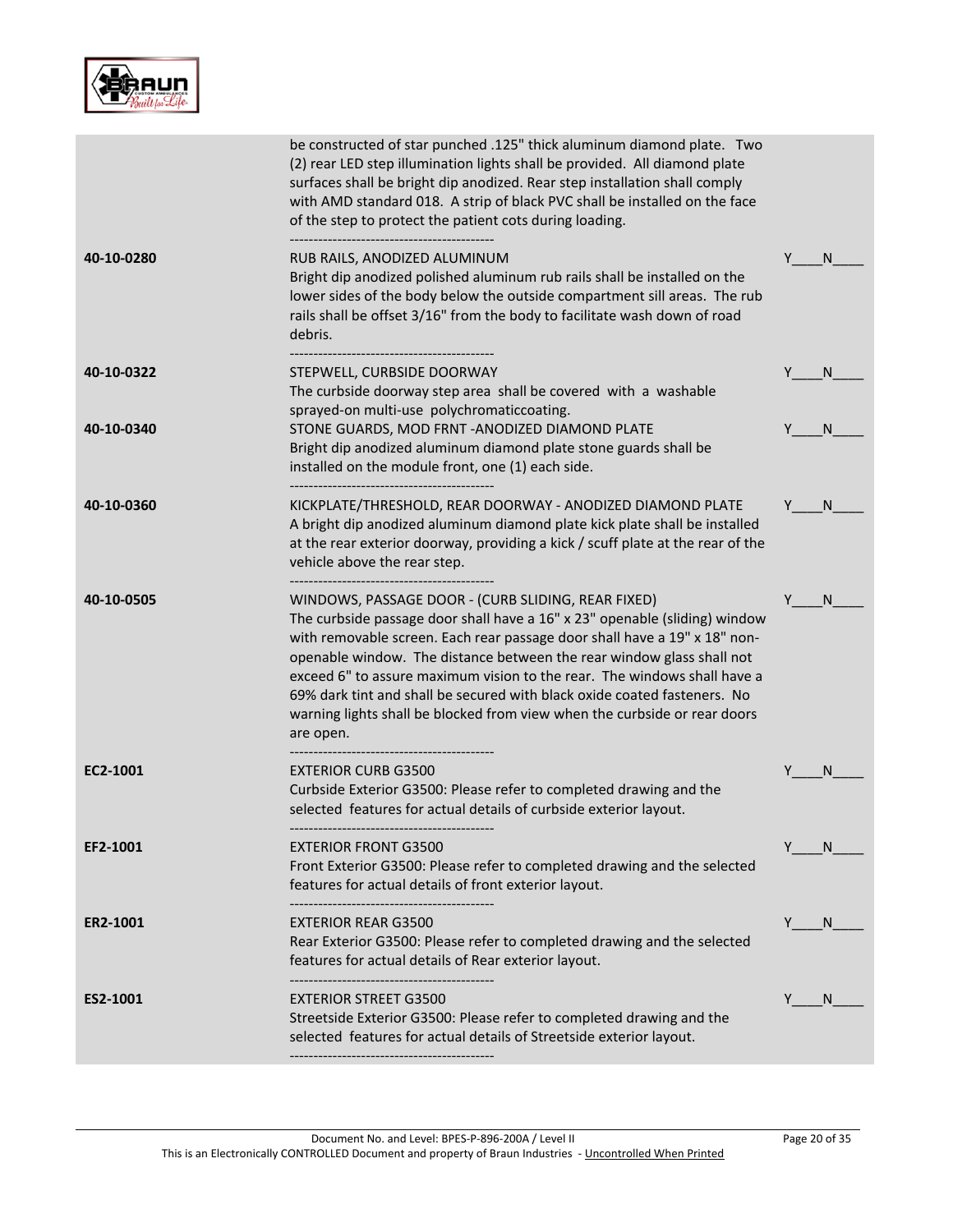

| OS102WELD          | OSS #1 - OXYGEN STORAGE BRACKET WELDED IN FOR H or M CYLINDER<br>An oxygen storage bracket shall be welded in OSS #1 for retention of "H" or<br>"M" oxygen cylinders.                                                                                                                                                                                                                                                                                                                                                                                                                                                                                                                                                                                                                                                                                                                                                                                                                                                                                                                                                                                                                                                                                           | Y | N            |
|--------------------|-----------------------------------------------------------------------------------------------------------------------------------------------------------------------------------------------------------------------------------------------------------------------------------------------------------------------------------------------------------------------------------------------------------------------------------------------------------------------------------------------------------------------------------------------------------------------------------------------------------------------------------------------------------------------------------------------------------------------------------------------------------------------------------------------------------------------------------------------------------------------------------------------------------------------------------------------------------------------------------------------------------------------------------------------------------------------------------------------------------------------------------------------------------------------------------------------------------------------------------------------------------------|---|--------------|
| OS1ASS3OP1         | OSS #1A<br>A Streetside exterior center compartment OSS #1A, shall be installed.                                                                                                                                                                                                                                                                                                                                                                                                                                                                                                                                                                                                                                                                                                                                                                                                                                                                                                                                                                                                                                                                                                                                                                                | Y | N            |
| OS1ASS3STD         | OSS #1A - STREETSIDE CENTER<br>Streetside exterior compartment center, #1A shall have a 38.75" high x<br>17.50" wide clear door opening with 43.75" high x 24.00" wide x 18.50"<br>deep interior dimensions. The door shall be held open with a spring<br>loaded gas cylinder. A locking handle shall be installed on the exterior of<br>the door.                                                                                                                                                                                                                                                                                                                                                                                                                                                                                                                                                                                                                                                                                                                                                                                                                                                                                                              | Y | <sub>N</sub> |
| OS1BB              | OSS #1 - BACKBOARD - SCOOP STRETCHER STORAGE<br>Outside storage compartment #1 shall provide storage for backboard /<br>scoop stretcher.                                                                                                                                                                                                                                                                                                                                                                                                                                                                                                                                                                                                                                                                                                                                                                                                                                                                                                                                                                                                                                                                                                                        |   | N.           |
| OS1DIV1            | OSS #1 - FIXED DIVIDER<br>One (1) fixed divider with sprayed on polyurethane material shall be<br>provided and installed in outside storage compartment #1.                                                                                                                                                                                                                                                                                                                                                                                                                                                                                                                                                                                                                                                                                                                                                                                                                                                                                                                                                                                                                                                                                                     |   | <sub>N</sub> |
| OS1SS3OP1          | OSS #1 - OXYGEN STORAGE WITH DIVIDER<br>There shall be an outside storage compartment #1, Streetside forward,<br>with divider and oxygen bracket for backboard - scoop stretcher and O2<br>storage.                                                                                                                                                                                                                                                                                                                                                                                                                                                                                                                                                                                                                                                                                                                                                                                                                                                                                                                                                                                                                                                             |   | <sub>N</sub> |
| OS1SS3STD          | OSS #1 - STREETSIDE FORWARD<br>#1 (forward street side compartment) shall have a 75.00" high x 19.25"<br>wide clear door opening and interior dimensions of 76.25" high x 22.75"<br>wide x 18.50" deep. This compartment shall provide storage for either an<br>"M" or "H" oxygen cylinder. A spring-loaded, hinged acrylic door shall be<br>provided to allow access from inside the patient compartment to the<br>oxygen cylinder valve. Restraining devices shall meet AMD standard 028<br>and SAE J3043, oxygen tank retention system requirements. A cylinder<br>changing wrench shall be provided and secured inside the oxygen<br>compartment. This compartment shall include one (1) eight inch deep<br>fixed divider and adjustable strap to accommodate a scoop<br>stretcher/backboard forward of the divider. The compartment door shall<br>be held open by a spring loaded gas cylinder. A locking handle shall be<br>installed on the exterior of the door. A nine (9) square inch minimum vent<br>shall be provided in the oxygen compartment to dissipate any leaking<br>oxygen gas. The oxygen cylinder shall be provided by the purchaser. The<br>compartment and door shall come prepped to accommodate future install<br>of the E-Z O2 lift. |   | N            |
| <b>OS2SCHOOK</b>   | STAIR CHAIR HOOK AND STRAP ON DOOR<br>The compartment door shall have a strap, and two (2) J hooks installed on<br>the interior side to accommodate a stair chair.<br>-------------------------------                                                                                                                                                                                                                                                                                                                                                                                                                                                                                                                                                                                                                                                                                                                                                                                                                                                                                                                                                                                                                                                           | Y | N            |
| <b>OS2SHELFSF2</b> | OSS #2 - SHELVES TWO (2) ADJUSTABLE - 1 FULL DEPTH, 1 SHALLOW DEPTH Y ___ N<br><b>WITH TRACK</b>                                                                                                                                                                                                                                                                                                                                                                                                                                                                                                                                                                                                                                                                                                                                                                                                                                                                                                                                                                                                                                                                                                                                                                |   |              |

Document No. and Level: BPES-P-896-200A / Level II This is an Electronically CONTROLLED Document and property of Braun Industries - <u>Uncontrolled When Printed</u>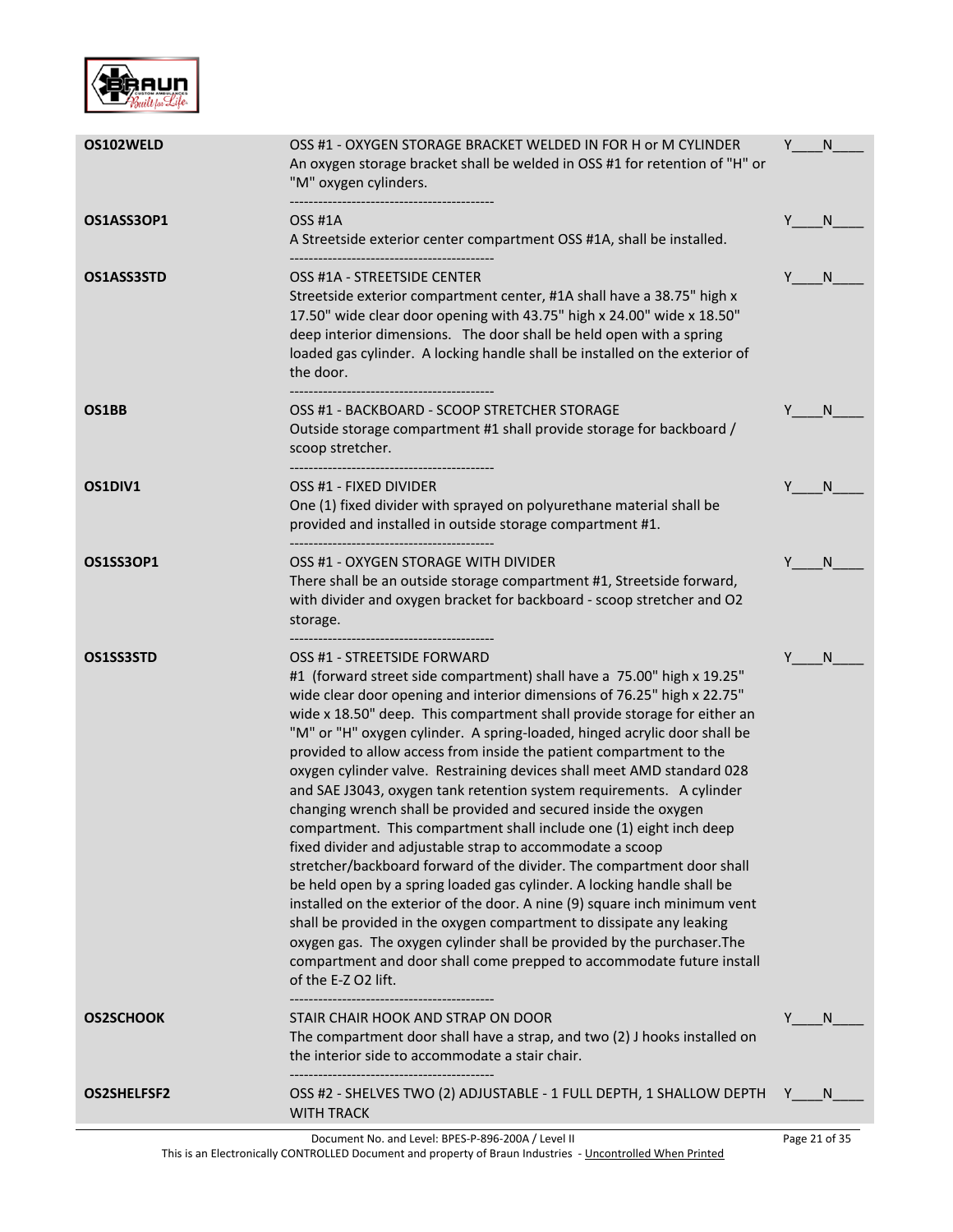

|                                              | There shall be two (2) shallow depth adjustable shelves with track in<br>Outside storage compartment #2.                                                                                                                                                                                                                                                                                                                                                                                                                                                                                 |     |   |
|----------------------------------------------|------------------------------------------------------------------------------------------------------------------------------------------------------------------------------------------------------------------------------------------------------------------------------------------------------------------------------------------------------------------------------------------------------------------------------------------------------------------------------------------------------------------------------------------------------------------------------------------|-----|---|
| OS2SS3OP1                                    | OSS #2 - (2) ADJ. SHELF (1 SHALLOW, 1 FULL DEPTH) WITH INSIDE/OUTSIDE<br>ACCESS & STAIR CHAIR HOOKS/STRAP ON THE DOOR<br>There shall be an outside storage compartment #2 with inside / outside<br>access, (2) adjustable shelves, (1 shallow, 1 full depth) and stair chair hooks<br>and strap on door.                                                                                                                                                                                                                                                                                 | Y N |   |
| OS2SS3STD                                    | OSS #2 - STREETSIDE REAR - TALL DOOR<br>Street side rear compartment #2 shall have a 57.75" high x 28.00" wide<br>clear door opening with 59.50" high x 31.25" wide x 18.50" deep interior<br>dimensions and shalll have inside/outside access. This compartment can<br>accommodate a folding stair chair / stretcher mounted on the door with<br>the installed two (2) J hooks and a strap, or it can be used to provide spare<br>tire storage. The door shall be held opened with a spring loaded gas<br>cylinder and a locking handle shall be installed on the exterior of the door. |     | N |
| OS3BB                                        | OSS #3 - BACKBOARD - SCOOP STRETCHER STORAGE<br>There shall be storage in the compartment #3 for backboard scoop /<br>stretcher.                                                                                                                                                                                                                                                                                                                                                                                                                                                         | Y   | N |
| OS3SS3OP1                                    | OSS #3 - BACKBOARD/SCOOP STORAGE<br>There shall be storage in the compartment #3 for backboard / scoop<br>stretcher.<br>------------------------------------                                                                                                                                                                                                                                                                                                                                                                                                                             | Y   | N |
| OS3SS3STD                                    | OSS #3 - CURBSIDE REAR<br>Curbside rear compartment #3 shall have a 73.75" high x 15.00" wide clear<br>opening with 75.00" high x 18.00" wide x 18.50" deep interior dimensions.<br>The compartment shall provide storage for a scoop stretcher, and<br>backboards. The compartment door shall be held open with a spring<br>loaded gas cylinder. A locking handle shall be installed on the exterior of<br>the door.                                                                                                                                                                    |     | N |
| OS4SS3OP1                                    | OSS #4 - INSIDE/OUTSIDE ACCESS WITH (3) ADJUSTABLE SHELVES - LOWER<br>SEALED OFF BATTERY AREA<br>The outside compartment #4, curbside forward, shall have inside / outside<br>access with (1) fixed and (2) adjustable shelves, and a lower section for<br>battery storage. The compartment door shall have a locking handle<br>installed on the exterior of the door.                                                                                                                                                                                                                   |     | N |
| OS4SS3STD                                    | OSS #4 - CURBSIDE FORWARD<br>Compartment #4, Curside forward, shall have a 54.75" high x 15.50" wide,<br>clear door opening, provide inside / outside access, and and shall have two<br>(2) adjustable shelves, and one (1) fixed shelf (reference the lower front<br>wall cabinet in patient compartment features section for interior<br>dimensions). The lower section of the compartment shall be sealed off<br>from the upper section and provide battery storage. A locking handle shall<br>be installed on the exterior of the door.                                              | Y   | N |
| <b>Module Interior / Patient Compartment</b> |                                                                                                                                                                                                                                                                                                                                                                                                                                                                                                                                                                                          |     |   |
| <b>Item Number</b>                           | <b>Name</b>                                                                                                                                                                                                                                                                                                                                                                                                                                                                                                                                                                              |     |   |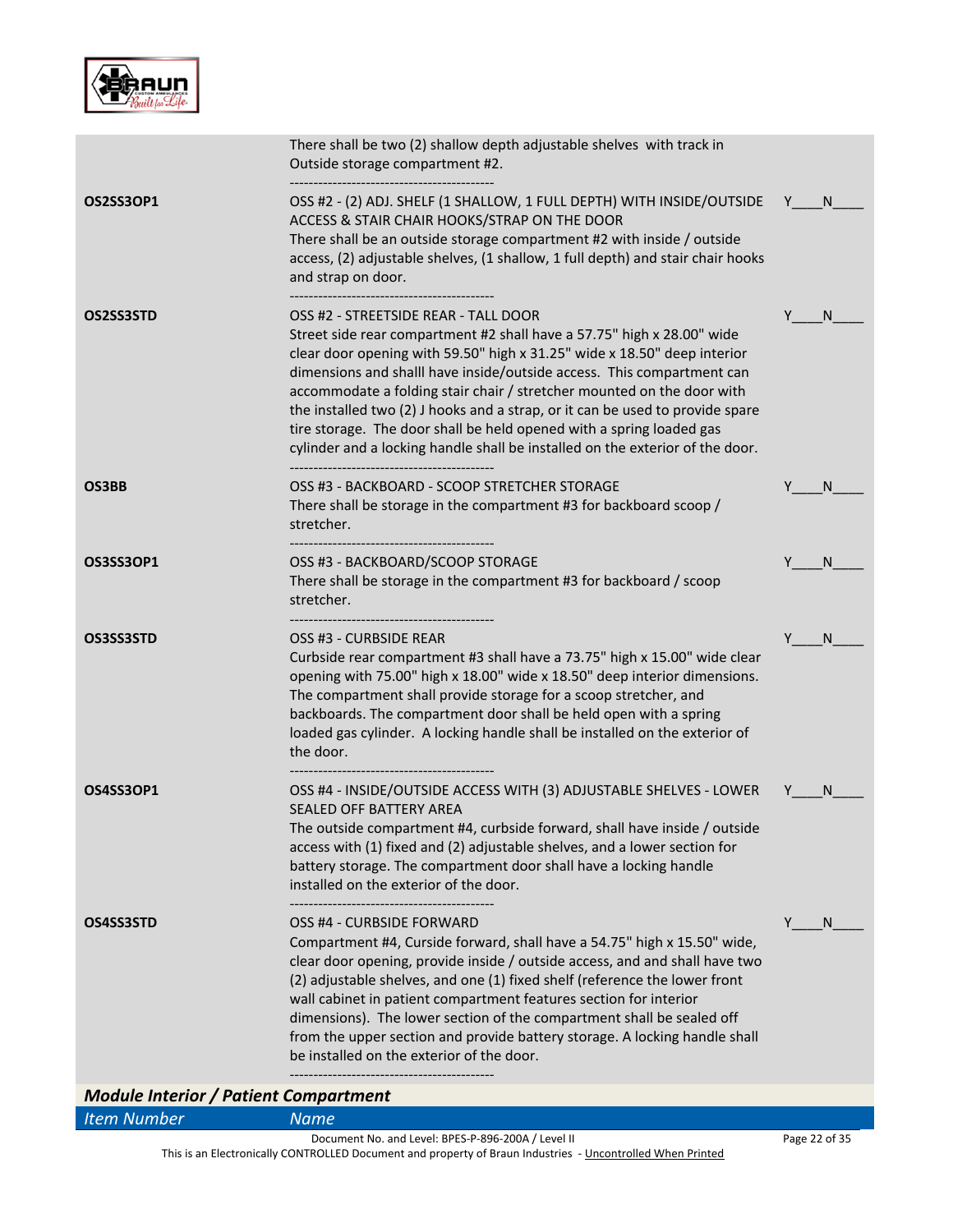

| 50-00-0202 | <b>ROUNDED INTERIOR CORNERS</b><br>Interior vertical edges shall have rounded/padded corners in the following<br>locations: forward and aft edges of the CPR seat (if provided), the wall at<br>the aft end of the squad bench, and the partition opening cabinet edges,<br>along with the upper front wall cabinet (if provided).                                                                                                                                                                                            | Y | N  |
|------------|-------------------------------------------------------------------------------------------------------------------------------------------------------------------------------------------------------------------------------------------------------------------------------------------------------------------------------------------------------------------------------------------------------------------------------------------------------------------------------------------------------------------------------|---|----|
| 50-01-0408 | LATCHES, CABINET, CN10 COMPLIANT AS APPLICABLE<br>The ACP (attendant control panel) door, the PDQ (power distribution<br>quarters) door, and the radio cabinet door shall be secured with chrome<br>locking lever latches; all remaining interior hinged cabinet doors shall be<br>secured with with center squeeze latches. All interior drawers shall be<br>secured with locking flush pull latches. Cabinet(s) shall be KKK-A-1822F<br>Change Notice 10 compliant and conform to all applicable SAE J3058<br>requirements. |   | N  |
| 50-10-0137 | CABINET - LEFT WALL, UPPER REAR #1 - FIXED FRAME<br>The left wall, upper rear interior cabinet (#1) shall have a door opening of<br>13.00" high x 44.00" wide with interior dimensions of 14.75" high x 45.75"<br>wide x 16.25" deep. The cabinet shall be enclosed by one (1) set of sliding<br>acrylic doors and contain one (1) adjustable shelf.                                                                                                                                                                          |   | N  |
| 50-10-0226 | LEFT WALL - ATTENDANT CONTROL PANEL - HINGED PANEL<br>A hinged access panel and secured with two (2) latches shall be installed to<br>the immediate right of the attendant's seat. The color micro processor<br>screen shall be installed on the panel.                                                                                                                                                                                                                                                                       |   | N  |
| 50-10-0335 | CABINET - LEFT WALL, UPPER OVER PANEL #2 - FIXED FRAME<br>The left wall, interior cabinet (#2) above the attendant control panel shall<br>have a fixed frame and be enclosed by one (1) set of sliding polycarbonate<br>doors. The doors shall have full length handles with the outer most sliding<br>door to have handles on both ends.                                                                                                                                                                                     |   | N  |
| 50-10-0513 | CABINET - LEFT WALL, LOWER REAR #3 - INSIDE/OUTSIDE<br>The left wall, lower rear interior cabinet (#3) shall provide inside/outside<br>access into outside storage compartment #2 and shall have hinged<br>polycarbonate doors. (Reference the exterior outside storage<br>compartment #2 in the module section for shelving configurations). Each<br>door shall have a full length hinge, a full length handle, and a center<br>squeeze latch.                                                                               |   | N  |
| 50-10-0530 | DRAWER - LEFT WALL, LOWER UNDER REAR ACTION AREA #4<br>A slide-out drawer shall be provided in the street side wall below the rear<br>action area. The drawer shall be constructed of .090" thick aluminum and<br>shall be secured with one (1) stainless steel flush pull latch.                                                                                                                                                                                                                                             |   | N. |
| 50-10-0617 | PRIMARY ACTION AREA<br>The primary action area shall be located beside the attendant seat with<br>work area dimensions of approximately 36.00." wide x 15.50" deep.                                                                                                                                                                                                                                                                                                                                                           |   | -N |
| 50-10-0640 | SECONDARY ACTION AREA<br>The secondary action area shall be located to the rear of the CPR seat with<br>work area dimensions of approximately 16.75" high x 14.00" wide x 15.50"                                                                                                                                                                                                                                                                                                                                              | Y | N  |

Page 23 of 35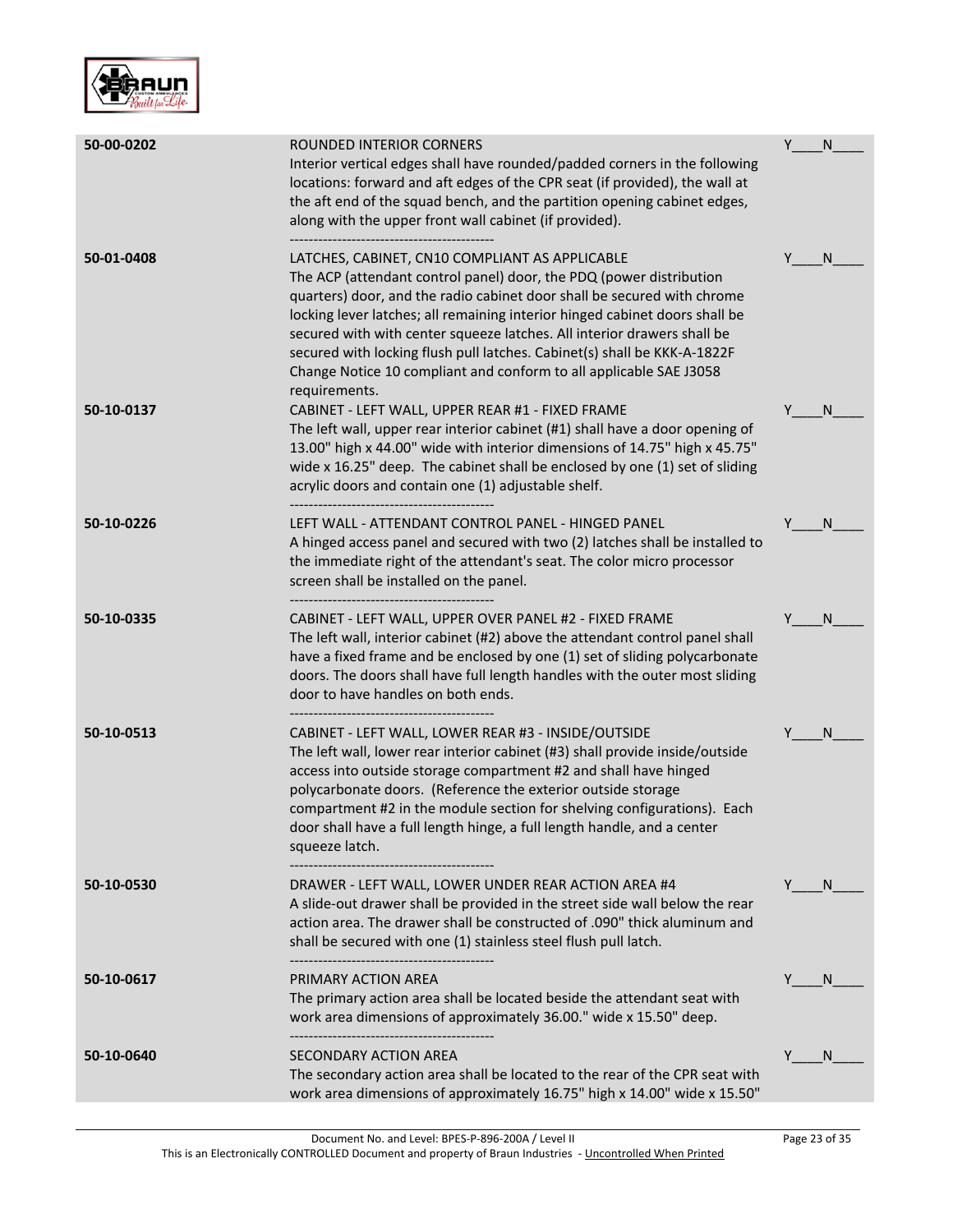

|            | deep.                                                                                                                                                                                                                                                                                                                                                                                                                                                                                                                                                                                                                                                                                                                                                                                                                                                                                                                                                                                                                                                                                                                                                                                                                                                                                                                                                                                                                                                                               |   |
|------------|-------------------------------------------------------------------------------------------------------------------------------------------------------------------------------------------------------------------------------------------------------------------------------------------------------------------------------------------------------------------------------------------------------------------------------------------------------------------------------------------------------------------------------------------------------------------------------------------------------------------------------------------------------------------------------------------------------------------------------------------------------------------------------------------------------------------------------------------------------------------------------------------------------------------------------------------------------------------------------------------------------------------------------------------------------------------------------------------------------------------------------------------------------------------------------------------------------------------------------------------------------------------------------------------------------------------------------------------------------------------------------------------------------------------------------------------------------------------------------------|---|
| 50-20-0136 | CABINET - FRONT WALL, UPPER #1 / #2<br>The front wall upper interior cabinet $#1$ & $#2$ shall be enclosed by one (1)<br>set of sliding polycarbonate doors with a door openting of 10.25"h x<br>34.00"w, and inside dimensions of 13.25"h x 35.75"w x 13.25"d. The doors<br>shall have full length handles with the outer most sliding door to have<br>handles on both ends. There shall be a fixed divider in the center of the<br>cabinet.                                                                                                                                                                                                                                                                                                                                                                                                                                                                                                                                                                                                                                                                                                                                                                                                                                                                                                                                                                                                                                       | N |
| 50-20-0413 | CABINET - FRONT WALL, MID LEVEL #3<br>The front wall mid-level cabinet #3 shall be enclosed by a drop down<br>hinged aluminum door with a chrome locking lever latch.                                                                                                                                                                                                                                                                                                                                                                                                                                                                                                                                                                                                                                                                                                                                                                                                                                                                                                                                                                                                                                                                                                                                                                                                                                                                                                               | N |
| 50-20-0419 | CABINET - FRONT WALL, LOWER #4 and #5 - INSIDE/OUTSIDE ACCESS<br>The lower front interior wall shall have two (2) compartments. The<br>uppermost cabinet #4, shall have a door opening of 17.75" high x 20.00"<br>wide with interior dimensions of 19.25" high x 28.00" wide x 13.25" deep.<br>This cabinet shall provide inside/outside access and shall have one (1)<br>adjustable shelf on unistrut adjustable track brackets. One (1) clear light<br>mounted in a removable panel will provide illumination in this<br>compartment. There shall be aluminum beveled ramp edging installed on<br>two edges of each shelf. This compartment shall be enclosed by one (1)<br>pair of 3/8" thick, hinged polycarbonate doors. Each door shall have a full<br>length hinge and center squeeze latches. The front wall lower cabinet (#5)<br>shall have a door opening of 17.75" high x 20.00" wide with interior<br>dimensions of 19.25" high x 28.00" wide x 13.25" deep. This cabinet shall<br>provide inside/outside access and shall have one (1) adjustable shelf on<br>Unistrut adjustable track brackets. One (1) clear light mounted in a<br>removable panel will provide illumination in this compartment. There shall<br>be aluminum beveled ramp edging installed on two edges of each shelf.<br>This compartment shall be enclosed by one (1) pair of 3/8" thick, hinged<br>polycarbonate doors. Each door shall have a full length hinge and center<br>squeeze latches. | N |
| 50-20-0521 | PARTITION TO - CAB CLOSEOUT WITH SLIDING WINDOW<br>A closeout with a sliding window shall be provided in the partition area.                                                                                                                                                                                                                                                                                                                                                                                                                                                                                                                                                                                                                                                                                                                                                                                                                                                                                                                                                                                                                                                                                                                                                                                                                                                                                                                                                        | N |
| 50-50-0103 | SEATING - ATTENDANT - EVS HIBAC, INTEGRAL CHILD, SWIVEL BASE CN8<br><b>COMPLIANT</b><br>A rear facing EVS HiBAC attendant seat shall be installed at the head of the<br>patient cot. The seat shall be equipped with a SB-2, two position, sliding<br>swivel base and incorporate an integral child safety restraint system. The<br>seat shall be KKK-A-1822F Change Notice 8 compliant with V4 harness style<br>shoulder / seat belt and conform to all applicable FMVSS and SAE J3026<br>requirements. Documentation from a certified independent testing facility<br>shall be required stating the seat has passed SAE J3026 requirements and<br>tested in accordance with SAE J2917, Occupant Restraint and Equipment<br>Mounting Integrity - Frontal Impact System-Level Ambulance Patient<br>Compartment and SAE J2956, Occupant Restraint and Equipment Mounting<br>Integrity - Side Impact System-Level Ambulance Patient Compartment. The<br>seat shall be padded and covered with color coordinated, cushioned vinyl.                                                                                                                                                                                                                                                                                                                                                                                                                                                     | N |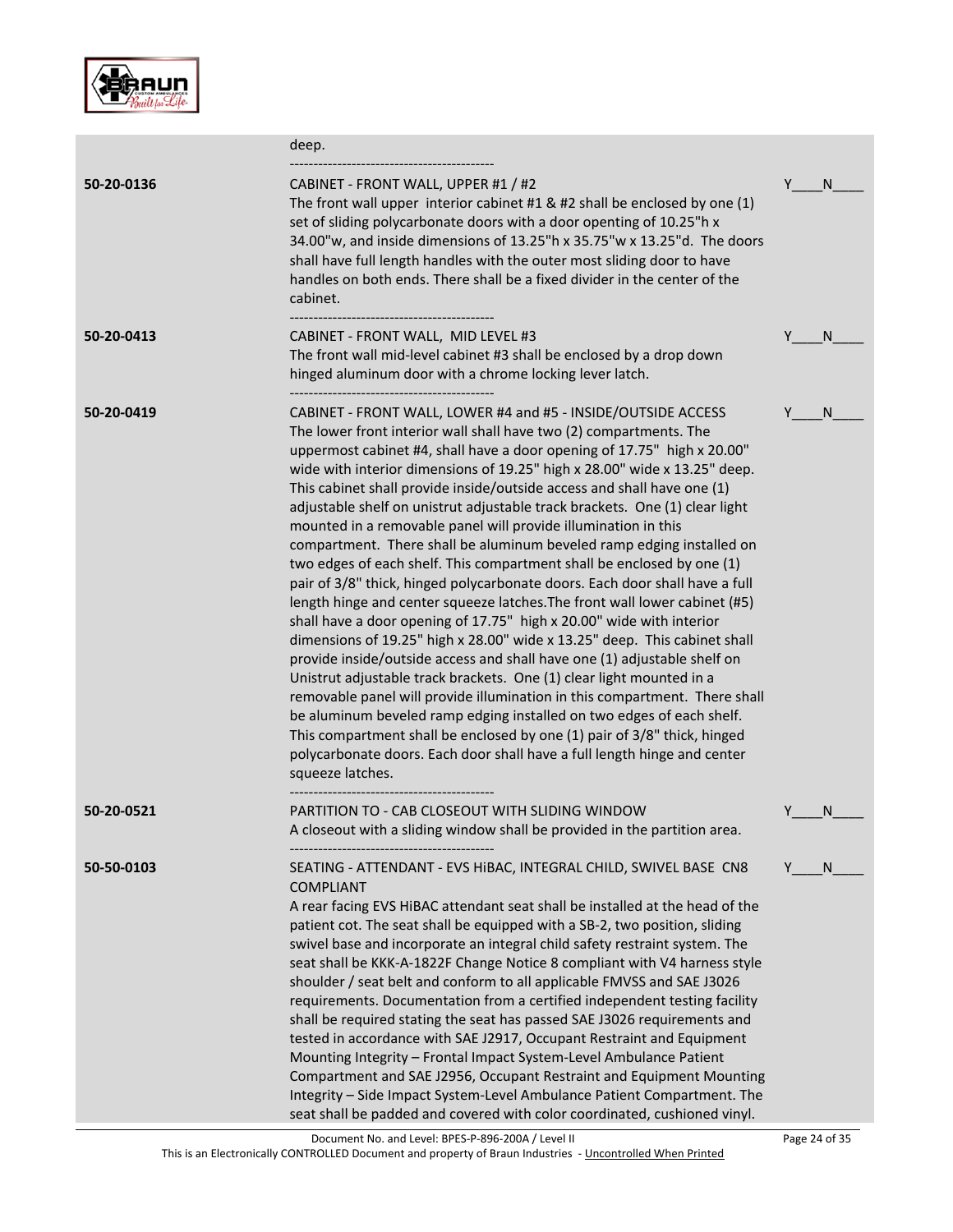

| 50-50-0122 | SEATING - ATTENDANT - SIDE MOUNT POSITION<br>The attendant seat shall be in a side mount position.<br>-------------------------------                                                                                                                                                                                                                                                                 | Y | N            |
|------------|-------------------------------------------------------------------------------------------------------------------------------------------------------------------------------------------------------------------------------------------------------------------------------------------------------------------------------------------------------------------------------------------------------|---|--------------|
| 50-50-0541 | HOLD OPENS - SQUAD BENCH LID - GAS CYLINDERS<br>Two (2) gas cylinders hold -opens shall be provided and installed to hold<br>the cushioned lid in the open and closed position.                                                                                                                                                                                                                       | Y | N.           |
| 50-50-0556 | SQUAD BENCH LID, PADDED WITH SHARPS / TRASH ACCESS                                                                                                                                                                                                                                                                                                                                                    | Y | N,           |
| 50-51-1001 | CABINET CONSTRUCTION - INTERIOR - ALUMINUM<br>All interior cabinets shall be constructed of .090" thick welded aluminum.<br>Wood products shall not be used in the construction of any interior<br>cabinet. All cabinet exteriors, interiors, drawer fronts, drawer interiors,<br>and aluminum doors shall be sealed with a washable sprayed-on multi-use<br>polychromatic coating.                   |   | N.           |
| 50-51-1011 | RECESSED ADJUSTABLE SHELF TRACK - CABINETS<br>Unistrut 13/16" x 13/32", 19 gauge channel shall be installed in the interior<br>cabinets that contain adjustable shelves. The track shall be welded in and<br>recessed to reduce the number of fasteners and provide a cleaner look.                                                                                                                   | Y | N.           |
| 50-51-1013 | <b>HOLD OPENS FOR INTERIOR DOORS</b><br>All interior cabinets with doors less than 6" tall shall have friction hinges as<br>hold opens for door(s). Doors 6" and taller shall be designed using gas<br>shocks as hold opens for the door(s).                                                                                                                                                          |   | N.           |
| 50-51-1014 | CATCH, MAGNETIC - ADHESIVE BACK FOR INTERIOR DOOR(S) OVER 36<br><b>INCHES</b><br>All interior doors that are over 36" inches tall with a latch on the top of the<br>door shall have an adhesive back magnetic catch installed on the bottom of<br>the door.<br>                                                                                                                                       |   | <sup>N</sup> |
| 50-51-2002 | CABINET DOORS - CLEAR POLYCARBONATE<br>All cabinet doors shall be clear polycarbonate material. The sliding cabinet<br>doors shall be installed in aluminum track lined with PPL inserts to<br>eliminate rattles and prevent the doors from opening during transit. An<br>edge mounted aluminum handle shall be installed on each sliding cabinet<br>door.                                            | Y | N            |
| 50-51-3001 | CABINETS/WALLS - POLYCHROMATIC COATING - MARBLE STONE<br>All exposed side walls, the partition wall (on the patient compartment side<br>only), the headliner, along with the cabinet and drawer fronts, aluminum<br>doors, cabinet and drawer interiors shall be covered with a washable #99-<br>7371 Marble Stone sprayed-on multi-use polychromatic coating, to create<br>a laminate-free interior. | Y | N            |
| 50-51-4002 | COUNTER TOP - RECESSED ALUMINUM - POLYCHROMATIC SPRAY COATED<br>The counter top shall be recessed 3/4" to prevent equipment from sliding<br>off. All counter top work surfaces shall be finished with multi-use poly-<br>chromatic spray coating prior to being clear coated.                                                                                                                         | Y | <sup>N</sup> |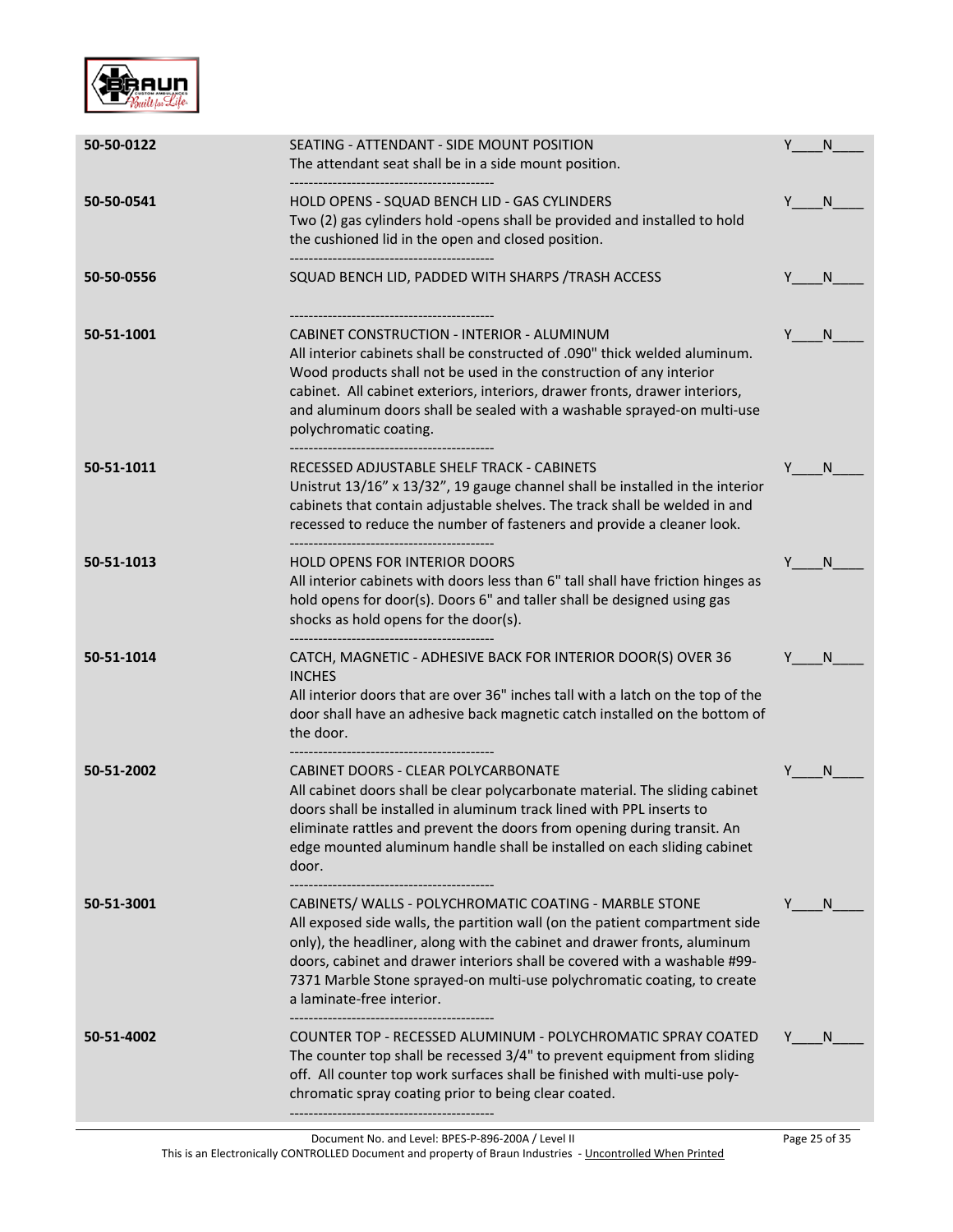

| 50-51-5015 | UPHOLSTERY - RENAISSANCE - STEEL BLUE #9214<br>All cushion, head pads and seating surfaces shall be covered with Spradling<br>International "Renaissance" Steel Blue #9214 expanded vinyl upholstery<br>material. The vinyl and all foam cushion material shall comply with FMVSS<br>#302 flame spread requirements.                                                                                                                                                                                                                                                                                                                                                                                                                                                                                                                                                                                                                           | Y | N |
|------------|------------------------------------------------------------------------------------------------------------------------------------------------------------------------------------------------------------------------------------------------------------------------------------------------------------------------------------------------------------------------------------------------------------------------------------------------------------------------------------------------------------------------------------------------------------------------------------------------------------------------------------------------------------------------------------------------------------------------------------------------------------------------------------------------------------------------------------------------------------------------------------------------------------------------------------------------|---|---|
| 50-51-6001 | LONPLATE II, NON-SLIP EMBOSSED SM. GRID - MICA (GRAY) #421<br>The floor in the patient compartment shall be covered with Lonseal<br>"Lonplate II" non-slip; small grid (embossed) Mica (gray) #421, resilient<br>sheet vinyl flooring material, which shall be coved 3-inches up the wall on<br>the street side, and to the top of the squad bench base on the curbside.<br>The flooring material shall be stripped and waxed before delivery.                                                                                                                                                                                                                                                                                                                                                                                                                                                                                                 |   | N |
| 50-60-0012 | ASPIRATOR / SUCTION - RICO RS-4X - WITH ELECTRIC PUMP- RECES<br>A Rico RS-4X suction system with a 12 VDC electric vacuum pump shall be<br>recessed into the street side lower interior wall near the attendant seat.<br>The 12 VDC electric vacuum pump shall be mounted in the standard<br>outside storage compartment. The system shall be activated by a switch on<br>the attendant control panel. The vacuum pump exhaust shall be vented to<br>the exterior of the vehicle.                                                                                                                                                                                                                                                                                                                                                                                                                                                              | Y | N |
| 50-60-0257 | EXHAUST VENTILATOR, 3-SPEED - MULTIPLEX ELECTRIC SYSTEM<br>A three-speed, 250 CFM (minimum) exhaust fan meeting KKK-A-1822F<br>requirements shall be provided and installed in the front wall cabinet in the<br>patient compartment. The exhaust fan shall be pulse width modulated<br>from a switch on the attendant control panel vista screen. The exhaust<br>system shall have a louvered grille inside and a chrome vent outside. The<br>exhaust system shall vent through the side of thevehicle, not through the<br>roof.                                                                                                                                                                                                                                                                                                                                                                                                               |   | N |
| 50-60-0352 | GRAB RAILS, 1-1/4" DIAMETER, ANTI-MICROBIAL(YELLOW) 96" AND 64"<br>Two (2) 1-1/4" diameter stainless steel, yellow Anti-microbial grab rails<br>shall be installed on the ceiling of the patient compartment. One (1) 64"<br>rail shall be installed over the squad bench area and one (1) 96" rail shall be<br>installed over the patient cot area for attendant/patient balance control.<br>The 96" grab rail will be attached to the ceiling with three (3) mounting<br>brackets that secure it to the super structure of the module. Installation of<br>each grab rail shall comply with AMD-008 requirements.                                                                                                                                                                                                                                                                                                                             |   | N |
| 50-60-0407 | HEAT/AC, PROAIR 916 700 CFM BRUSHLESS BLOWER MOTOR (60,000 BTU<br>heating / 38,000 BTU cooling)<br>A 12V 620 CFM heater/air conditioner system with 60,000 BTU heating<br>capacity and 38,000 BTU cooling capacity and with a brushless blower<br>motor controlled through, the pulse-width-modulated output of the<br>microprocessor based electrical system, shall be provided for high volume<br>air movement with minimal noise. The heater/air conditioner air return<br>shall be filtered to minimize contamination of the heater/air conditioner<br>cores. The cab and module environmental systems shall be simultaneously<br>capable of heating in the front while cooling in the rear and vice-versa. A<br>thermostatically controlled rear system shall be provided for heating and<br>air conditioning the patient compartment. The temperature, whether<br>heating or cooling, shall be controlled by a thermostat built into the | Y | N |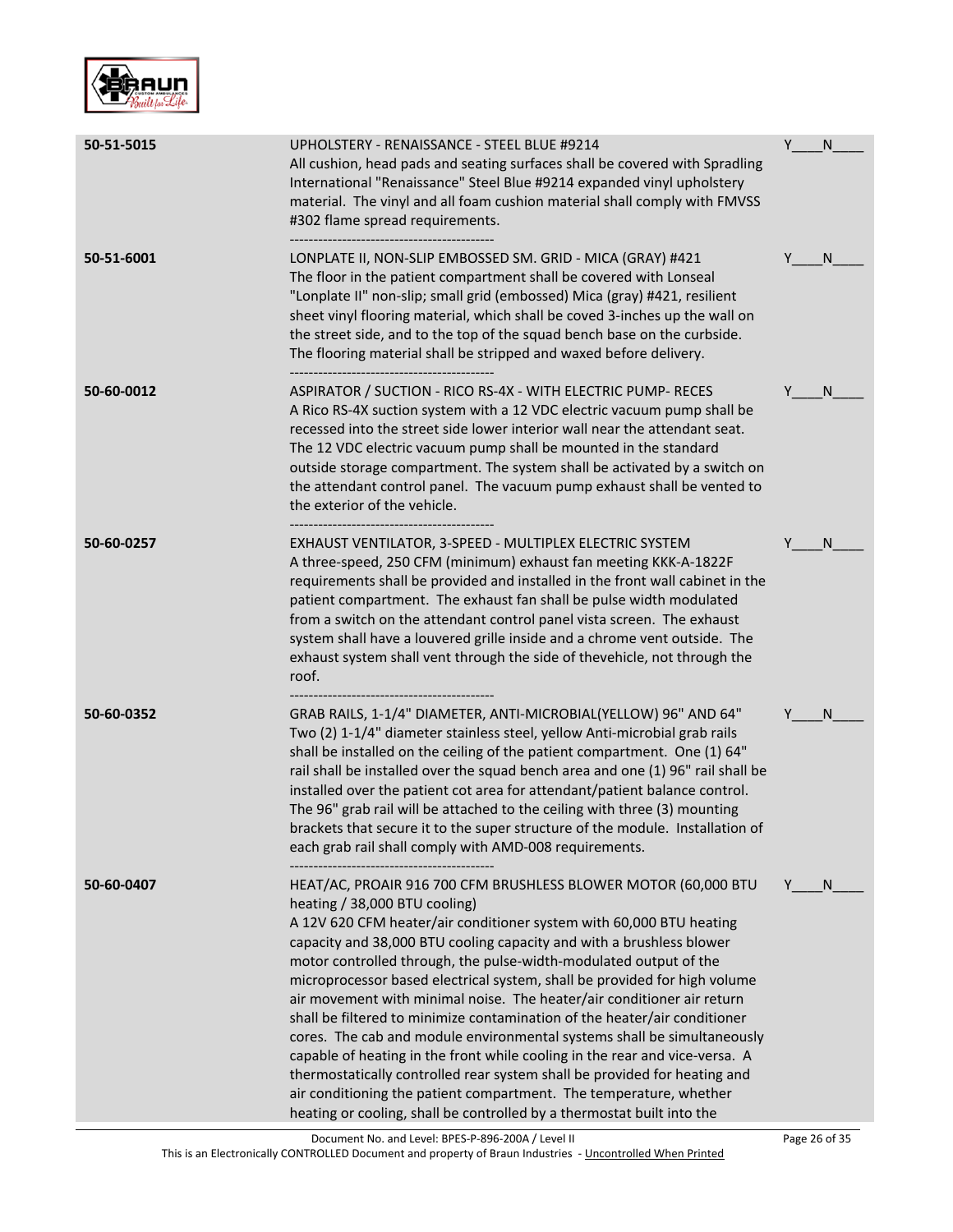

|            | attendant control panel screen, located in the street side cabinet and from<br>the cab master control console screen. Heating and cooling may be<br>selected automatically or manually. The heater/air conditioner system<br>shall function only when the ignition system and the module power switch<br>are on. The rear heater shall have EPDM/Nomex heater hoses. The rear<br>air conditioner shall have barrier air conditioner hoses for R-134A<br>refrigerant. Full module HVAC controls shall be located on both the rear<br>ACP screen and the cab MCC screen.                                                                  |   |   |
|------------|-----------------------------------------------------------------------------------------------------------------------------------------------------------------------------------------------------------------------------------------------------------------------------------------------------------------------------------------------------------------------------------------------------------------------------------------------------------------------------------------------------------------------------------------------------------------------------------------------------------------------------------------|---|---|
| 50-60-0430 | IV HANGERS - CEILING RECESSED - CAST PRODUCTS #IV2008-1 (1)<br>One additional (1) Cast Products #IV2008-1 recessed, dual, ceiling I.V.<br>hanger shall be provided and installed.<br>---------------------------------                                                                                                                                                                                                                                                                                                                                                                                                                  |   | N |
| 50-60-0591 | NET, SQUAD BENCH - CURBSIDE INTERIOR (RED)<br>A removable net shall be installed at the forward end of the curbside squad<br>bench. The net shall be red in color and constructed of safety belt webbing<br>material. The net shall be anchored to the curbside wall, ceiling, and the<br>forward end of the squad bench into .50" thick aluminum tapping plates.<br>The net shall be removable for cleaning, via the use of seatbelt type<br>buckles.                                                                                                                                                                                  | Y | N |
| 50-60-0629 | FLOW METER, OXYGEN - THORPE STYLE<br>One (1) Thorpe style oxygen flow meter (15LPM) shall be shipped loose<br>with the completed vehicle.                                                                                                                                                                                                                                                                                                                                                                                                                                                                                               | Y | N |
| 50-60-0652 | OXYGEN SYSTEM, MANUAL SYSTEM<br>The oxygen system shall be completely installed and include a pre-set<br>oxygen regulator with a cylinder pressure gauge and a 200 PSI safety valve<br>with all necessary piping and connections. The oxygen system shall be<br>completely low pressure, and the regulator shall be fastened directly to the<br>cylinder. The regulator shall be set to operate at approximately 50 PSI. The<br>oxygen cylinder shall be installed so the system may be easily turned on<br>and off at the main cylinder valve from the patient compartment. The<br>oxygen cylinder shall be provided by the purchaser. | Y | N |
|            | The oxygen system monitor shall be readily available to the attendant while<br>seated at the head of the cot as part of the microprocessor based electrical<br>system. Flexible conductive oxygen hose with a minimum 900 lbs. burst<br>rating shall be installed between the regulator and the oxygen receptacles.<br>The system shall be tested and tagged in conformance with NFPA-56-F and<br>KKK-A-1822F.                                                                                                                                                                                                                          |   |   |
| 50-60-0661 | The manual O2 system shall have flexible conductive oxygen hose with a<br>minimum of 900 lb. burst rating installed between the O2 storage<br>compartment and the oxygen receptacle(s). The system shall be tested and<br>tagged in conformance with NFPA-56-F and KKK-A-1822F.<br>PADS, HEAD AND BACK<br>Vinyl upholstered, foam cushioned head/back pads shall be installed as<br>follows: the lower edge of the upper front wall cabinet (above the partition<br>doorway or window), above the rear doors, above the side door, and on                                                                                               | Y | N |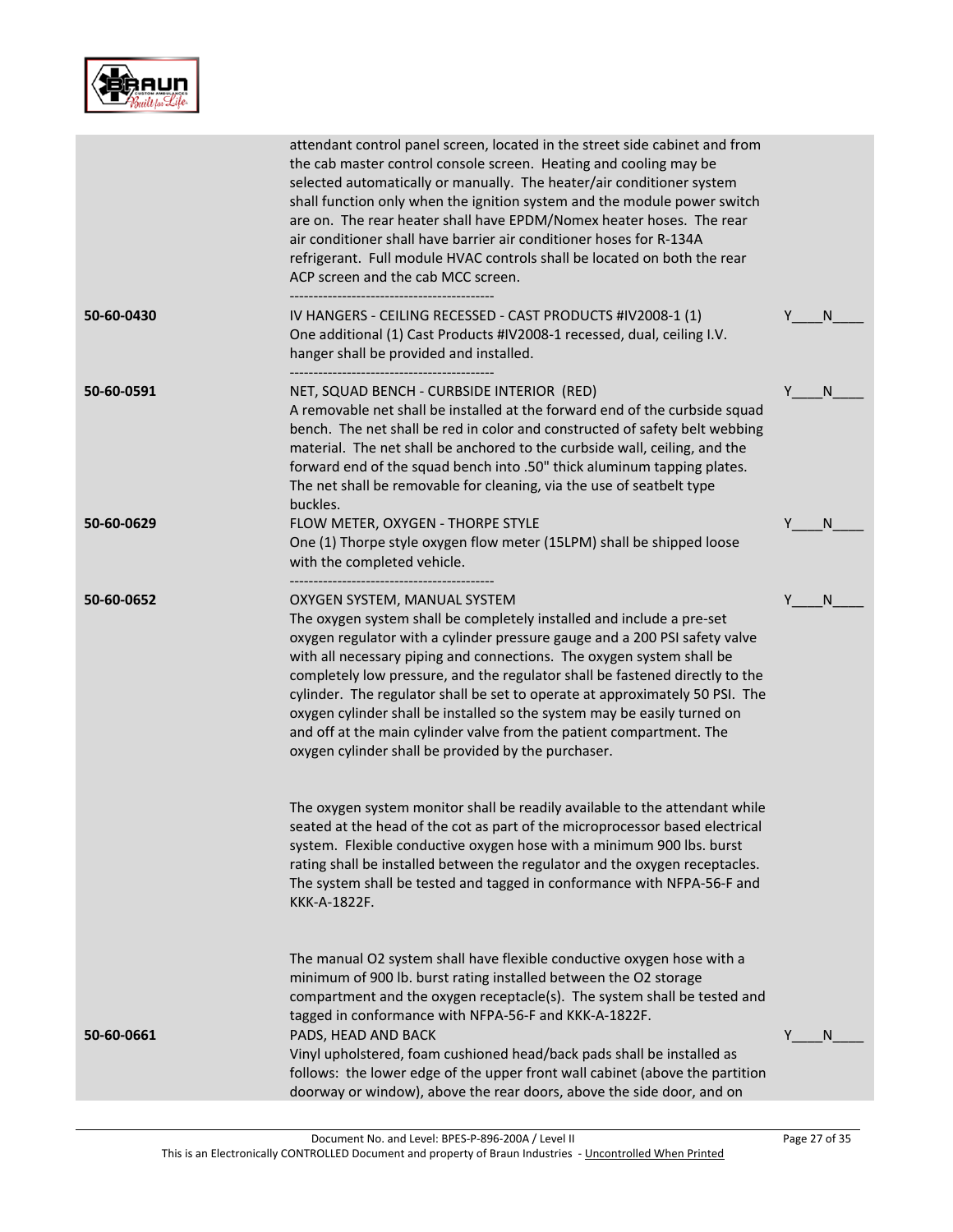

| 50-60-0709 | the street side wall behind and each side of the CPR seat. The pads shall be<br>covered with a flame retardant color coordinated vinyl upholstery material.<br>SHARPS AND TRASH CONTAINERS - ACCESS THRU SQUAD BENCH LID<br>A 6.9 qt. #BD5489 sharps container, and a 8 qt. trash container shall be<br>installed in the forward end of the squad bench base. The containers shall<br>be accessed through the squad bench lid, and covered with a 3/8" thick<br>clear acrylic hinged lid with a biohazard warning label. |   | N  |
|------------|--------------------------------------------------------------------------------------------------------------------------------------------------------------------------------------------------------------------------------------------------------------------------------------------------------------------------------------------------------------------------------------------------------------------------------------------------------------------------------------------------------------------------|---|----|
| 50-60-0718 | SQUAD BENCH FACE - VINYL FLOORING MATERIAL<br>The face of the squad bench shall be covered with vinyl flooring material.                                                                                                                                                                                                                                                                                                                                                                                                 |   | N  |
| 50-60-0730 | DOOR PANELS - MODULE PASSAGE DOORS - FULL LENGTH ALUMINUM -<br>W/ACCESS PANELS<br>The inner door panels shall be manufactured from aluminum, and covered<br>with a washable sprayed-on multi-use polychromatic coating. The panels<br>shall run the full length of the door and will contain a removable latch<br>access panel.                                                                                                                                                                                          |   | N  |
| 50-60-0761 | STAINLESS STEEL WALL PROTECTION - INTERIOR STREETSIDE<br>A brushed stainless steel panel shall be provided on the street side wall<br>from the bottom of the CPR seat                                                                                                                                                                                                                                                                                                                                                    |   | N  |
| 50-60-0820 | ------------------------------<br>TURTLE TILE - SKID-RESISTANT MAT, CURBSIDE STEPWELL<br>Skid resistant charcoal gray turtle tile matting shall be installed in the<br>curbside step well.                                                                                                                                                                                                                                                                                                                               |   | N  |
| 50-60-1601 | OXYGEN OUTLET (1) LEFT WALL - OHIO MED - ACTION AREA<br>One (1) Ohio Medical flush mounted, quick release wall outlet shall be<br>installed in the forward street side cabinet action area.                                                                                                                                                                                                                                                                                                                              |   | N  |
| 50-60-1640 | OXYGEN OUTLET (1) RIGHT WALL - OHIO MED - HEAD SQ BENCH<br>One (1) Ohio Medical flush mounted, quick release wall outlet shall be<br>installed in the right wall above the head end of the squad bench.                                                                                                                                                                                                                                                                                                                  |   | N  |
| 50-60-1680 | OXYGEN OUTLET (1) CEILING - OHIO MED - ABOVE HEAD OF COT<br>One (1) Ohio Medical flush mounted, quick release oxygen outlet shall be<br>installed in the ceiling above the head of cot in the center mount position.                                                                                                                                                                                                                                                                                                     |   | N  |
| 50-61-0001 | <b>ASSIST HANDLES, (6) BLACK RUBBER</b><br>A total of six (6) 10-7/8" black vulcanized rubber with steel core assist<br>handles shall be provided and installed: one (1) handle on each rear door,<br>one (1) on the curbside door, one (1) at the curbside doorway and two (2)<br>at the rear doorway.                                                                                                                                                                                                                  |   | N. |
| 50-62-0301 | COT FASTENER - STAT-TRAC SINGLE - CENTER POSITION CN8 COMPLIANT<br>A Stat Trac, single-position (center mount) cot fastener shall be installed on<br>the module floor to accommodate a Ferno series cot. 0.625" thick<br>aluminum tapping plate(s) shall be installed below the aluminum floor to<br>secure the cot floor mounting plates.                                                                                                                                                                               | Y | N  |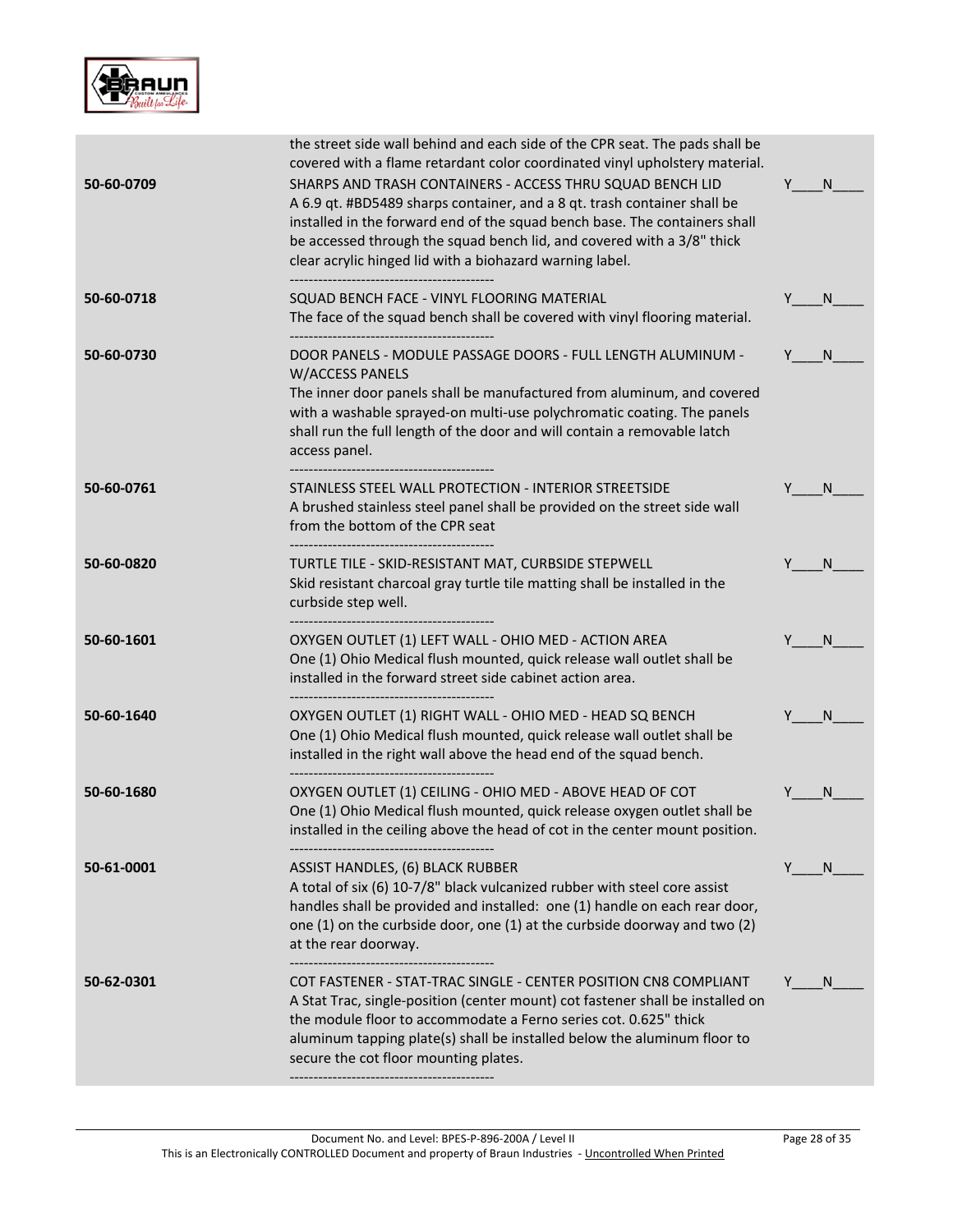

| <b>CPROP3</b>     | SEATING - CPR - EVS WITH V4 HARNESS<br>A CPR seat shall be installed on the street side of the patient compartment<br>aft of the main action area counter. The CPR seat shall be KKK-A-1822F<br>Change Notice 8 compliant with V4 harness style shoulder / seat belt and<br>conform to all applicable FMVSS and SAE J3026 requirements.<br>Documentation from a certified independent testing facility shall be<br>required stating the seat has passed SAE J3026 requirements and tested in<br>accordance with SAE J2917, Occupant Restraint and Equipment Mounting<br>Integrity - Frontal Impact System-Level Ambulance Patient Compartment<br>and SAE J2956, Occupant Restraint and Equipment Mounting Integrity -<br>Side Impact System-Level Ambulance Patient Compartment. The head pad<br>and back pad will be constructed of energy absorbing material. The seat<br>bottom, backrest, and headrest shall be padded and covered with color<br>coordinated, cushioned vinyl.                                         | Y | N |
|-------------------|----------------------------------------------------------------------------------------------------------------------------------------------------------------------------------------------------------------------------------------------------------------------------------------------------------------------------------------------------------------------------------------------------------------------------------------------------------------------------------------------------------------------------------------------------------------------------------------------------------------------------------------------------------------------------------------------------------------------------------------------------------------------------------------------------------------------------------------------------------------------------------------------------------------------------------------------------------------------------------------------------------------------------|---|---|
| IC2-0001          | <b>INTERIOR CURB TYPE3</b>                                                                                                                                                                                                                                                                                                                                                                                                                                                                                                                                                                                                                                                                                                                                                                                                                                                                                                                                                                                                 | Y | N |
| IF2-0001          | <b>INTERIOR FRONT TYPE3</b>                                                                                                                                                                                                                                                                                                                                                                                                                                                                                                                                                                                                                                                                                                                                                                                                                                                                                                                                                                                                |   | N |
| IR2-0001          | --------------------------------------<br><b>INTERIOR REAR TYPE3</b>                                                                                                                                                                                                                                                                                                                                                                                                                                                                                                                                                                                                                                                                                                                                                                                                                                                                                                                                                       |   | N |
| IS2-0001          | <b>INTERIOR STREET TYPE3 - WITH CPR</b><br>Interior Streetside layout, Type3 - with CPR.                                                                                                                                                                                                                                                                                                                                                                                                                                                                                                                                                                                                                                                                                                                                                                                                                                                                                                                                   |   | N |
| <b>SQ-BN-BASE</b> | SQUAD BENCH BASE W/STORAGE<br>A storage area shall be provided in the squad bench base. The squad bench<br>base shall be constructed of .090" thick aluminum for maximum storage<br>capacity and minimum weight. The interior of the squad bench shall be<br>sprayed with sound absorbing polyurethane material.                                                                                                                                                                                                                                                                                                                                                                                                                                                                                                                                                                                                                                                                                                           | Y | N |
| SQSTOP3           | SEATING - CN8 COMPLIANT TWO (2) EVS V4<br>A Squad bench seat with two (2) EVS individual seating positions will be<br>installed on the curb side of the patient compartment. The squad bench<br>seat shall be KKK-A-1822F Change Notice 8 compliant with (2) V4 harness<br>style shoulder / seat belts and conform to all applicable FMVSS and SAE<br>J3026 requirements. Documentation from a certified independent testing<br>facility shall be required stating the seat has passed SAE J3026<br>requirements and tested in accordance with SAE J2917, Occupant<br>Restraint and Equipment Mounting Integrity - Frontal Impact System-Level<br>Ambulance Patient Compartment and SAE J2956, Occupant Restraint and<br>Equipment Mounting Integrity - Side Impact System-Level Ambulance<br>Patient Compartment. The headrest and backrest will be constructed of<br>energy absorbing material. The seat bottom, backrest, and headrest shall<br>be padded and covered with color coordinated, cushioned vinyl material. |   | N |
| TD2-0001          | <b>INTERIOR CEILING TYPE3</b>                                                                                                                                                                                                                                                                                                                                                                                                                                                                                                                                                                                                                                                                                                                                                                                                                                                                                                                                                                                              | Y | N |
| Daint / Cranbicc  |                                                                                                                                                                                                                                                                                                                                                                                                                                                                                                                                                                                                                                                                                                                                                                                                                                                                                                                                                                                                                            |   |   |

*Paint / Graphics*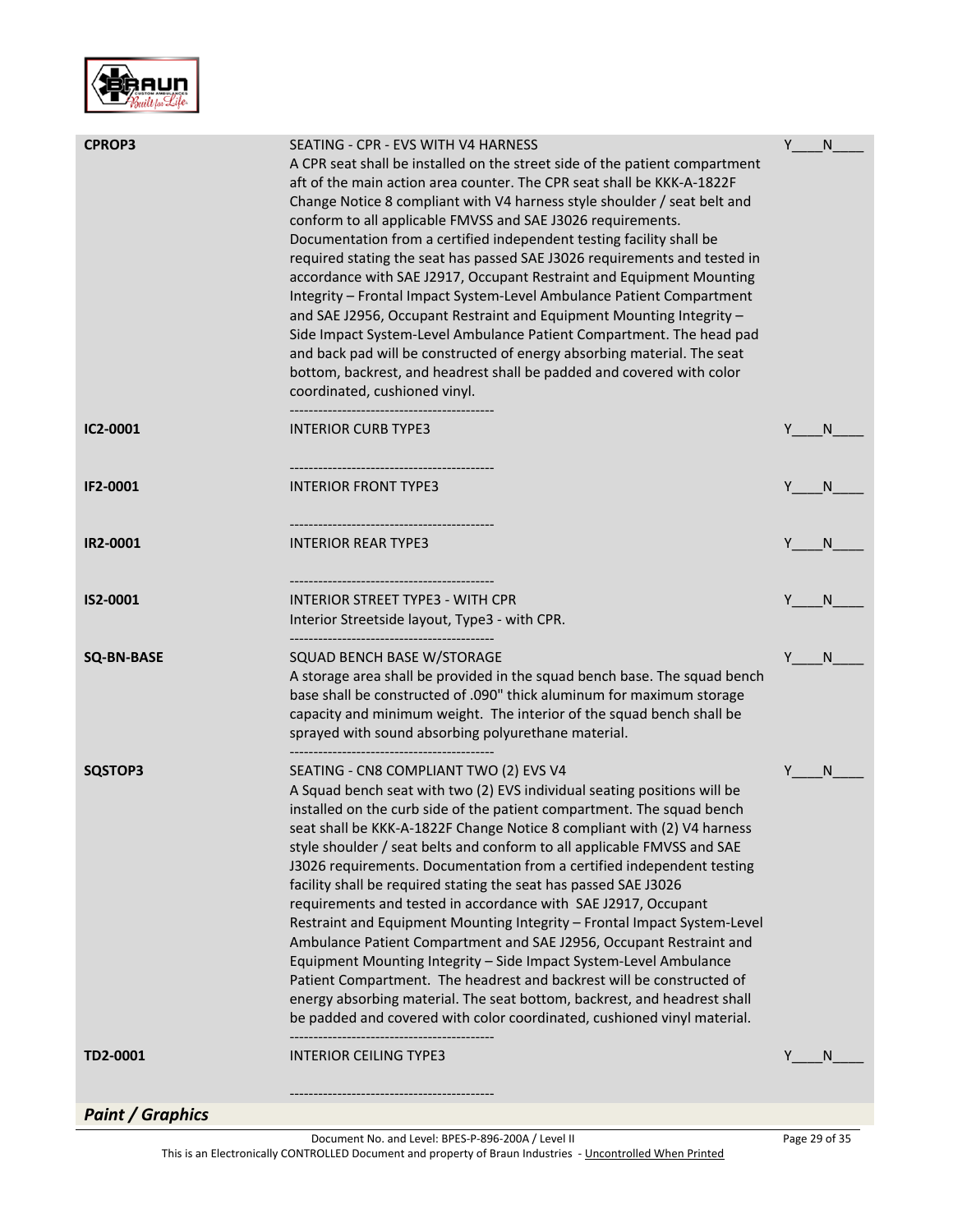

| <b>PAINT PROCEDURE</b><br>Y.<br>N<br>All non-anodized aluminum module body surfaces shall be completely<br>chemically steam cleaned, filled with premium body filler as needed,<br>sanded smooth and primed with an epoxy primer and then primed again<br>with a high solid primer.<br>The cured primer surfacer shall be DA sanded with 320 grit and cleaned. A<br>high solid primer shall then be applied, where needed, as a sealer.<br><b>BUFFING, PAINT - MODULE</b><br>Y<br>N<br>The paint on the module sides shall be buffed to a high shine using a<br>recommended paint buff system.<br>STANDARDS AND SPECIFICATIONS FOR VEHICLE PAINT APPEARANCE<br>Y<br>N<br>Standards and Specifications for Vehicle Paint Appearance<br>1. PURPOSE: To provide cosmetic standards that represent a common<br>language and set of shared expectations of the appearance quality the<br>Bidder's vehicle. This and associated documents define the appearance<br>acceptability and non-acceptability criteria for the Bidder's Ambulance.<br>These standards represent a realistic balance between our Customer<br>expectations and the derived output from our current manufacturing<br>process. Any output required beyond these objectively based requirements<br>requires extraordinary means and comes with associated costs and timing.<br>2. SCOPE: These standards apply to all of the Bidder's vehicles being<br>produced beginning in calendar year 2016.<br><b>3. DEFINITONS:</b><br>3.1 Class A Surfaces are defined as:<br>A. Highly Visible or reflective surfaces that cause the viewer's eye to focus<br>on that area of the vehicle.<br>B. The exterior of the vehicle from 36 inches off of the ground to 96 inches<br>off of the ground.<br>C. Areas that passengers of the vehicle would view in a normal viewing<br>direction of $(+/- 45$ degrees) and a distance of (24 Inches $-36$ inches).<br>3.2 Class B Surfaces are defined as;<br>A. Less visible area that is viewed as a general area. This would include<br>areas beyond the normal viewing direction as specified in Class A surfaces | 60-01-0001<br>60-01-0004<br>60-01-0005<br>including those higher than 96 inches off of the ground or lower than 36<br>inches off of the ground.<br>B. Another description would include areas seen peripherally.<br>C. Any area that must be viewed at an unusual angle.<br>3.3 Class C Surfaces are defined as;<br>A. Any area that must be viewed by close inspection.<br><b>B.</b> This would include the roof area of a cab.<br>C. Any area that would be visible less than 1% of the time such as door<br>jams or the back of doors including those on the module<br>3.4 Class D Surfaces are defined as;<br>A. Areas that the consumer will be unable to evaluate without removal of | <b>Item Number</b> | <b>Name</b> |  |
|---------------------------------------------------------------------------------------------------------------------------------------------------------------------------------------------------------------------------------------------------------------------------------------------------------------------------------------------------------------------------------------------------------------------------------------------------------------------------------------------------------------------------------------------------------------------------------------------------------------------------------------------------------------------------------------------------------------------------------------------------------------------------------------------------------------------------------------------------------------------------------------------------------------------------------------------------------------------------------------------------------------------------------------------------------------------------------------------------------------------------------------------------------------------------------------------------------------------------------------------------------------------------------------------------------------------------------------------------------------------------------------------------------------------------------------------------------------------------------------------------------------------------------------------------------------------------------------------------------------------------------------------------------------------------------------------------------------------------------------------------------------------------------------------------------------------------------------------------------------------------------------------------------------------------------------------------------------------------------------------------------------------------------------------------------------------------------------------------------------------|--------------------------------------------------------------------------------------------------------------------------------------------------------------------------------------------------------------------------------------------------------------------------------------------------------------------------------------------------------------------------------------------------------------------------------------------------------------------------------------------------------------------------------------------------------------------------------------------------------------------------------------------------------------------------------------------|--------------------|-------------|--|
|                                                                                                                                                                                                                                                                                                                                                                                                                                                                                                                                                                                                                                                                                                                                                                                                                                                                                                                                                                                                                                                                                                                                                                                                                                                                                                                                                                                                                                                                                                                                                                                                                                                                                                                                                                                                                                                                                                                                                                                                                                                                                                                     |                                                                                                                                                                                                                                                                                                                                                                                                                                                                                                                                                                                                                                                                                            |                    |             |  |
|                                                                                                                                                                                                                                                                                                                                                                                                                                                                                                                                                                                                                                                                                                                                                                                                                                                                                                                                                                                                                                                                                                                                                                                                                                                                                                                                                                                                                                                                                                                                                                                                                                                                                                                                                                                                                                                                                                                                                                                                                                                                                                                     |                                                                                                                                                                                                                                                                                                                                                                                                                                                                                                                                                                                                                                                                                            |                    |             |  |
| other component parts.<br>B. Any area that must be viewed at an abnormal or unusual angle.<br>C. Any area that can only be seen when lying on the ground, from under                                                                                                                                                                                                                                                                                                                                                                                                                                                                                                                                                                                                                                                                                                                                                                                                                                                                                                                                                                                                                                                                                                                                                                                                                                                                                                                                                                                                                                                                                                                                                                                                                                                                                                                                                                                                                                                                                                                                                | the vehicle, or require a ladder to see, such as the roof.<br>4. PROCEDURE:                                                                                                                                                                                                                                                                                                                                                                                                                                                                                                                                                                                                                |                    |             |  |
| 4.1 General Inspection Requirements:                                                                                                                                                                                                                                                                                                                                                                                                                                                                                                                                                                                                                                                                                                                                                                                                                                                                                                                                                                                                                                                                                                                                                                                                                                                                                                                                                                                                                                                                                                                                                                                                                                                                                                                                                                                                                                                                                                                                                                                                                                                                                | Document No. and Level: BPES-P-896-200A / Level II<br>Page 30 of 35                                                                                                                                                                                                                                                                                                                                                                                                                                                                                                                                                                                                                        |                    |             |  |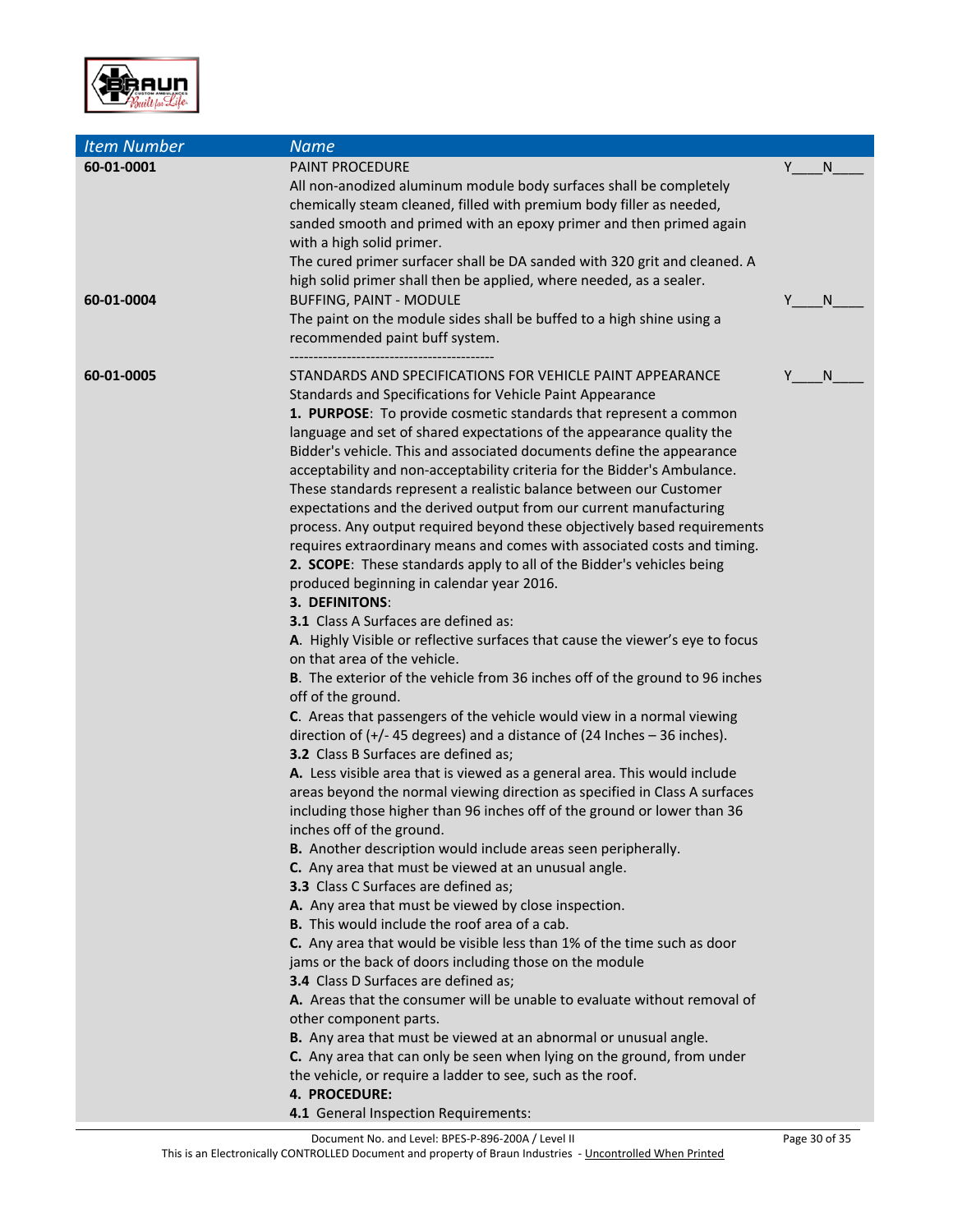

**A.** Cosmetic inspection by the Bidder or its suppliers shall use the TIME and DISTANCE method of inspection as described in different sections of this document.

**B.** The Cosmetic standards defined in this document shall be used for training personnel, checking surface quality produced by any process and used in making "Accept/Reject" decisions.

#### **4.2 Viewing Conditions:**

**A.** All visual inspection will be made under normal artificial lighting, unaided and viewed in a manner that duplicates the typical end use of the vehicle. During cosmetic inspection, only visual qualities (appearance) of the part surface shall be considered. surfaces shall be viewed without the aid of magnification, at an angle approx. 45° to normal of the surface to be inspected.

#### **4.3 The following are Inspection criteria:**

**A**. Inspection shall be conducted using the unaided eye.

**B.** Viewing distance shall be 18" or 24" as specified by surface class.

**C.** Viewing angle shall be at a minimum of 45° to the surface.

**D.** Light source shall be fluorescent light; the light source shall provide optimal viewing and minimized glare and shadowing of the vehicle.

**E.** Where subjectiveness intervenes in the assessment, form/fit/function shall take precedent.

**4.4** The following table shall be used to determine viewing distance and duration:

Codes: Class A Class B Class C Class D

Viewing Distance: 18 inches 18 inches 24 inches 24 inches Viewing Time: 10 seconds 5 seconds 3 seconds 3 seconds

Viewing Area: 50 Inches SQD 50 Inches SQD 50 Inches SQD 50 Inches SQD

**4.5** Conditions and Acceptance Criteria

**A.** The total number of defects per surface shall not exceed the acceptable limit.

**4.6** Specific boundary samples are logged in the Bidder's Database and reviewed annually at a minimum for applicability.

**4.7** These standards do not apply to an OEM chassis in which cased, OEM acceptance standards apply unless it has been quoted to meet the Bidder's Appearance Standards.

**4.8** Any OEM chassis painted by the Bidder will conform to the original OEM acceptance standards unless it has been quoted to meet the Bidder's Appearance Standards.

Specification Limits For Vehicle Appearance (Exterior)

ITEM "A" Surface "B" Surface "C" Surface "D" Surface

Bare Substrate NOT ALLOWED NOT ALLOWED NOT ALLOWED NOT ALLOWED

Pin Hole/Solvent Pop .5 mm max. size/1 per 50 inches Squared /must be a minimum of 50 inches apart - MUST NOT BE DEEPER THAN THE CLEAR COAT 1.0 mm max. size/1 per 50 inches Squared /must be a minimum of 50 inches apart - MUST NOT BE DEEPER THAN THE CLEAR COAT 1.5 mm max. size/2 per 50 inches Squared /must be a minimum of 25 inches apart - MUST NOT BE DEEPER THAN THE CLEAR COAT 2.0 mm max. size/3 per 25 inches Squared / must be 12 inches apart - MUST NOT BE DEEPER THAN THE CLEAR COAT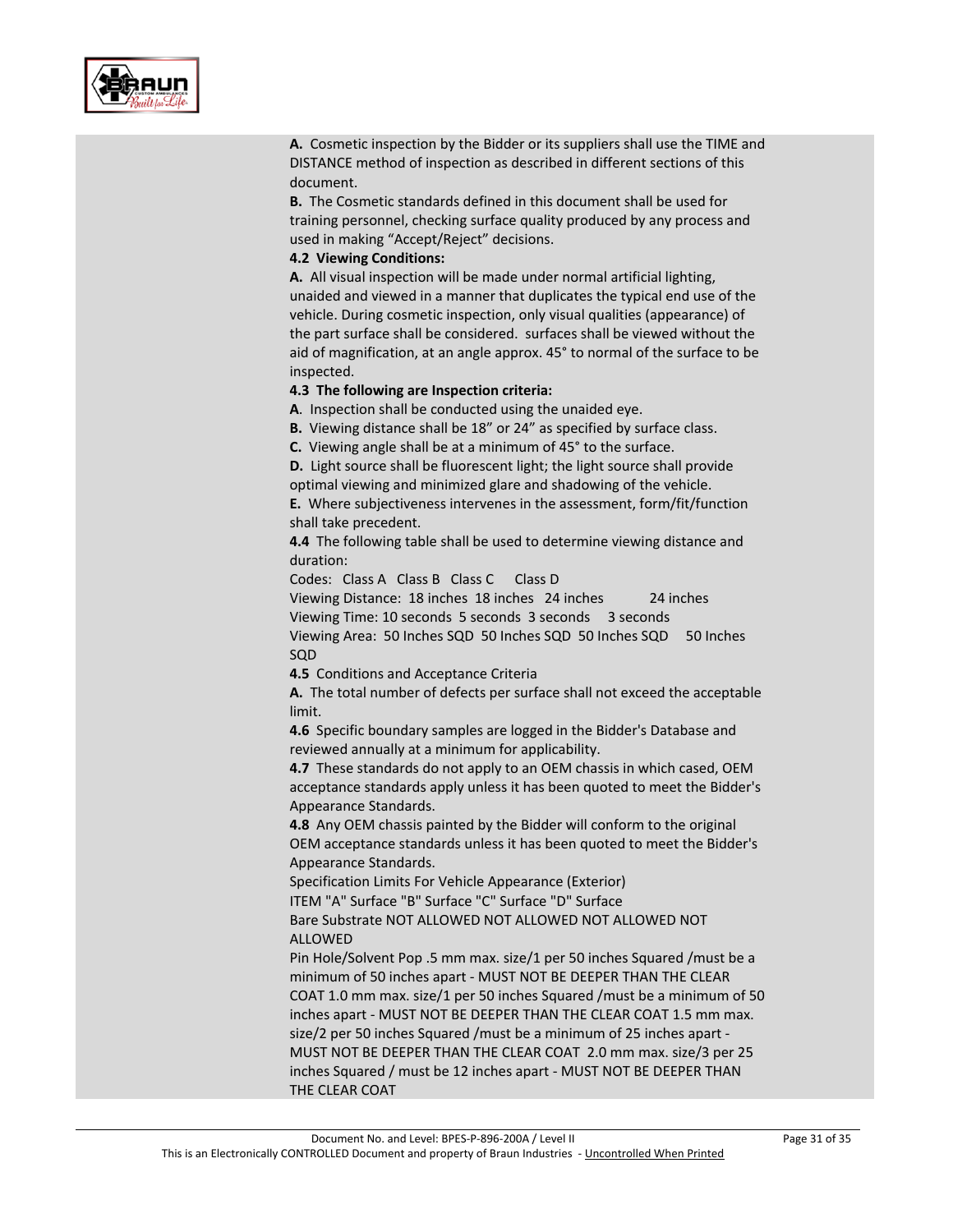

| Chips/Damage NOT ALLOWED NOT ALLOWED NOT ALLOWED NOT<br><b>ALLOWED</b>          |
|---------------------------------------------------------------------------------|
| Cracking NOT ALLOWED NOT ALLOWED NOT ALLOWED NOT ALLOWED                        |
| Fish Eyes NOT ALLOWED NOT ALLOWED NOT ALLOWED Must match                        |
| <b>Boundry Sample</b>                                                           |
| Dings NOT ALLOWED NOT ALLOWED NOT ALLOWED NOT ALLOWED                           |
| Dirt - Must "feel" flat .5 mm max. size/1 per 50 inches Squared / must be a     |
| minimum of 50 inches apart 1.0 mm max. size/1 per 50 inches Squared             |
| /must be a minimum of 50 inches apart 1.5 mm max. size/1 per 50 inches          |
| Squared /must be a minimum of 25 inches apart 2.0 mm max. size/ 3 per           |
| 25 inches Squared / must be 12 inches apart                                     |
| Dry Spray NONE ALLOWED NONE ALLOWED NONE ALLOWED Must match                     |
| <b>Boundry Sample</b>                                                           |
| Mottling - Color Specific Must match Boundry Sample Must match Boundry          |
| Sample Must match Boundry Sample Must match Boundry Sample                      |
| Off Color to Cab or other Module elements Visually acceptable to the            |
| Master Plaque or the Delta E is not greater than 1.5 Visually acceptable to     |
| the Master Plaque or the Delta E is not greater than 1.5 Visually acceptable    |
| to the Master Plaque or the Delta E is not greater than 1.5 Visually            |
| acceptable to the Master Plaque or the Delta E is not greater than 1.5          |
| Orange Peel Equivalent to #10 panel MIN. Equivalent to #10 panel MIN.           |
| Equivalent to #10 panel MIN. Equivalent to #7 panel MIN.                        |
| Overspray NONE ALLOWED NONE ALLOWED NONE ALLOWED Must match                     |
| <b>Boundry Sample</b>                                                           |
| Paint Drops/Drips NONE ALLOWED NONE ALLOWED NONE ALLOWED NONE<br><b>ALLOWED</b> |
| Pits/Porosity NONE ALLOWED NONE ALLOWED NONE ALLOWED NONE                       |
| <b>ALLOWED</b>                                                                  |
| Crooked Mask Lines NONE ALLOWED NONE ALLOWED NONE ALLOWED                       |
| <b>NONE ALLOWED</b>                                                             |
| Burn Through NONE ALLOWED NONE ALLOWED NONE ALLOWED NONE                        |
| <b>ALLOWED</b>                                                                  |
| Sags/Runs NONE ALLOWED NONE ALLOWED NONE ALLOWED NONE<br><b>ALLOWED</b>         |
| Scratches NONE ALLOWED NONE ALLOWED NONE ALLOWED NONE                           |
| <b>ALLOWED</b>                                                                  |
| Polishing Swirls (Scratches) Minimal amount of micro scratches from             |
| polishing are acceptable, must not be felt or able to be seen from 24 inches    |
| Minimal amount of micro scratches from polishing are acceptable, must           |
| not be felt or able to be seen from 24 inches Minimal amount of micro           |
| scratches from polishing are acceptable, must not be felt or able to be seen    |
| from 24 inches Minimal amount of micro scratches from polishing are             |
| acceptable, must not be felt or able to be seen from 24 inches                  |
| Shrinking NONE ALLOWED NONE ALLOWED NONE ALLOWED NONE<br><b>ALLOWED</b>         |
| Thin Paint NONE ALLOWED NONE ALLOWED NONE ALLOWED NONE                          |
| <b>ALLOWED</b>                                                                  |
| Water Spots/Rinse Blisters NONE ALLOWED NONE ALLOWED NONE                       |
| ALLOWED NONE ALLOWED                                                            |
| Wet Mark NONE ALLOWED NONE ALLOWED NONE ALLOWED NONE                            |
| <b>ALLOWED</b>                                                                  |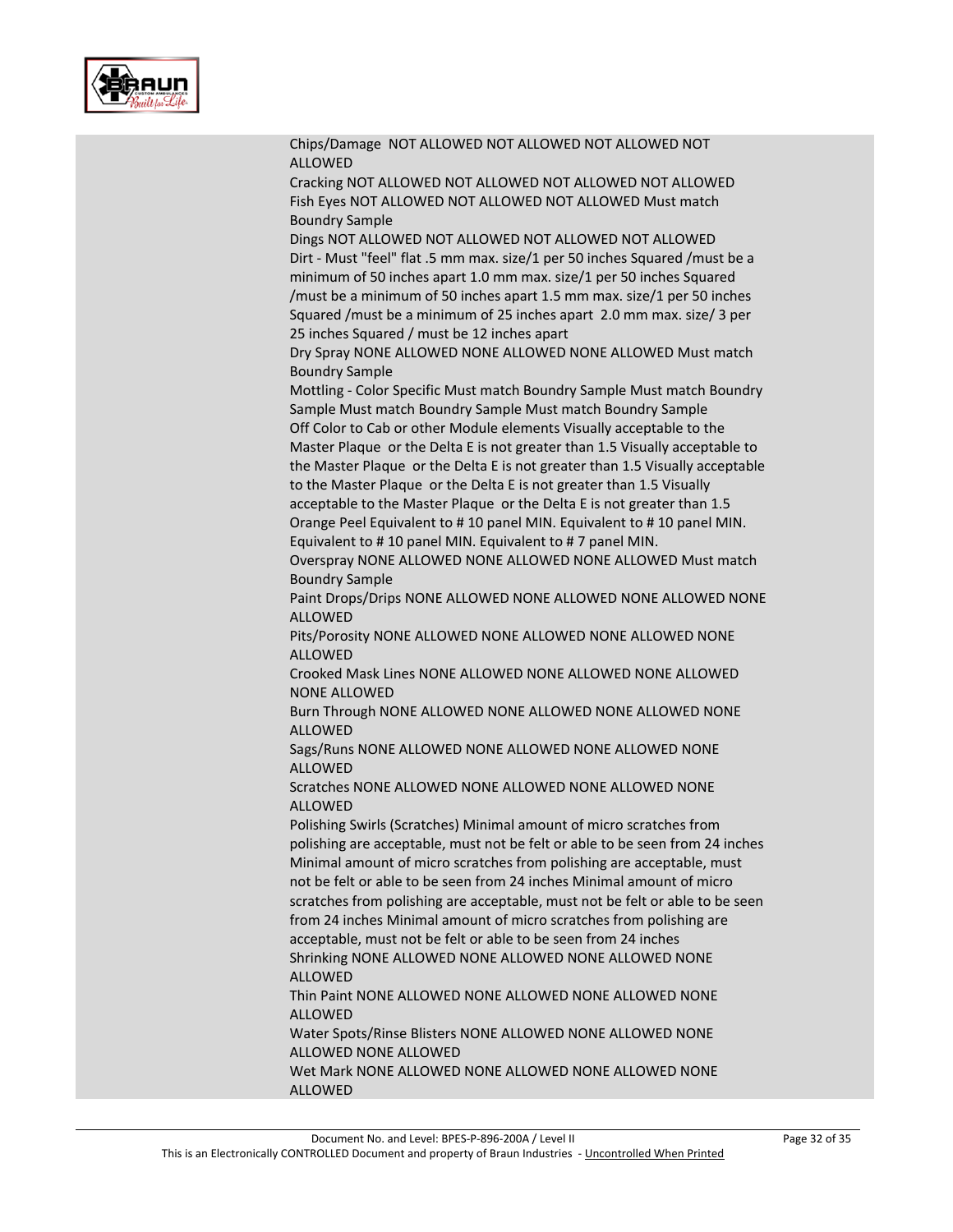

Wrinkling NONE ALLOWED NONE ALLOWED NONE ALLOWED NONE ALLOWED

Specification Limits For Vehicle Appearance (Interior) ITEM "A" Surface "B" Surface "C" Surface "D" Surface Bare Substrate NOT ALLOWED NOT ALLOWED NOT ALLOWED NOT **ALLOWED** 

Pin Hole/Solvent Pop NOT ALLOWED NOT ALLOWED NOT ALLOWED N/A Chips/Damage NOT ALLOWED NOT ALLOWED NOT ALLOWED N/A Cracking NOT ALLOWED NOT ALLOWED NOT ALLOWED N/A Dirt - Must "feel" flat NOT ALLOWED NOT ALLOWED 1mm in diameter or 1.5mm surface area (L x W) at a minimum of 400 mm apart. N/A

Dry Spray NOT ALLOWED NOT ALLOWED ALLOWED N/A Off Color to other Module elements NOT ALLOWED NOT ALLOWED NOT ALLOWED N/A

Overspray NOT ALLOWED NOT ALLOWED ALLOWED N/A Paint Drops/Drips NOT ALLOWED NOT ALLOWED 1mm in diameter N/A Pits/Porosity NOT ALLOWED NOT ALLOWED NOT ALLOWED N/A Crooked Mask Lines NOT ALLOWED NOT ALLOWED NOT ALLOWED N/A Sags/Runs NOT ALLOWED NOT ALLOWED SAG - 2mm Wide by 2mm Long by .5mm High MAX / RUN - 3mm WIDE by 2mm Long by .5mm High MAX N/A

Scratches NOT ALLOWED NOT ALLOWED NOT ALLOWED N/A Shrinking NOT ALLOWED NOT ALLOWED NOT ALLOWED N/A Thin Paint NOT ALLOWED NOT ALLOWED NOT ALLOWED N/A Wrinkling NOT ALLOWED NOT ALLOWED NOT ALLOWED N/A

ITEM "A" Surface "B" Surface "C" Surface "D" Surface Bare Substrate NOT ALLOWED NOT ALLOWED NOT ALLOWED NOT ALLOWED

Pin Hole/Solvent Pop .5 mm max. size/1 per 50 inches Squared /must be a minimum of 50 inches apart - MUST NOT BE DEEPER THAN THE CLEAR COAT 1.0 mm max. size/1 per 50 inches Squared /must be a minimum of 50 inches apart - MUST NOT BE DEEPER THAN THE CLEAR COAT 1.5 mm max. size/2 per 50 inches Squared /must be a minimum of 25 inches apart - MUST NOT BE DEEPER THAN THE CLEAR COAT 2.0 mm max. size/3 per 25 inches Squared / must be 12 inches apart - MUST NOT BE DEEPER THAN THE CLEAR COAT

Chips/Damage NOT ALLOWED NOT ALLOWED NOT ALLOWED NOT ALLOWED

Cracking NOT ALLOWED NOT ALLOWED NOT ALLOWED NOT ALLOWED Fish Eyes NOT ALLOWED NOT ALLOWED NOT ALLOWED Must match Boundary Sample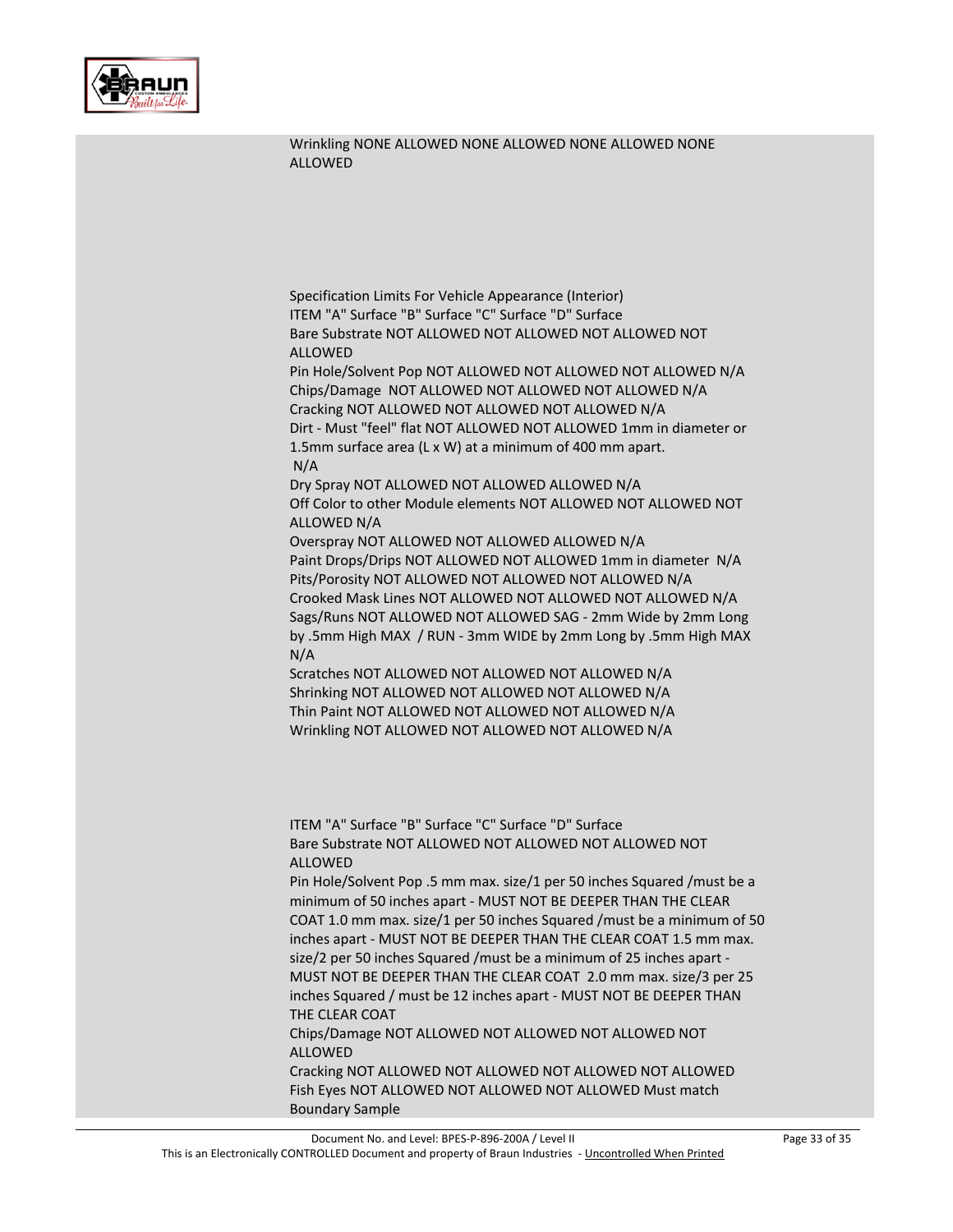

### Dings NOT ALLOWED NOT ALLOWED NOT ALLOWED NOT ALLOWED Dirt - Must "feel" flat .5 mm max. size/1 per 50 inches Squared /must be a minimum of 50 inches apart 1.0 mm max. size/1 per 50 inches Squared /must be a minimum of 50 inches apart 1.5 mm max. size/1 per 50 inches Squared /must be a minimum of 25 inches apart 2.0 mm max. size/ 3 per 25 inches Squared / must be 12 inches apart Dry Spray NONE ALLOWED NONE ALLOWED NONE ALLOWED Must match Boundary Sample Mottling - Color Specific Must match Boundary Sample Must match Boundary Sample Must match Boundary Sample Must match Boundary Sample Off Color to Cab or other Module elements Visually acceptable to the Master Plaque or the Delta E is not greater than 1.5 Visually acceptable to the Master Plaque or the Delta E is not greater than 1.5 Visually acceptable to the Master Plaque or the Delta E is not greater than 1.5 Visually acceptable to the Master Plaque or the Delta E is not greater than 1.5 Orange Peel Equivalent to # 10 panel MIN. Equivalent to # 10 panel MIN. Equivalent to # 10 panel MIN. Equivalent to # 7 panel MIN. Overspray NONE ALLOWED NONE ALLOWED NONE ALLOWED Must match Boundary Sample Paint Drops/Drips NONE ALLOWED NONE ALLOWED NONE ALLOWED NONE ALLOWED Pits/Porosity NONE ALLOWED NONE ALLOWED NONE ALLOWED NONE ALLOWED Crooked Mask Lines NONE ALLOWED NONE ALLOWED NONE ALLOWED NONE ALLOWED Burn Through NONE ALLOWED NONE ALLOWED NONE ALLOWED NONE ALLOWED Sags/Runs NONE ALLOWED NONE ALLOWED NONE ALLOWED NONE ALLOWED Scratches NONE ALLOWED NONE ALLOWED NONE ALLOWED NONE ALLOWED Polishing Swirls (Scratches) Minimal amount of micro scratches from polishing are acceptable, must not be felt or able to be seen from 24 inches Minimal amount of micro scratches from polishing are acceptable, must not be felt or able to be seen from 24 inches Minimal amount of micro scratches from polishing are acceptable, must not be felt or able to be seen from 24 inches Minimal amount of micro scratches from polishing are acceptable, must not be felt or able to be seen from 24 inches Shrinking NONE ALLOWED NONE ALLOWED NONE ALLOWED NONE ALLOWED Thin Paint NONE ALLOWED NONE ALLOWED NONE ALLOWED NONE ALLOWED Water Spots/Rinse Blisters NONE ALLOWED NONE ALLOWED NONE ALLOWED NONE ALLOWED Wet Mark NONE ALLOWED NONE ALLOWED NONE ALLOWED NONE ALLOWED Wrinkling NONE ALLOWED NONE ALLOWED NONE ALLOWED NONE ALLOWED Gaps in Diamond Plate at intersection of Cab Steps N/A NONE ALLOWED N/A N/A